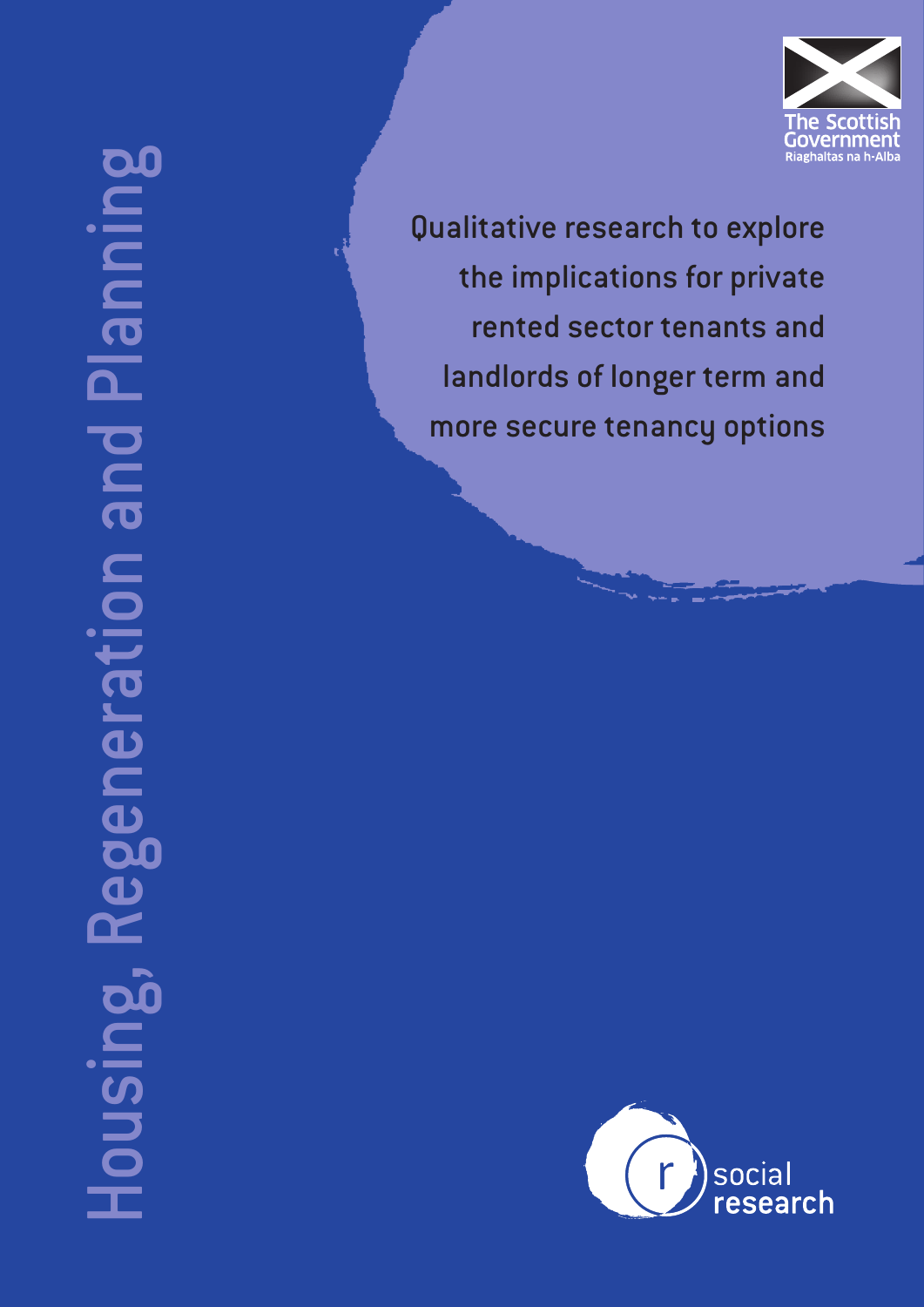**Qualitative research to explore the implications for private rented sector tenants and landlords of longer term and more secure tenancy options.**

> **Lucy Robertson, Simon Little & Sheenagh Simpson Craigforth**

> > Scottish Government Social Research 2014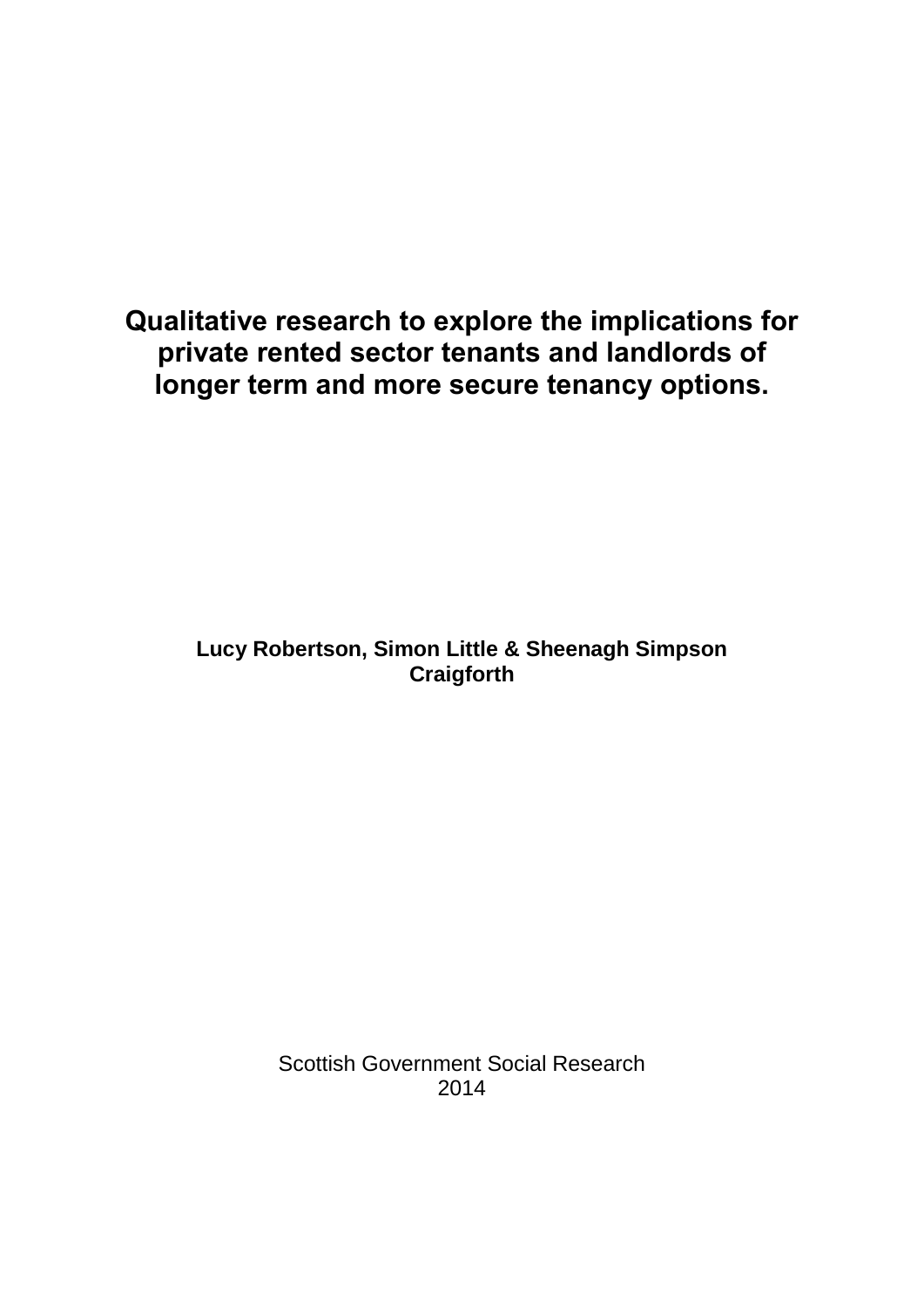This report is available on the Scottish Government Publications Website [\(http://www.scotland.gov.uk/Publications/Recent\)](http://www.scotland.gov.uk/Publications/Recent).

#### **The views expressed in this report are those of the researcher and do not necessarily represent those of the Scottish Government or Scottish Ministers.**

© Crown copyright 2014

You may re-use this information (not including logos) free of charge in any format or medium, under the terms of the Open Government Licence. To view this licence, visit<http://www.nationalarchives.gov.uk/doc/open-government-licence/> or write to the Information Policy Team, The National Archives, Kew, London TW9 4DU, or e-mail: [psi@nationalarchives.gsi.gov.uk](mailto:psi@nationalarchives.gsi.gov.uk)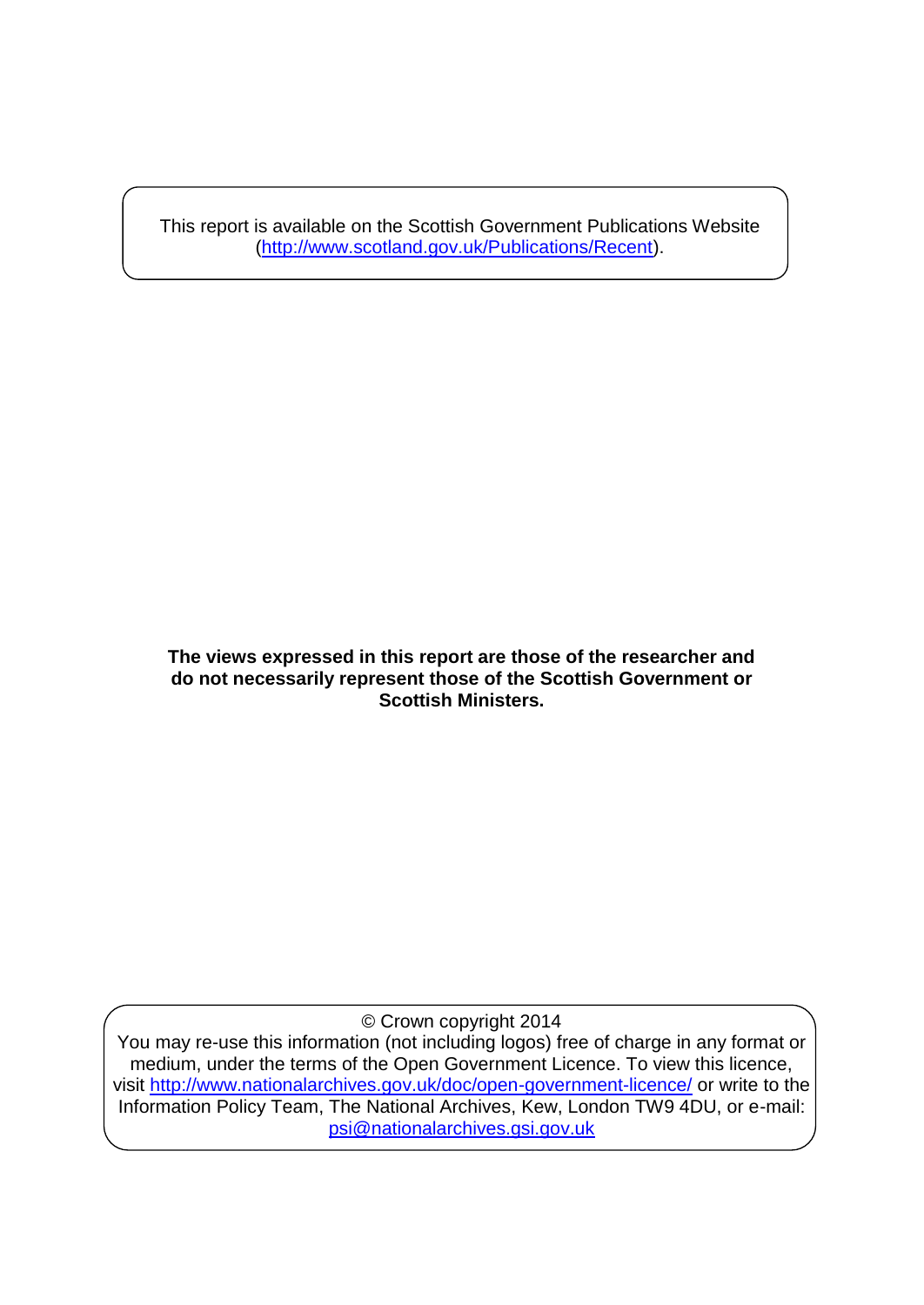# **Table of Contents**

#### [EXECUTIVE SUMMARY](#page-4-0)

| 1 | <b>INTRODUCTION</b>                                                                                                        | 1                                       |
|---|----------------------------------------------------------------------------------------------------------------------------|-----------------------------------------|
|   | Background<br>Study aims and objectives<br>Study approach<br>Focus and structure of this report                            | 1<br>$\overline{c}$<br>$\mathsf 3$<br>5 |
| 2 | PROFILE OF PARTICIPANTS & OPINION DRIVERS                                                                                  | 6                                       |
|   | Profile of research participants<br>Opinion drivers                                                                        | 6<br>8                                  |
| 3 | UNDERSTANDING OF THE CURRENT TENANCY REGIME                                                                                | 13                                      |
|   | Types of tenancies being used<br>Understanding of the SAT regime<br>Tenancy documents<br>Potential for a model or standard | 13<br>14<br>15<br>17                    |
| 4 | VIEWS ON STRENGTHS AND WEAKNESS OF THE CURRENT TENANCY REGIME                                                              | 19                                      |
|   | Strengths of the current regime<br>Weaknesses of the current regime                                                        | 19<br>21                                |
| 5 | VIEWS ON SPECIFIC ASPECTS OF THE TENANCY REGIME                                                                            | 23                                      |
|   | Possible changes to tenancy length<br>Notice periods<br>Grounds for Repossession                                           | 23<br>27<br>29                          |
| 6 | <b>SUMMARY OF VIEWS</b>                                                                                                    | 31                                      |
|   | Landlords<br>Tenants                                                                                                       | 31<br>31                                |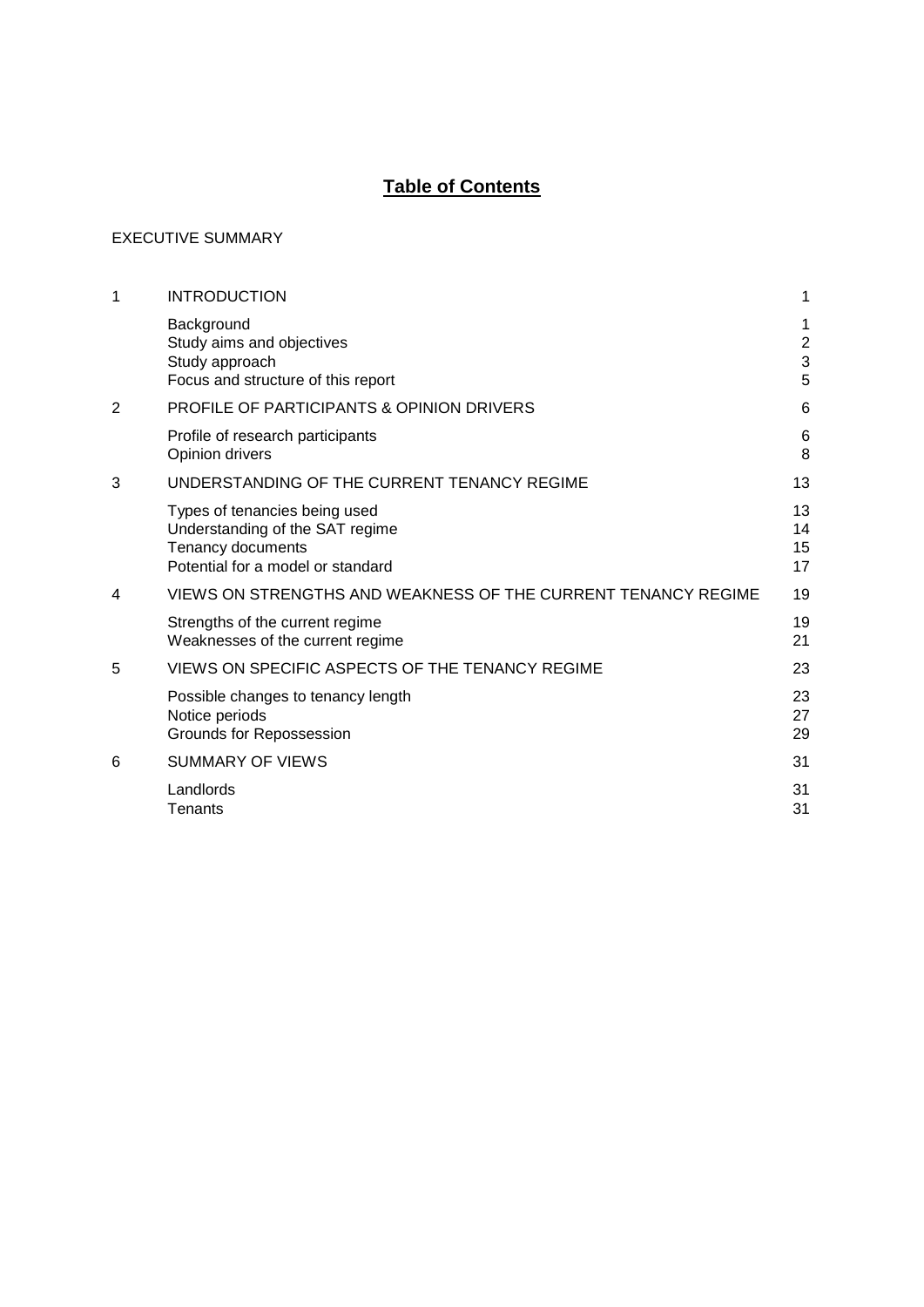# **EXECUTIVE SUMMARY**

# <span id="page-4-0"></span>**Context**

- In September 2013, an independently chaired PRS Tenancy Review Group was set up and tasked with looking at the suitability and effectiveness of the current Private Rented Sector (PRS) tenancy regime, including considering if legislative change is required.
- To inform the Review Group's discussions, Craigforth was commissioned to  $\bullet$ undertake qualitative research which explored tenants' and landlords' views on, and responses to, a range of longer-term and more secure tenancy options.

## **Approach**

- Participants were recruited using a purposive sampling approach, with the  $\bullet$ sample reflecting the diversity of the sector. For the landlord group, the emphasis was on ensuring that size of property portfolio was taken into account. The tenant group was to include families with children; higher and lower income working age households; Local Housing Allowance (LHA) recipients; and households including members with protected characteristics.
- A total of 63 tenants took part in the research, with the overall group relatively evenly divided between those living in urban, smaller town or rural locations. There were 43 landlords participants, with an even spread between smaller, medium-sized and larger landlords.

#### **Summary of landlords' views**

- Despite their varied profile, the landlords who contributed to the research tended to hold very similar views on the 'bigger' issues. The landlords' position can be summarised as follows:
	- The SAT regime broadly works well and fundamental changes are not required.
	- The arrangements for issuing a SAT, and the tenancy documents themselves, can be lengthy and complicated and there may be a case for simplification.
	- The initial fixed tenancy period plays a key role in allowing landlords to operate a viable business. Even those who have never needed to end a tenancy at the end of the period, value the safety net it offers them.
	- Both the current notice period and grounds for possession also generally work well, although there may be a case for tightening up the grounds relating to rent arrears.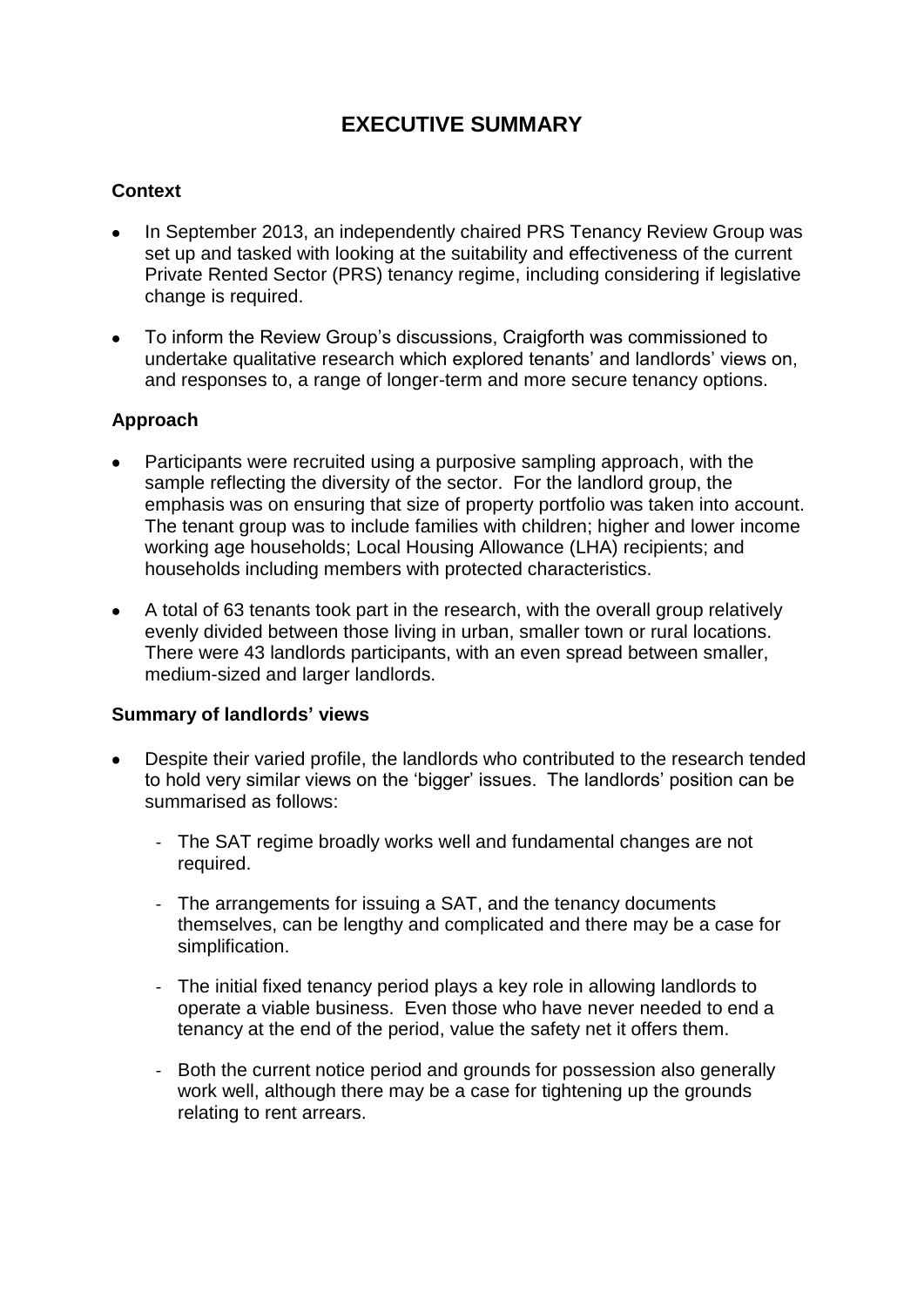- Rather than making changes to the tenancy regime, the focus should be on taking action against landlords who are not complying with the legislation and regulations.

## **Summary of tenants' views**

- The views of tenants were more varied, although did divide into two broad  $\bullet$ positions depending on whether the tenant expected to live in the sector for a relatively short while or whether they anticipated living in private rented accommodation in the longer term.
- The shorter-term, transitional tenants tended to hold the following views:
	- The SAT regime appears to work reasonably well and offers them the flexibility that is generally very important to them.
	- The initial tenancy period offers a welcome period to test out both the landlord and the property. If things are not working out, looking for an alternative property is both a realistic but also a preferred option.
	- The ability to both access but also move on from a property relatively quickly is important, particularly if needing to make a work-related move or buying a property.
- The longer-term tenants tended to hold the following views:
	- For many, the major problems are around property condition and getting repairs carried out. Other considerations, such as concerns about lack of security of the tenancy, are often secondary.
	- However, lack of security can be of critical concern to some, and particularly to those who feel they have few if any other options. Lack of security tended to be most keenly felt by those with strong previous connections to the social rented sector. These tenants would like to see changes which afford them greater security.
	- Tenants are not in a position to 'take on' their landlords and tackle issues associated with poor condition or other breaches of tenancy legislation or regulation. Alterations to the tenancy regime will not change this.

#### **Understanding of the SAT regime**

- Landlords reported the use of the Short Assured Tenancy (SAT) as being  $\bullet$ standard industry practice. Equally, the majority of tenants who were clear about the type of tenancy being used by their landlord had a SAT.
- The research found some variations in understanding of the rules and regulations which underpin the SAT regime. For example, not all landlords agreed about when and how the AT5 document should be issued.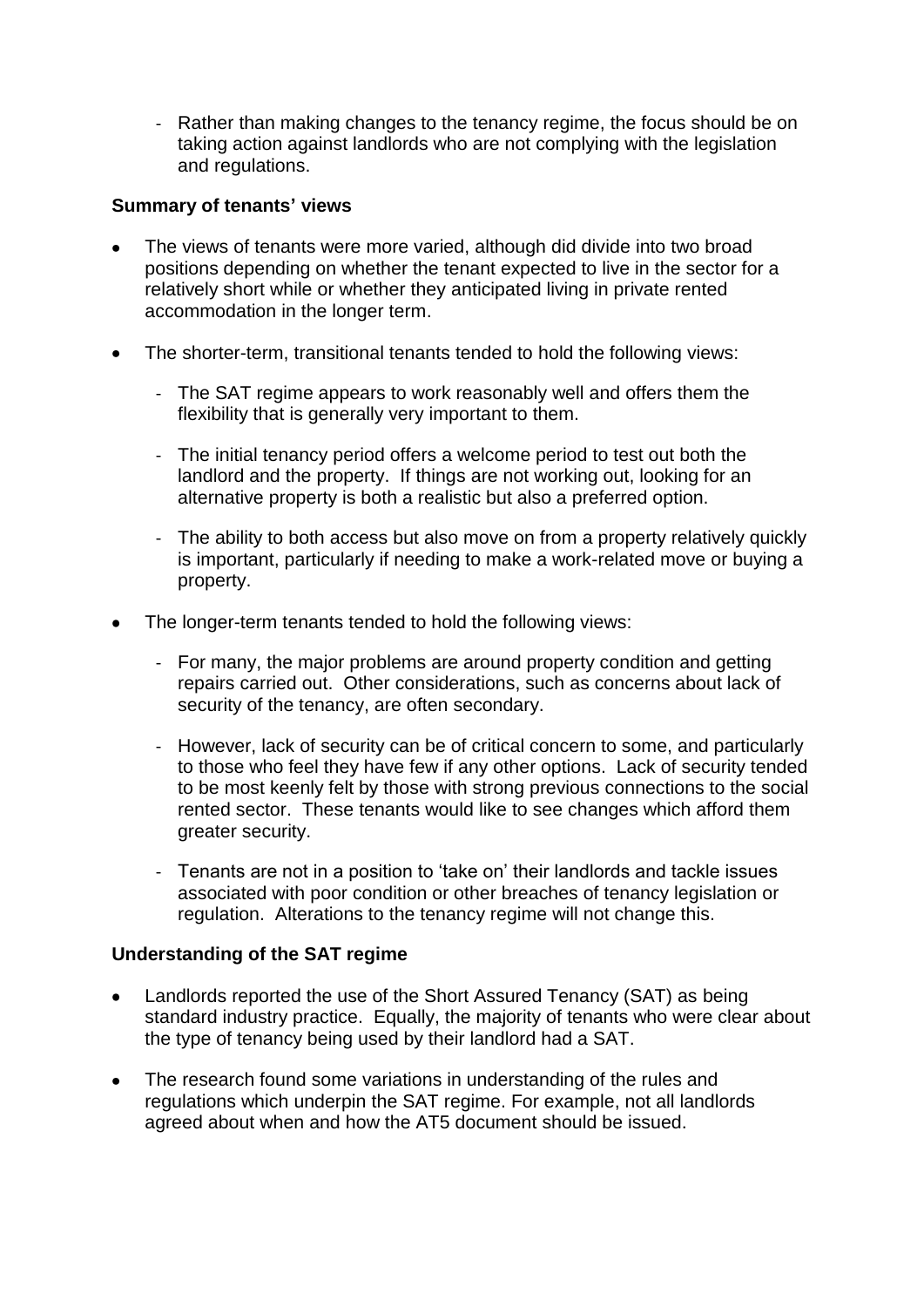Tenants tended to be less confident about the basic arrangements that are or should be in place if a landlord has issued them with a SAT. For example, there was varied understanding and some confusion about the arrangements in place once the initial period of the SAT had expired.

#### **Tenancy documents and the potential of a model**

- There was a clear consensus that the documentation associated with setting up a tenancy can be both lengthy and complicated, with smaller or newer landlords more likely to express anxieties about the tenancy documentation.
- Given the difficulties some respondents reported with understanding tenancy  $\bullet$ documentation, it is perhaps unsurprising that many supported the idea of some type of model tenancy document.
- However, some landlords did have concerns, a key one being that the degree of property-to-property variation required could be so considerable as to render the original premise (of a standardised document) null and void.

## **Strengths of the current regime**

- When considering the strengths of the SAT regime, most respondents tended to point initially to its flexibility. This was common to both tenants and landlords, with both seeing advantages to having the opportunity to 'test' whether the other party was a 'good' or 'bad' tenant or landlord.
- The overall impression from both landlords and many tenants was that the initial  $\bullet$ fixed period is an easy-to-understand and well-understood approach, albeit that there is some confusion about the precise arrangements at the end of that period and thereafter.
- Despite being a business arrangement, there was also a sense that many  $\bullet$ participants welcomed the potential to bring the arrangement to a civilised end without explanation or the need to find fault.

#### **Weaknesses of the current regime**

- Many landlords' concerns were around the practicalities of regaining possession of their property should the need arise. There was a strong consensus that the current processes, particularly those involving the Sheriff Court, are timeconsuming, costly and potentially ineffectual.
- $\bullet$ Tenants were more likely to raise significant concerns although, as with the landlords, the most frequently raised issue was about how the regime translates into practice on the ground. Property condition and the difficulties around getting landlords to carry out improvements or repairs was the key concern, with those affected having little faith that changes to the tenancy regime would help tackle this issue.
- However, some tenants did have concerns that related directly to the current tenancy regime. These concerns were generally about the lack of longer-term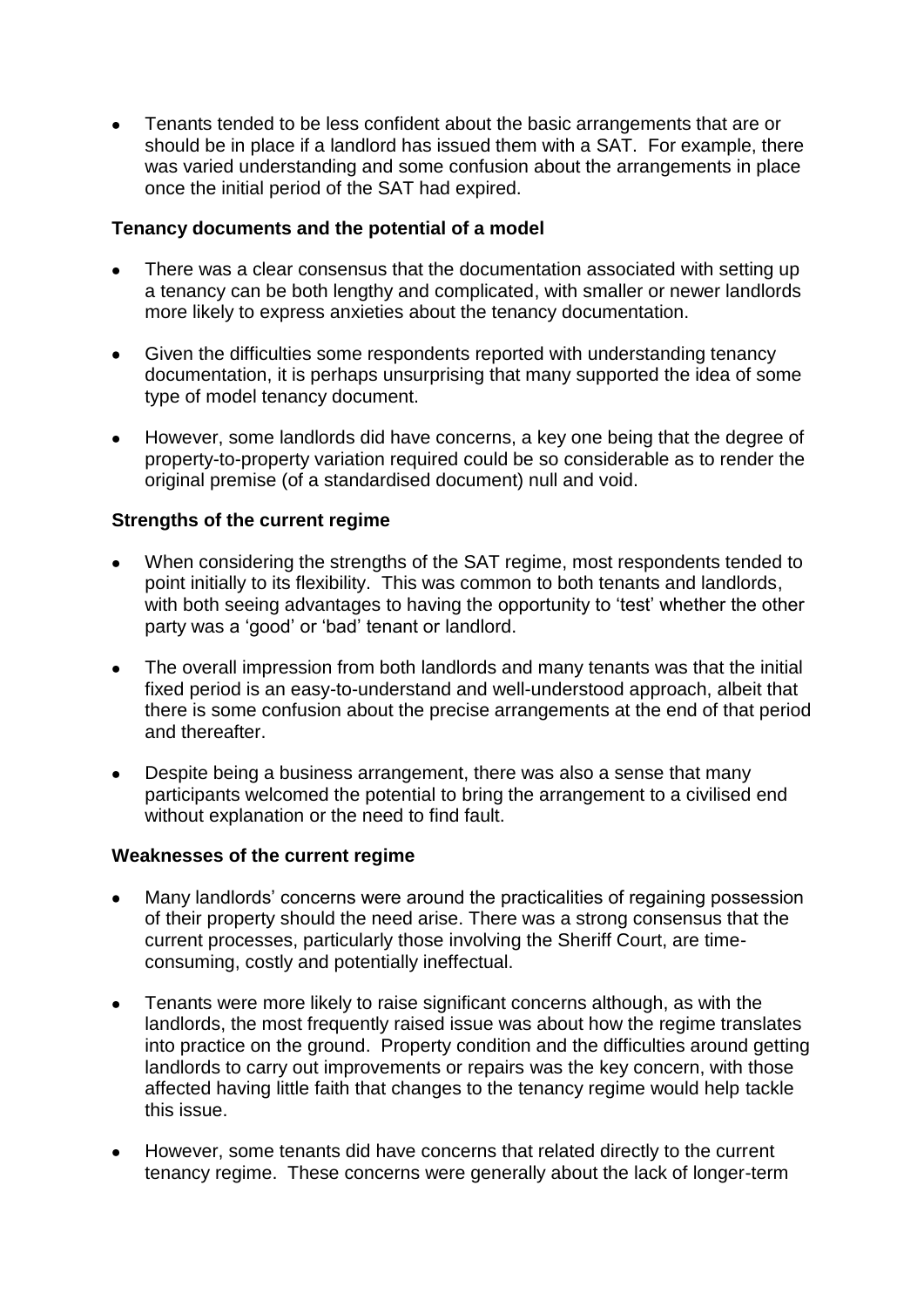security afforded by the SAT regime, and were very often raised by those with previous experiences of living in the social rented sector.

#### **Possible changes to tenancy length**

- The landlords' position was clear and unambiguous; the landlords who took part in this research did not wish to see the removal of the fixed initial tenancy period (currently at a minimum of 6 months), after which they would be able to regain possession of the property without needing to meet specific grounds for repossession.
- Some landlords also made it clear that changes to tenancy length could affect  $\bullet$ their business decisions - in terms of their ability or willingness to invest in the sector, or the types of tenant to whom they would be prepared to rent.
- Many landlords felt that any changes would be symptomatic of the Scottish Government's approach to the sector over recent years. The view was while 'good' landlords bear the considerable burden of complying with any changes, no meaningful efforts are made to tackle those who do not.
- $\bullet$ Tenants' opinions were more varied, with those who expected to use the PRS as a shorter-term, transitional housing option having very few concerns regarding security of tenure.
- Tenants who expected to be living in the PRS in the longer-term generally had a  $\bullet$ different perspective, although property condition tended to remain the overriding concern. These tenants were clear that they are not in a position to 'take on' their landlords and tackle issues associated with poor condition or other breaches of tenancy legislation or regulation. They were unlikely to believe that greater security of tenure would make them feel more able or inclined to pursue a right to repair.
- However, many longer-term tenants did still favour changes to the tenancy  $\bullet$ regime. Those with a strong connection to the social rented sector were most likely to support a change and tended to favour an approach similar to that used in the social rented sector.
- While some tenants supported the idea of greater security, some had chosen to  $\bullet$ give up such security (offered by a social rented sector tenancy), in favour of a PRS property that better met their needs or was in a location in which they felt safe.
- $\bullet$ Some tenants, particularly those who received LHA, were concerned that any changes could backfire on tenants such as themselves, with private landlords increasingly disinclined to offer them even sub-standard accommodation.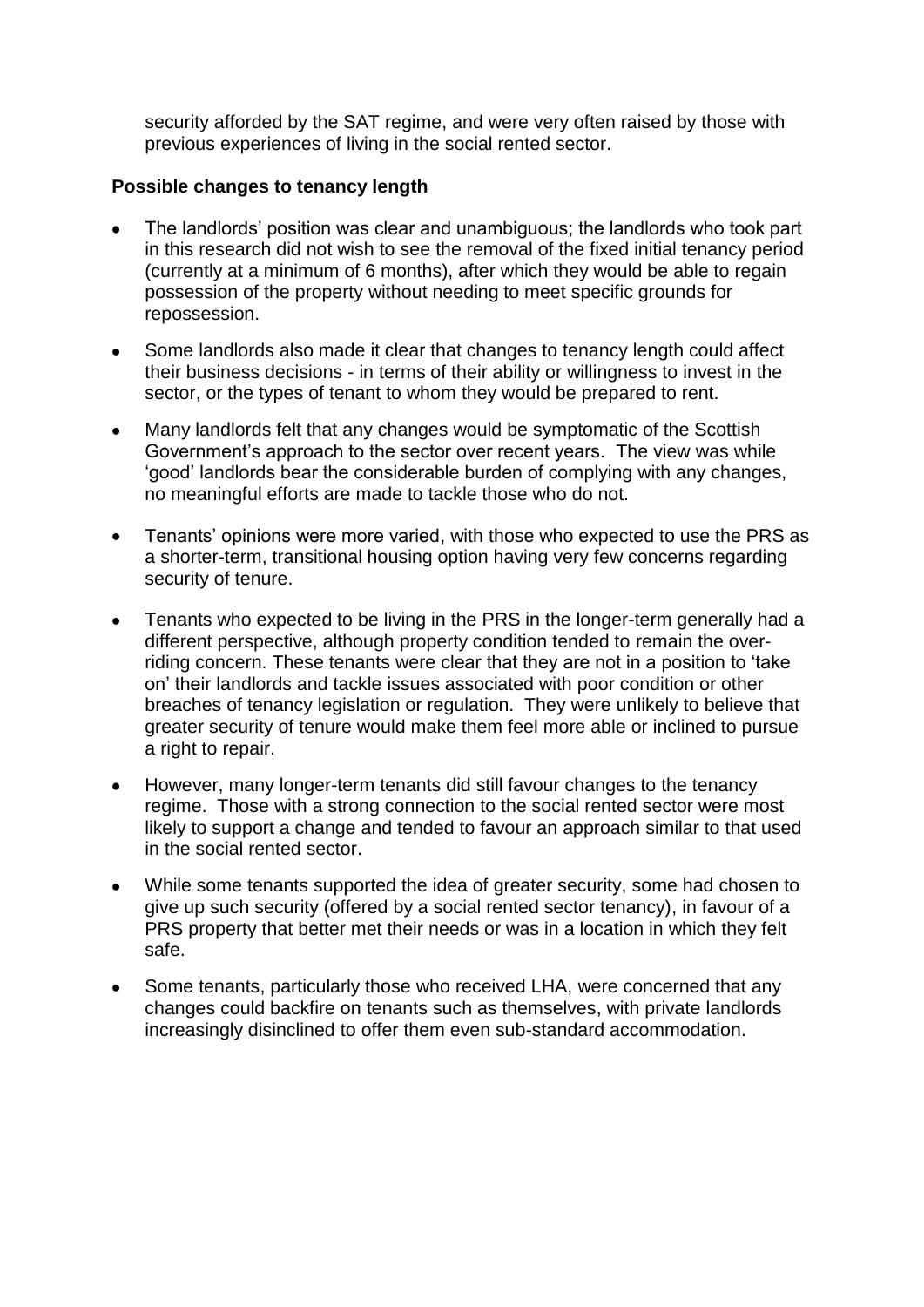# <span id="page-8-0"></span>**1 INTRODUCTION**

# <span id="page-8-1"></span>**Background**

- 1.1 In November 2013, the Scottish Government commissioned Craigforth to undertake qualitative research to explore the implications for private rented sector tenants and landlords of longer term and more secure tenancy options. The primary focus of the research was on exploring tenants' and landlords' views and responses to a range of longer term and more secure tenancy options.
- 1.2 The research was carried out between November 2013 and January 2014, with the challenging timescale dictated by the need to provide evidence to inform the Scottish Government's review of the Private Rented Sector (PRS) tenancy regime.
- 1.3 The Scottish Government's strategy for the Private Rented Sector, *A Place to*  Stay, A Place to Call Home<sup>1</sup>, made a commitment to review the suitability and effectiveness of the current PRS tenancy regime, including considering legislative change where required. In September 2013 an independently chaired PRS Tenancy Review Group was set up and tasked with:
	- Examining the suitability and effectiveness of the current Private Rented Sector (PRS) tenancy regime, considering legislative change where required.
	- Developing recommendations to the Scottish Government on how the  $\bullet$ current regime might work better and/ or the options for taking reform forward. These were to be available by February 2014.
- 1.4 To inform the Review Group's discussions, an evidence review was carried out by the Housing and Regeneration Research team within the Scottish Government's Communities Analytical Services Division. Key points to emerge from the review included the strong preference for home ownership rather than renting (suggesting that demand for private renting is growing mainly due to 'push' factors rather than choice) and that, while the PRS is characterised by high levels of mobility, certain types of households (for example, older people, households with children and those in receipt of local housing allowance), tend to live within the sector for longer. The evidence review also highlighted that high levels of mobility appear to be driven by tenants rather than landlords, although it was not clear how often a tenant's decision to move was connected to the actions of their landlord. It also noted that the majority of private rented agreements in Scotland are short assured tenancies and that other options (most obviously the Assured Tenancy), are used rarely.

<sup>1</sup> 1 A Place to Stay, A Place to Call Home: A Strategy for the Private Rented Sector in Scotland, Scottish Government, May 2013. Available at: http://www.scotland.gov.uk/Publications/2013/05/5877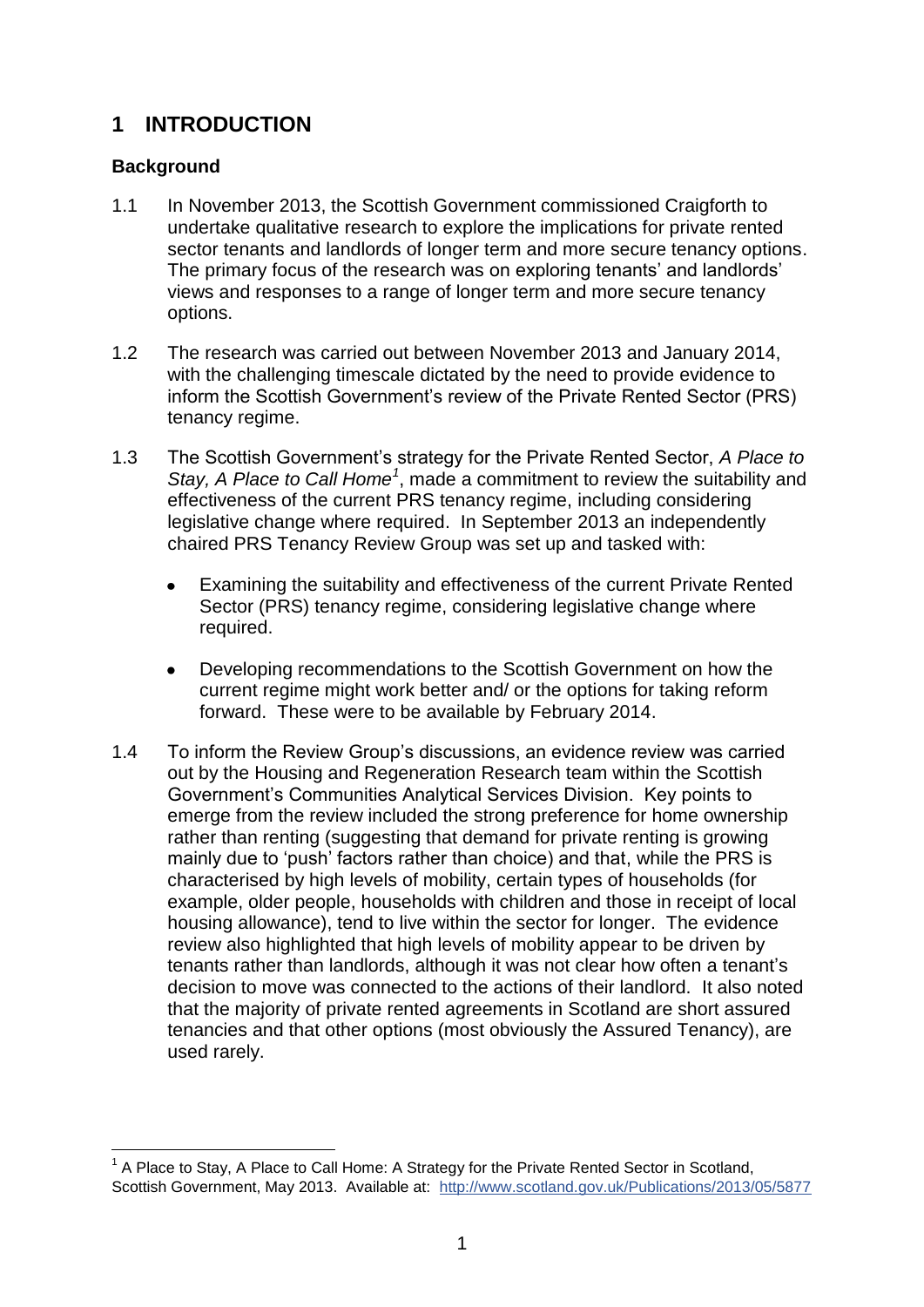1.5 In addition to reviewing the existing evidence, the review also highlighted a number of areas in which the evidence base was limited. These included: our understanding of the motivating factors underlying mobility among tenants; tenant preferences for longer term and/or more secure tenancies; and how landlords might respond to longer term and/or more secure tenancies, including when selecting tenants or making decisions around investing in the sector. The current piece of qualitative research was commissioned to help build the evidence base in these areas and, by extension, to help inform the deliberations of the Review Group.

#### <span id="page-9-0"></span>**Study aims and objectives**

- 1.6 To fulfil the overall aim of exploring the implications for private rented sector tenants and landlords of longer term and more secure tenancy options, a series of research objectives were set. The first two objectives were to:
	- i. Explore tenant and landlord knowledge and understanding of the current tenancy regime, including its advantages and disadvantages.
	- ii. Develop understanding of how the current tenancy regime influences key elements associated with living in the private rented sector, including:
		- **-** Tenant/landlord relationship
		- **-** Levels of mobility
		- **-** Housing aspirations.
- 1.7 These objectives were designed to provide background information to contextualise the findings from the third and fourth objectives, which were to:
	- iii. Explore tenants' views and responses to a range of longer term and more secure tenancy options, including the perceived advantages and disadvantages of each. In particular, for each option, to explore in detail the possible implications for:
		- **-** Tenant/landlord relationship
		- **-** Levels of mobility
		- **-** Housing aspirations.
	- iv. Explore landlords' responses to a range of longer term and more secure tenancy options, including the perceived advantages and disadvantages of each. In particular, for each option, to explore in detail the possible implications for:
		- **-** Tenant/landlord relationship
		- **-** Tenant selection
		- **-** Investment in the sector.
- 1.8 The initial expectation had been that the Review Group would be in a position to directly inform the range of options to be considered in addressing objectives 3 and 4. However, the very tight timescales to which both the Review Group and the Research Team were working meant this was not possible. In response, and to ensure the timely delivery of the research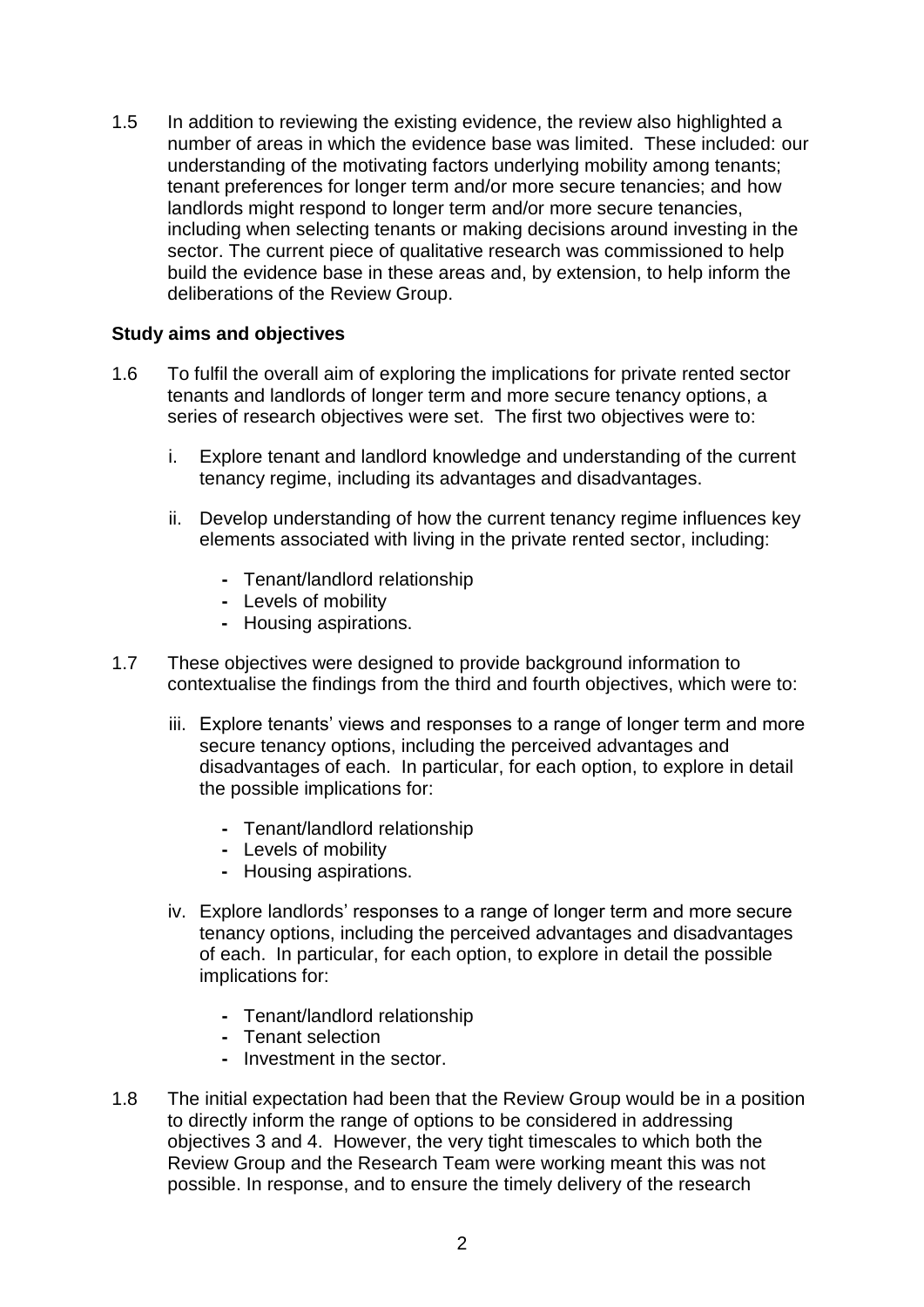findings, the focus was shifted to exploring ideas and concepts (such as longer tenancy terms, changes to notice periods or the use of standardised tenancy documents), rather than specific options.

- 1.9 A further requirement was for the sample of both landlords and tenants participating in the research to reflect the diversity of the sector. For the landlord group, the main emphasis was on ensuring that scale was taken into account and that landlords with only one or two properties (including some who might categorise themselves as 'reluctant' landlords) were included, as well as those with medium or larger property portfolios.
- 1.10 The tenant group was to include: families with children (including lone parent and couple households); high income working age households; Local Housing Allowance (LHA) recipients; low income working age households; students (not in halls of residence or purpose-built student accommodation); and households including members with protected characteristics<sup>2</sup> (including disabled households). There was also a requirement to include tenants living in rural areas.

## <span id="page-10-0"></span>**Study approach**

1

- 1.11 Two key challenges needed to be considered in developing the study approach. First, the timescales were extremely tight but fixed by the requirement to present findings to the Review Group in January 2014. Second, researching the PRS comes with particular challenges, especially in terms of recruiting study participants.
- 1.12 The non-probability sampling approach generally considered appropriate to qualitative research was adopted. More specifically, a purposive sampling approach, in which the selection of research participants and the areas in which fieldwork is conducted are selected in order to achieve a sample that has the particular features or characteristics required, was used.
- 1.13 The target tenant sample was 48-60 participants, and the aim was to recruit around 8-10 research participants for each of the 6 tenant household characteristic groups set out at paragraph 1.10 above. The aim was also for the tenants to be divided relatively evenly between those living in rural, small town or larger urban areas and to be drawn from a range of locations across Scotland.
- 1.14 As was expected, many tenant participants fell into more than one of the 6 household characteristic groups (for example, a family with children may also be a low income working household). In this case they were included within one of the 6 categories for sampling purposes, although the overall profile of the household was taken into consideration when undertaking the analysis.

 $2$  The Equality Act 2010 makes it unlawful to discriminate against people with a 'protected characteristic'. The protected characteristics are: age; disability; gender reassignment; pregnancy and maternity; marriage and civil partnership; race; religion or belief; sex; and sexual orientation.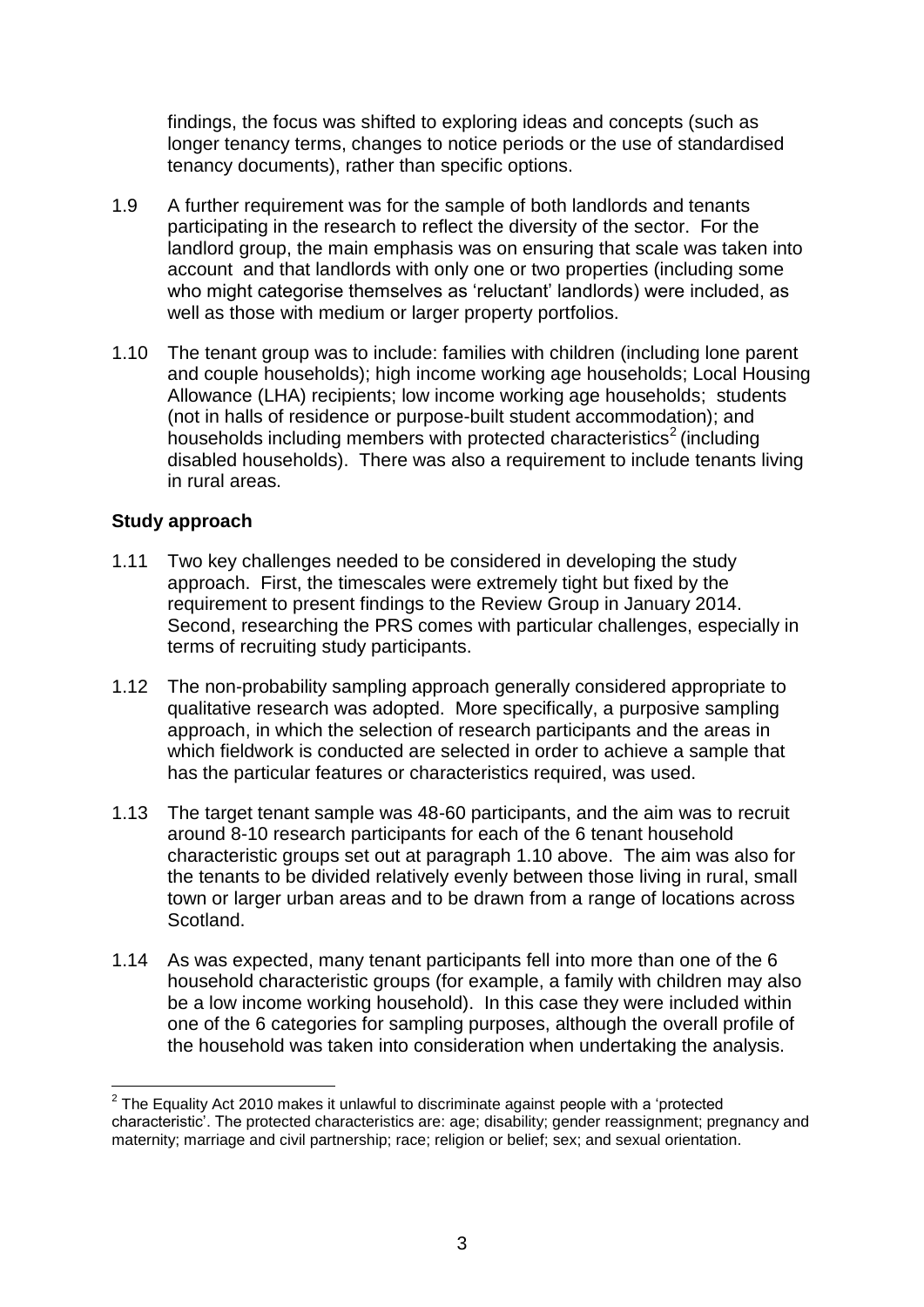- 1.15 The target landlord sample was 30-36 participants. The aim was for landlord participants to be divided relatively evenly between those with only 1 property and including some reluctant landlords, medium sized landlords (2-19 properties) and those with larger property portfolios (20 or more properties).
- 1.16 As with the tenants, landlords with properties in a range of rural, small town and urban locations and from a range of locations across Scotland were sought.
- 1.17 A broad range of techniques was used to recruit participants. For landlords, these included publicising the research through industry bodies, inviting landlords already attending a landlord-related meeting (such as a Scottish Association of Landlords branch meeting or a Landlord Accreditation Scotland training session) to participate, and publicising the research through a range of social media (including Facebook, Twitter and a number of communitybased websites). A small number of third sector organisations or letting agents also publicised the research to their network of landlord contacts.
- 1.18 Social media and the extended network of contacts of the Research Team and other Craigforth staff were the principle routes used to recruit tenant participants. As with landlords, a small number of third sector organisations or letting agents also helped the Research Team make contact with people they knew to be living in the PRS.
- 1.19 Anyone interested in participating in the research was asked to make contact with Craigforth. The potential participant was supplied with further information about the study and arrangements were made for them to take part. The preferred approach was small group discussion, with around 3-5 participants. If the participant preferred or arranging a small group was not practical (because or timescales or location), a member of the Research Team met with an individual participant. In a small number of cases the interview was conducted by Skype or telephone (again, either because of the participant's preference or because of the practicalities of achieving the interview within the required timescales).
- 1.20 Given that the issues to be discussed were potentially complex, participants were supplied with outline discussion topics in advance of the session and were also asked to complete a brief information gathering pro-forma. Copies of these research materials, along with the full Discussion Schedule for both the tenant and landlord groups are included within the appendices to this report.
- 1.21 With the express prior agreement of the research participants, all of the discussion groups and face to face interviews were recorded. Notes were taken for the small number of telephone interviews undertaken.
- 1.22 The qualitative data gathered was analysed through the application of a coding framework. Emerging themes were identified through an initial analysis of a sample of the raw data. These themes were assigned codes, which were then applied across the whole of the qualitative data set. The analysis also sought to reflect any occasional or unique views expressed and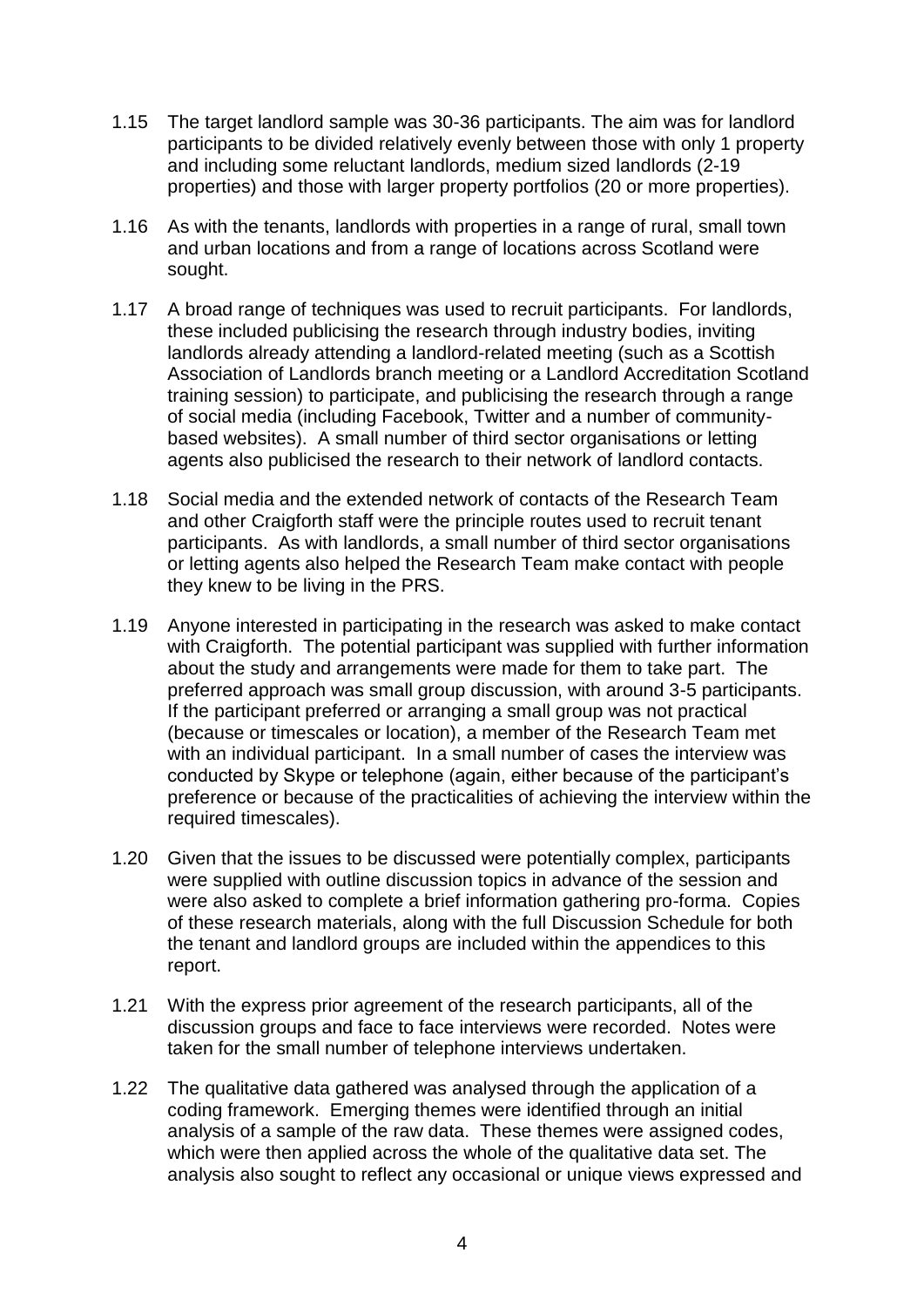the focus was very much on capturing the range of opinion on any particular issue, rather than simply the most frequently expressed views.

#### <span id="page-12-0"></span>**Focus and structure of this report**

- 1.23 The findings of the analysis were presented to the Review Group on 21<sup>st</sup> January 2014 and are now set out within the remainder of this report, which is structured as follows:
	- Chapter 2: provides an overview of the key characteristics of the tenants and landlords who took part in the research. This is followed by an examination of some of the other factors that appeared to have the potential to influence landlords or tenants views on the tenancy regime.
	- Chapter 3: covers the types of tenancies being used and landlords' and tenants' understanding of the current tenancy regime. The second part of the chapter looks at tenancy documents, including the potential for introducing use of a model or standard set of tenancy documents.
	- Chapter 4: covers the range of views expressed on the strengths and weaknesses of the current tenancy regime for the PRS.
	- Chapter 5: explores security of tenure further, with a particular focus on  $\bullet$ landlords' and tenants' views on making changes to length of tenancy arrangements. The chapter also covers views on notice periods and grounds for repossession, with a focus on both the current arrangements and any appetite for change.
	- Chapter 6: sets out a short summary of both tenant and landlord views on the current SAT regime and possible changes to it.
- 1.24 The analysis presented within this report reflects the qualitative nature of the study and focuses on presenting the range of views expressed along with reasons participants gave for holding these views.
- 1.25 The report does not set out to judge the accuracy of the comments made or indeed of participants' understanding of the current tenancy regime. Readers who would welcome further information on the current regime, including on the differences between the Short Assured and Assured tenancy regimes, may wish to refer to the Scottish Government's website at: http://www.scotland.gov.uk/Topics/Built-Environment/Housing/privaterent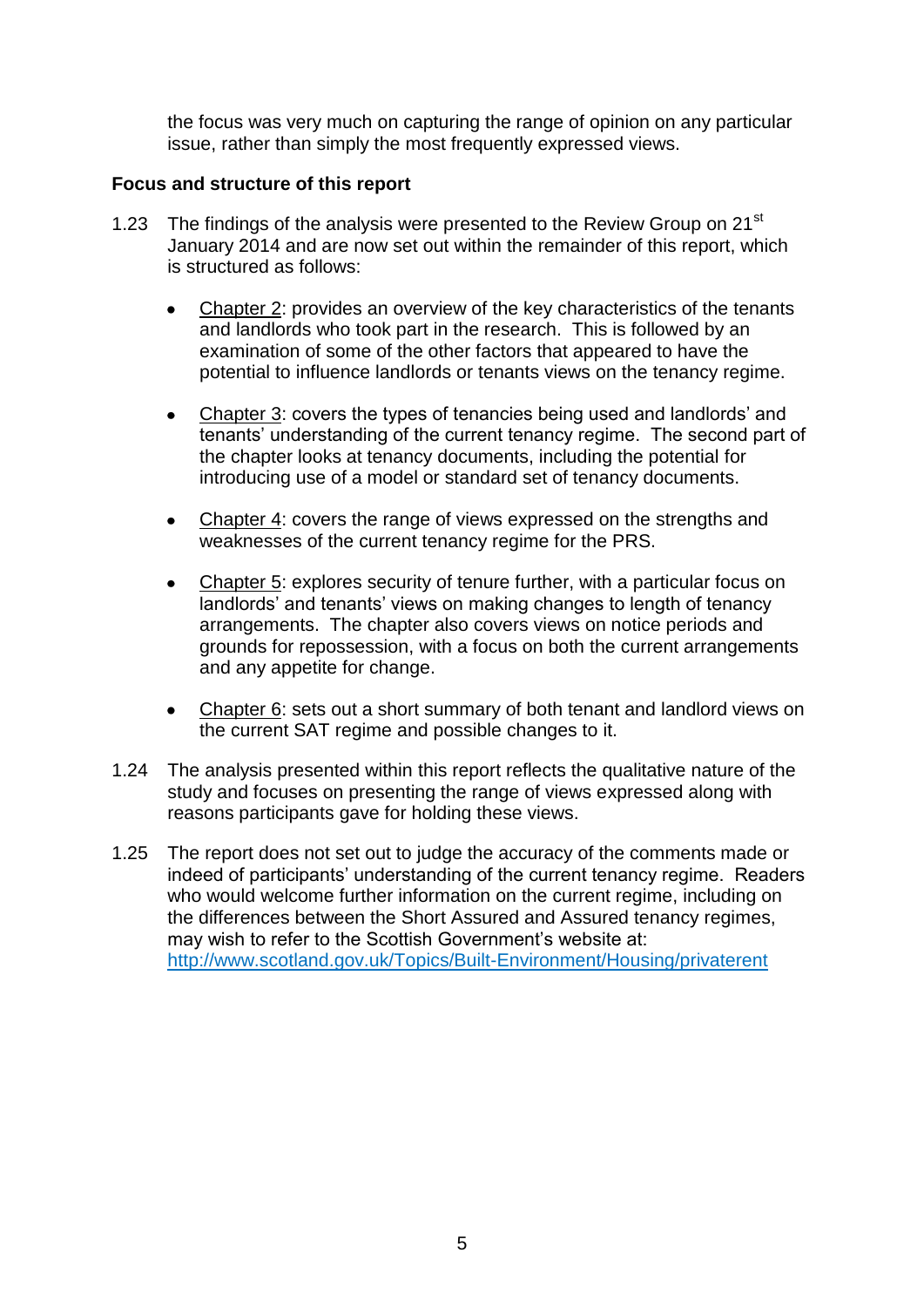# <span id="page-13-0"></span>**2 PROFILE OF PARTICIPANTS & OPINION DRIVERS**

2.1 This chapter provides an overview of the key characteristics of the tenants and landlords who took part in the research. This is followed by an examination of some of the other factors that appeared to have the potential to influence landlords or tenants views on the tenancy regime.

## <span id="page-13-1"></span>**Profile of research participants**

2.2 All research participants were offered confidentiality and the information set out below reflects that commitment, i.e. we describe the key characteristics of the overall sample rather than providing specific details on the profile of individual participants.

#### *Tenant participants*

- 2.3 A total of 63 tenants took part in the research, with the overall group relatively evenly divided between those living in urban, smaller town or rural locations. The areas in which those participating lived included Aberdeen, Alloa, Dunblane, Dundee, Edinburgh, Glasgow, Glenrothes, Inverness, Kirkcaldy, Peebles, St Andrews, Scottish Borders villages, South Queensferry, Stirling and Stirlingshire villages.
- 2.4 Other points to note about the tenant households which took part are that:
	- They included a number of higher income working households. For the  $\bullet$ purposes of this study, having a higher income was self-defined and was taken to be having sufficient household income to allow someone to make active housing choices in the area in which they wished to live.
	- A number of lower income working-age households also took part. Some  $\bullet$ of these households were in receipt of LHA (full or partial), with a small number also containing someone in lower paid and/or part-time employment. All but a small number were working age households and they also included a small number of households led by a student.
	- Many households contained children, with these being evenly divided by single and two parent households. These households included those in the higher and lower income brackets, a number of households in receipt of LHA and a small number of student-led households.
	- The sample also included households with one or more household  $\bullet$ member who:
		- **-** is older (defined for these purposes as 65 years or older)
		- **-** is from the Black and Minority Ethnic (BME) community
		- **-** has a physical disability
		- **-** has a long-term or life-limiting illness
		- **-** is an EU or other non-UK national.
- 2.5 Participants' current or previous housing circumstances were also varied: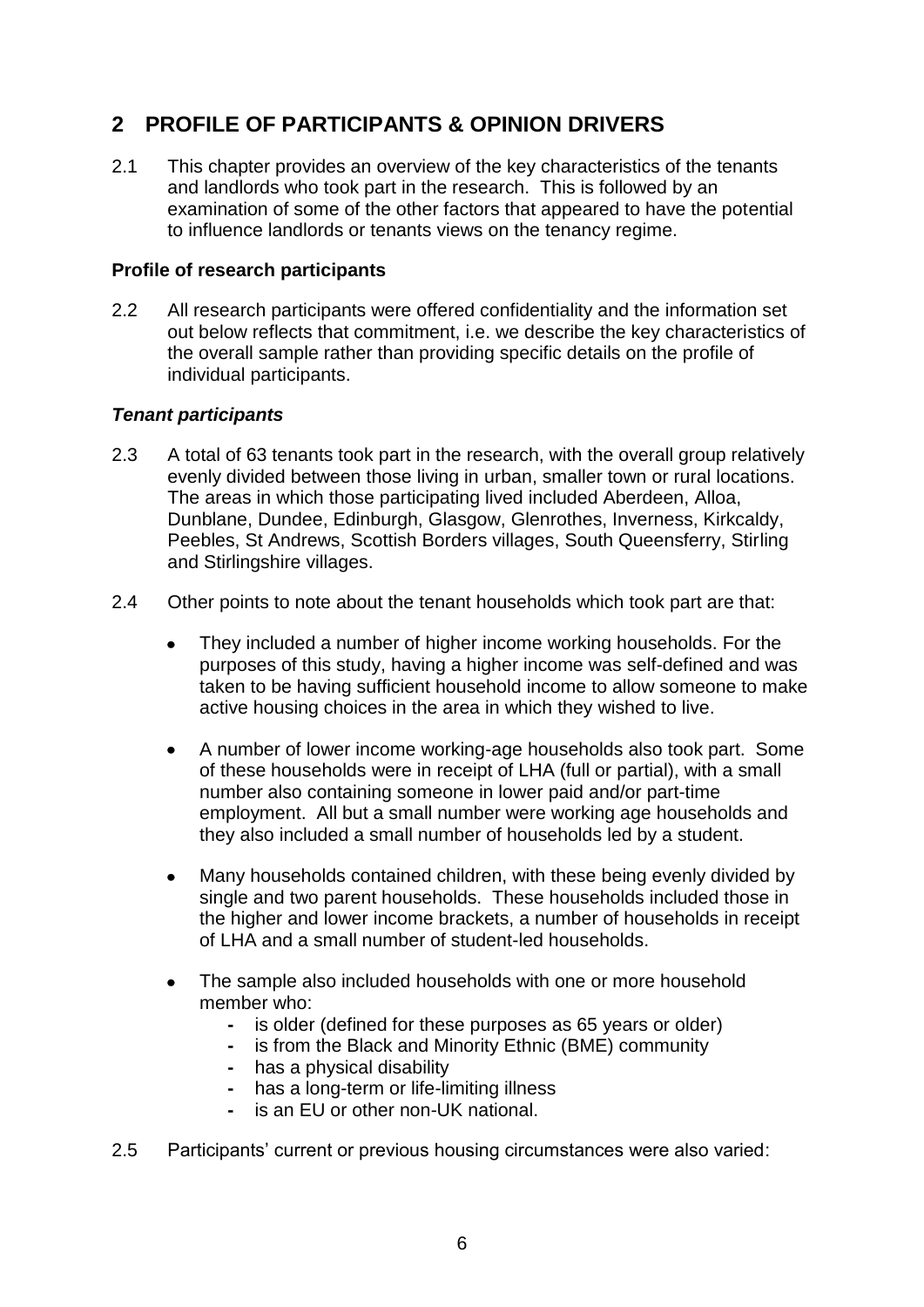- While some had only been living in the PRS for a matter of months, others  $\bullet$ had been renting in the sector for between 1 to 5 years or for 6 or more years. The longer-term tenants included a small number who had lived in PRS accommodation for more than 20 years.
- In terms of their current tenancy, some tenants had lived in their current  $\bullet$ home for 12 months or less. This group included a number of student households, households in receipt of LHA and households containing children. Tenants living in urban areas also tended to have been in their current accommodation for a shorter period. Those living in smaller towns or rural areas tended to have been living in their current tenancy for longer.
- As would be expected (given the range of both locations and property sizes and types) rent levels varied considerably. The range was between £280 and over £1,000 a month, with the mean rental charge around £540 per month.

# *Landlord participants*

- 2.6 A total of 43 landlords took part in the research. In terms of the principal type of area in which landlords owned properties, there was an even spread across urban, smaller town and rural areas. The specific locations in which rental properties were located included: Aberdeen, Dumfries, rural Dumfries and Galloway, Dunblane, Dundee, Edinburgh, Falkirk, Glasgow, Kirkcaldy, Inverness, Livingstone, Motherwell, Perth, rural Perthshire, Portree and St Andrews.
- 2.7 There was also an even spread between smaller, medium-sized and larger landlords. Amongst the smaller landlords (those who owned one property), some identified themselves as being, or having been, a reluctant landlord. The mean number of properties owned by medium-sized and larger landlords was 6 and 120 respectively. The largest portfolio exceeded 600 properties.
- 2.8 Landlords were split relatively evenly between those who defined themselves as full-time or part-time landlords. Full-time landlords tended to have larger property portfolios and to have been landlords for longer. They were also less likely to use the services of a letting agent. A small number of landlords were also lettings agents themselves.
- 2.9 Other points to note about the landlords who participated in the research are that:
	- They ranged from those who manage their properties entirely themselves  $\bullet$ through to those who make use of a full management service provided by a letting agent or factor.
	- There was a considerable range in the length of time participants had been a landlord, from around 6 months to over 30 years.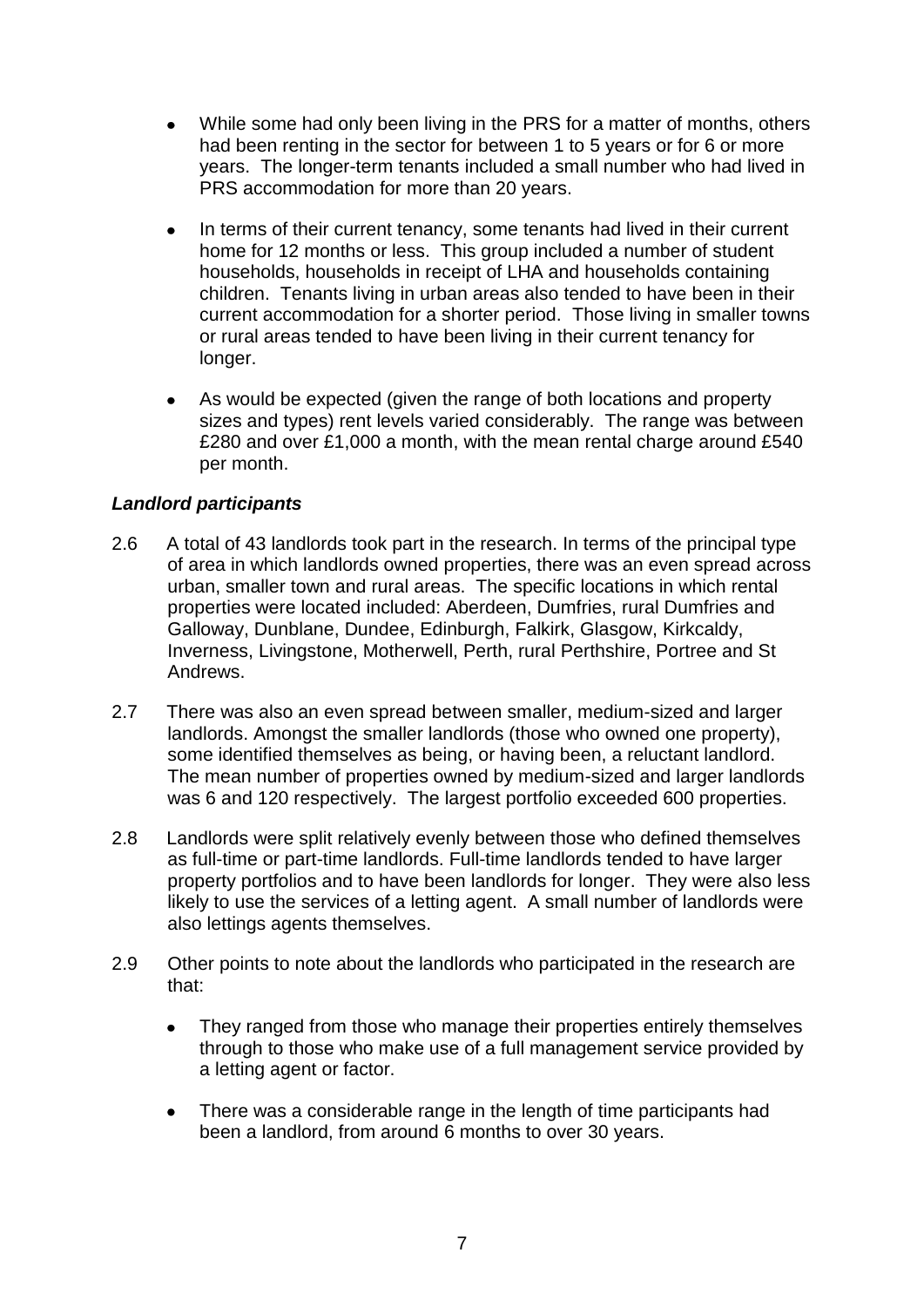A small number of the landlords were not-for-profit organisations that own a small number of properties that are available to rent to clients.

# <span id="page-15-0"></span>**Opinion drivers**

2.10 Below we summarise a range of other factors that appeared to influence participants' views on either the current tenancy regime or on possible changes to the regime. These included their previous experiences, other routes by which they had acquired knowledge about the sector and their future plans.

# *Previous experiences*

- 2.11 As would be expected, the views of both tenants and landlords were very clearly influenced by their previous experiences of operating within the sector. In terms of tenants' previous experiences of living within the sector:
	- While some tenants had lived in 3 or more other PRS properties before moving into their current home, for others their current home was their first experience of living in the PRS.
	- The average length of previous tenancies was very varied; a number had stayed for only 6 months, whilst at the other end of the spectrum a small number had lived in the same tenancy for 10 or more years.
	- Reasons for choosing to move on themselves were varied and included  $\bullet$ moving for work or study reasons, relationship formation or breakdown, problems with neighbours, rent increases and the condition of the property.
	- A small number had experience of being asked to leave a tenancy by a previous landlord. The primary reason for being asked to leave was the landlord selling the property, although a small number did not know why they had been asked to move on.
- 2.12 The experiences of landlords broadly mirrored those reported by tenants. In particular:
	- A relatively small proportion of tenancies had come to an end after an  $\bullet$ initial (usually 6 month) period.
	- Most tenancies were brought to an end by the tenant and for many  $\bullet$ landlords their only experience of tenancies ending had been when tenants chose to move on.
	- When landlords had brought a tenancy to an end this had generally been associated with non-payment of rent. On a small number of occasions a landlord had brought a tenancy to an end because of damage to the property or anti-social behaviour.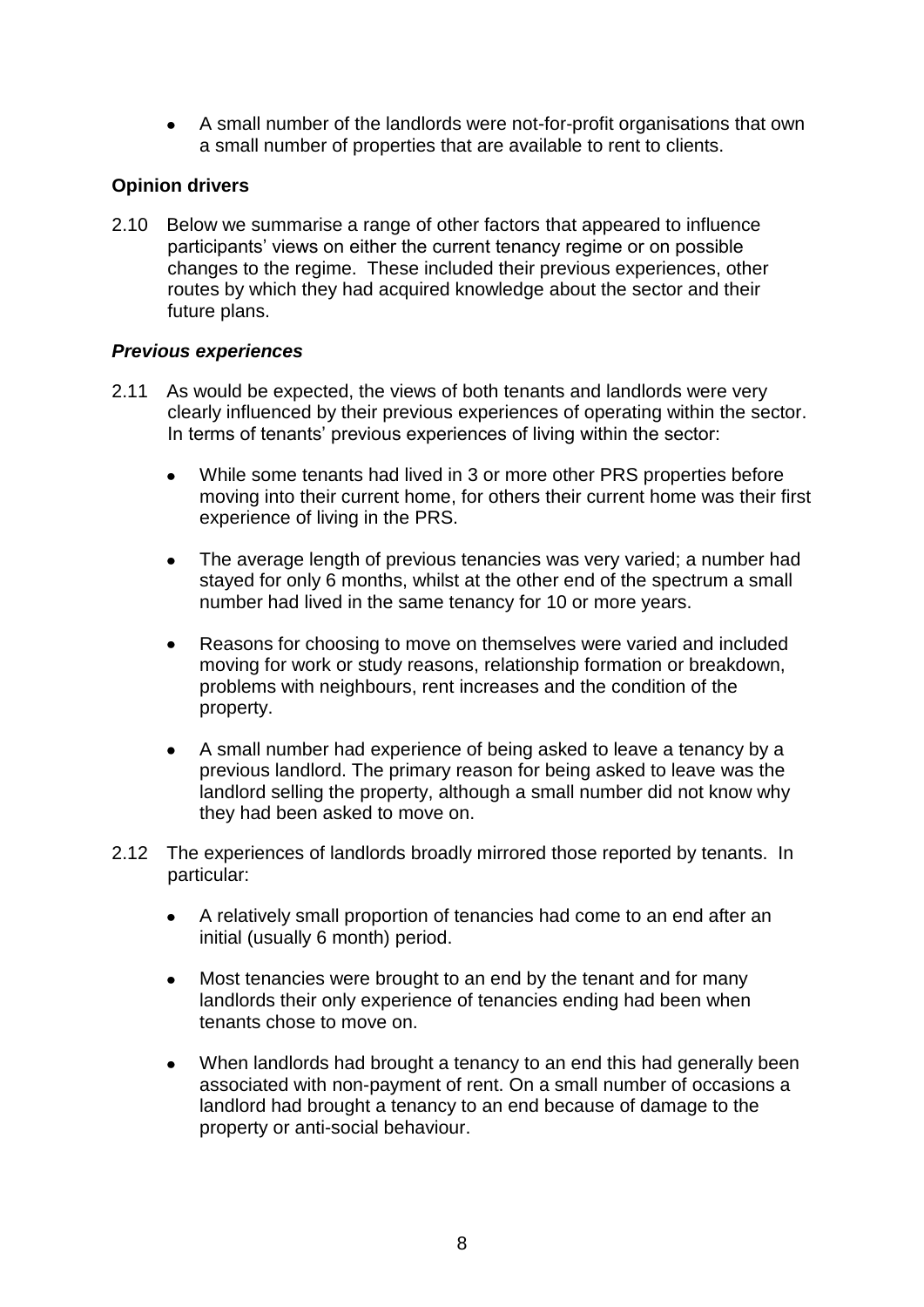#### *Other sources of knowledge or information*

- 2.13 Whilst their own personal experiences (as either a tenant and/or a landlord), clearly influenced participants' views, many participants also drew on the experience of others. Many had also accessed information about the sector through more formal routes to information, such as professional bodies or advice agencies (see para 2.16 below).
- 2.14 The experiences of others appeared to be particularly significant amongst landlords and often focussed on the difficulties of repossessing a property if there were significant problems with the tenancy. This led some to have significant concerns about what might happen should they need to repossess a property, although many had no direct experience of needing to do so themselves.
- 2.15 Although particularly evident amongst landlords, some tenants also drew on the experiences of others within their circle of family and friends or within their community. As with landlords, having heard about the negative experiences of others appeared to create a wariness that they could find themselves in a similar situation in the future.
- 2.16 There was also a more formal set of routes through which participants had acquired their knowledge about the sector. These tended to be more extensive for landlords and included information provided by professional landlord bodies or local authorities, or acquired through attending landlord awareness-raising or training sessions. A number of landlords also referred to the extensive information that is available via the internet, including that provided by the Scottish Government. For larger, professional landlord organisations there was also a body of learning from within their own company to be drawn on. The role and influence of both agents and solicitors was also clear, particularly amongst smaller and/or part-time landlords but also occasionally among tenants. Some tenants also reported having sought information on the internet, from their local authority or from a voluntary sector organisation (such as a rent deposit guarantee scheme or a disabled persons' housing service).
- 2.17 The specific impacts of information being sourced through various routes will be highlighted elsewhere within the analysis. However, it is of more general note that a number of landlord participants highlighted the role of established practice and norms within the industry – particularly, for example, in the choice of tenancy being used. However, despite these 'industry norms' there was also a range of understanding about key legislation and its implications for landlords' practice.

# *Future plans*

2.18 It was also clear that participants' plans for the future tended to inform their views on a range of tenancy-related issues; this was particularly the case in relation to some tenants' views on security of tenure (this issue is discussed further within Chapters 4 and 5 of this report).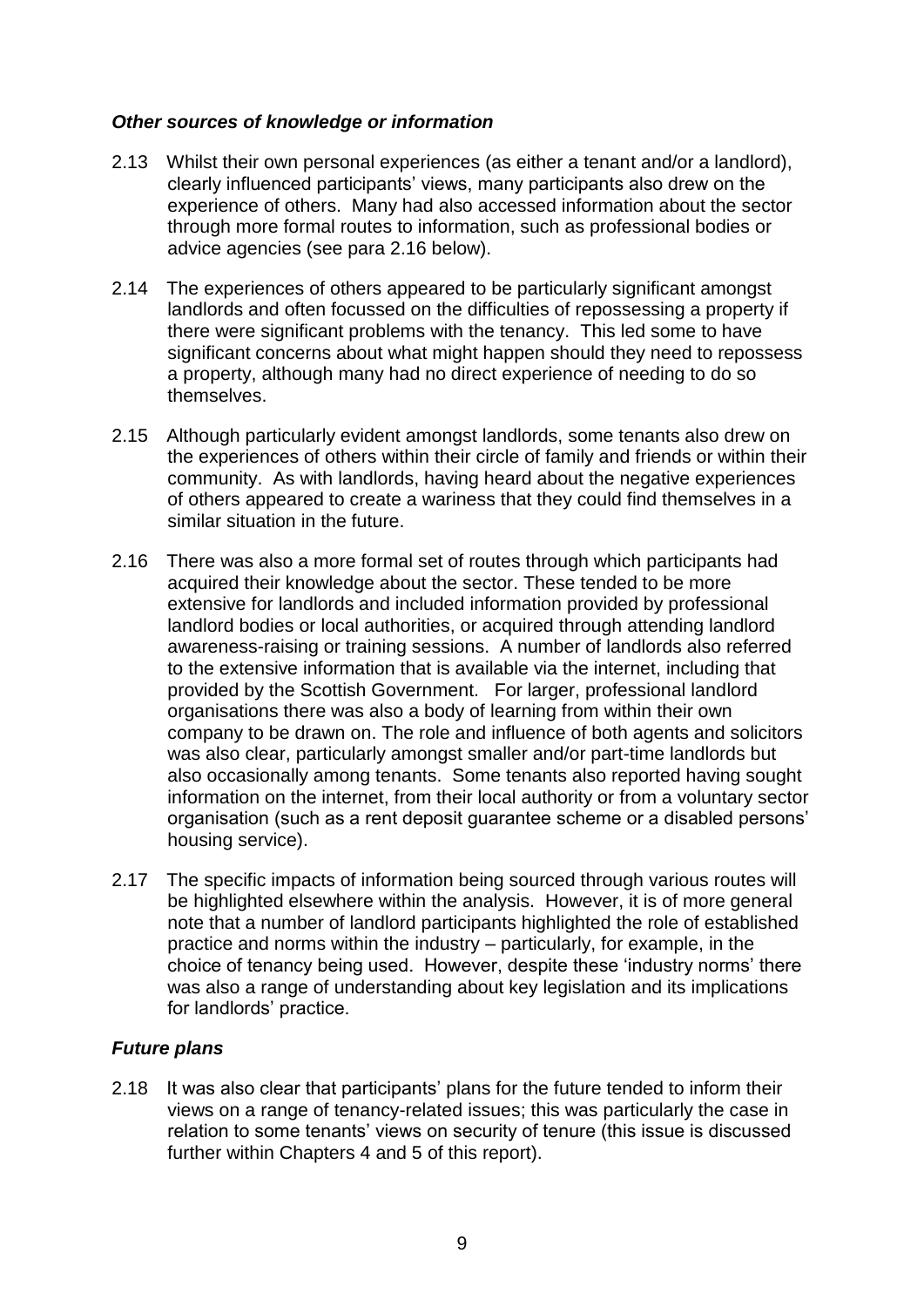- 2.19 Very much reflecting the diversity of the tenants overall, future plans varied considerably. However, tenants tended to fall into one of two broad groups. The first group generally saw the PRS as a short to medium-term option. This shorter term, transitional group included students, young professionals and others who had made recent work-related moves. This group:
	- $\bullet$ Generally expected to move into the owner occupied sector at some point in the future.
	- $\bullet$ Included a small number who had left the owner occupied sector, generally because of a work-related move. It also included a small number who still owned properties in other areas and in some cases were renting out these properties – in other words they were both tenants and landlords. These tenants generally expected to either return to the property they currently own, or to buy another property, at some point.
	- Included a number of students or younger people who were in the early  $\bullet$ stages of living independently. Most of these tenants had previously lived in the owner occupied sector. They tended to expect to make a number of other moves in the PRS before choosing or being able to buy a property, although a small number were in the process of looking to buy a property of their own.
- 2.20 The other group generally anticipated staying in the PRS in the longer-term. This group:
	- $\bullet$ Included a small number who were 'born and brought up' in the PRS and anticipated that they would continue to live in the PRS. These tenants tended to live in rural areas with little or no social rented sector supply and did not anticipate they would be able to afford to buy a property in that area.
	- Had previously had a social rented sector tenancy but had given up that  $\bullet$ tenancy and moved into the PRS. Reasons for giving up a social rented tenancy included concerns about neighbours and the neighbourhood or the unsuitability of the property (for example its size or accessibility). Those within this group tended to either have concerns about returning to the social rented sector or doubted that the social rented sector would be able to supply a property that met their needs.
	- Had generally grown up in the social rented sector but had not been able  $\bullet$ to access their own social rented sector tenancy or had been unable to sustain a tenancy. Those within this group perceived they had little or no prospect of being offered a social rented sector tenancy in the foreseeable future (either because of the high-pressured market in which they were looking for a home or because of their housing history).
- 2.21 A considerable majority of the landlords who took part in the research expected to continue operating as landlords for the foreseeable future. This included a small number who had initially been reluctant to become a private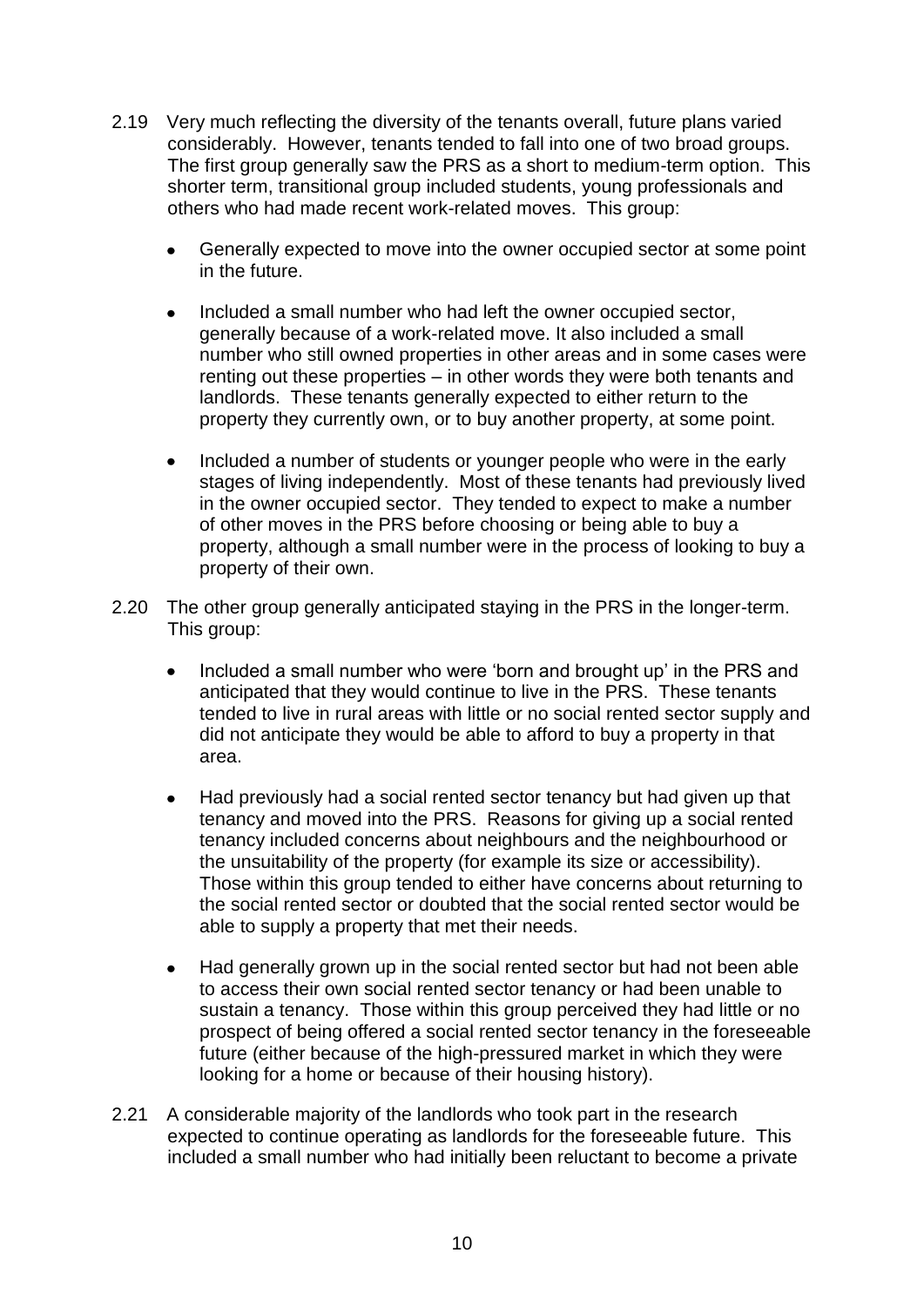landlord but, having been through the necessary processes, had decided to continue letting out their property rather than seeking to sell.

- 2.22 However, a number of landlords did raise several factors that could influence their decision to remain as a landlord, or which might influence a decision to increase or decrease the number of PRS properties they own. These included:
	- The tenancy regime itself (these issues, in particularly in relation to length  $\bullet$ of tenancy and the basis on which a property can be repossessed are discussed further within Chapters 3-5 of this report).
	- The availability of accessible and affordable financing options both in  $\bullet$ terms of interest rates and the conditions associated with buy-to-let mortgages.
	- Returns (either in terms of income or asset value) being at a level that makes being a landlord a reasonable or good investment decision. In addition to possible changes to the tenancy regime, the introduction of Universal Credit and changes to the Energy Performance regulations were also cited as having the potential to undermine the overall viability of their businesses.
- 2.23 On an associated point, a small number of landlords voiced concerns that, simply by conducting a review into the tenancy regime, the Scottish Government was introducing an unwelcome level of uncertainty, and that this uncertainty could have a potentially negative effect on investment in the sector.

#### *Emotion-related factors*

- 2.24 Finally, there was a range of other 'softer' factors that appeared to influence views on the tenancy regime. In particular, it was evident that there were sometimes very powerful emotions at play, despite the letting or renting of a property essentially being a business transaction.
- 2.25 For a small number of participants there were very strong and powerful attachments to a specific property. From a landlord perspective, this sometimes translated into needing to trust a tenant to look after a very precious asset. These attachments to a property tended to stem from it being a former family home that had been inherited and/or a property in which the landlord had previously lived themselves. In the latter case, landlords sometimes had an expectation that they would return to live in the property at some point in the future.
- 2.26 From a tenant perspective, some participants had formed very clear and considerable attachments to the property they were currently living in or reported having formed such an attachment with a PRS property they had lived in in the past. Sometimes this was about having brought up their family within the property, although for others it was simply that they were living in a property they would very much have wished to be their own but were unable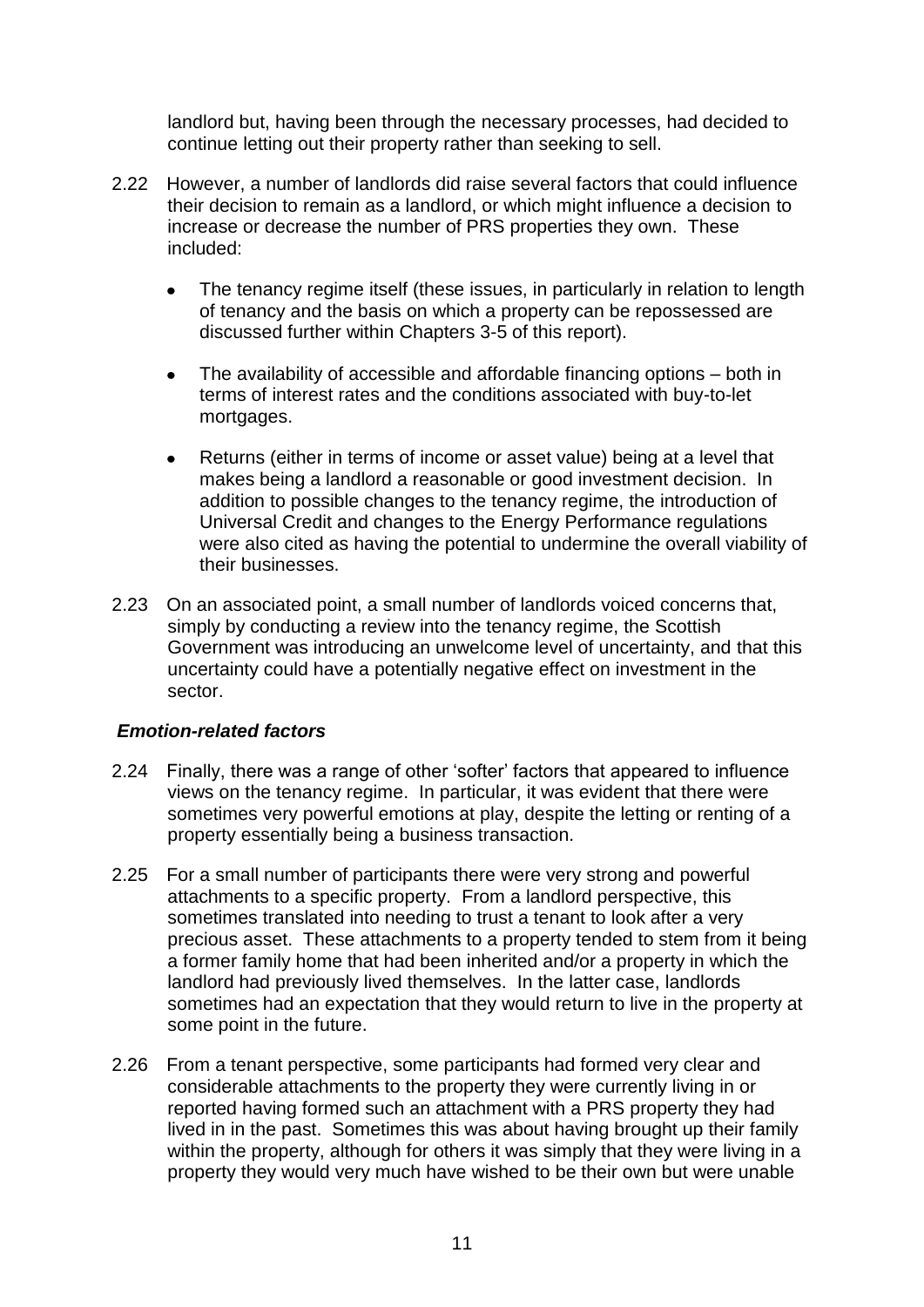to afford to buy. For some tenants this then translated into a sense of gratitude towards their landlord for renting them the property. Equally, a small number of landlords expressed gratitude that their tenant(s) had looked after a property well.

- 2.27 Underpinning many of these relationships were issues of trust. Whilst they were perhaps at their strongest when property-related attachments were also in play, they nonetheless appeared highly significant to many other landlordtenant relationships. From a landlord's perspective, landlords spoke of trusting a tenant to look after their property and pay the rent as agreed. Smaller or medium sized landlords sometimes appeared hurt or angry when they felt that trust had been betrayed. Equally, when their trust had been repaid they sometimes spoke of trying to help out their tenant - for example by being flexible in relation to notice periods or by being flexible if the tenant was struggling to pay the rent for some reason.
- 2.28 Equally, some tenants also spoke of trusting their landlord to deliver the service and to treat them fairly. The focus was very often on the landlord maintaining and repairing the property in return for receiving the rent they were paying. When this was not happening, tenants often spoke of feelings of frustration and powerlessness.
- 2.29 This issue of power and control was perhaps the single greatest influence on tenants' views on the tenancy regime. More specifically, when tenants felt they had options - which generally translated into having the economic wherewithal to exercise real choice within the market – they tended to see things differently to those who saw their choices as limited or felt that they had no choice at all.
- 2.30 However, the issue of power and powerlessness did not apply only to tenants. Some landlords also spoke of powerlessness, particularly in relation to dealing with a tenancy that had broken down. The desire to avoid these feelings of powerlessness and frustration often appeared to influence tenant selection and certainly appeared to feed in to some views of tenancy length for example.
- 2.31 Finally, it should be noted that despite emotions sometimes running high, a number of participants did try to make objective judgments and to 'see the issue from both sides of the fence'. Those with recent experience of being both a landlord and a tenant tended to be particularly inclined to consider both positions. However, a range of other experiences, such as landlords with adult children renting in the PRS or tenants who have friends or family who are landlords, also inclined participants to consider alternative perspectives on the issue.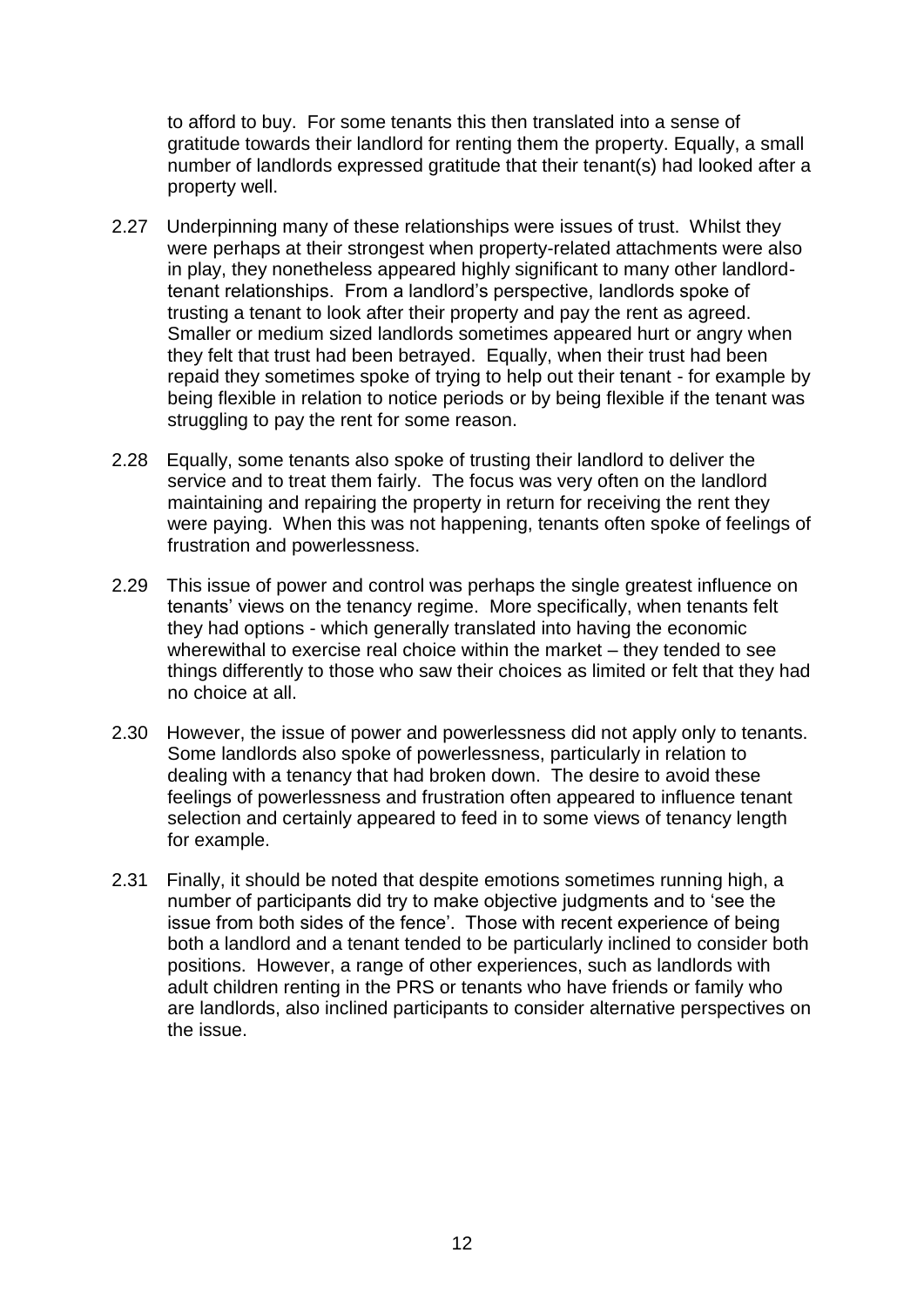# <span id="page-20-0"></span>**3 UNDERSTANDING OF THE CURRENT TENANCY REGIME**

3.1 This chapter covers the types of tenancies being used and landlords' and tenants' understanding of the current tenancy regime. The second part of the chapter looks at tenancy documents, including the potential for introducing the use of a model or standard set of tenancy documents.

## <span id="page-20-1"></span>**Types of tenancies being used**

- 3.2 Very much in accordance with previous research, including the evidence review discussed in Chapter 1, the vast majority of the landlords who took part in this research routinely use the Short Assured Tenancy (SAT). The very few exceptions were either connected to renting to students using occupancy agreements or to very long-standing tenancies. In these cases, where Regulated or Assured Tenancies were in place for some existing tenants, any new tenancies created were SATs.
- 3.3 Equally, the majority of tenants who were clear about the type of tenancy being used by their landlord had a SAT, with a small number of student participants having an occupancy agreement. Although a number of tenant participants were unaware what type of tenancy they had, discussion of the key features they understood to apply to the tenancy suggested they too were renting through a SAT.
- 3.4 This is very much in line with the view expressed by landlords that the SAT is essentially ubiquitous, with its use simply seen as standard industry practice. A number of landlords also noted that all likely sources of advice and information for landlords (see para 2.16 above), actively promote the use of the SAT. Some participants also pointed out that example tenancies (such as those made available by professional bodies or some local authorities), are always SATs. Some of those with financing arrangements such as buy-to-let mortgages in place noted that the use of a SAT is generally stipulated by lenders.
- 3.5 No landlords recalled being advised to use, or having actively considered using, an Assured Tenancy since the introduction of SATs in 1989. In fact a small number of landlords were not aware that an alternative to the SAT was available. Those who were aware of the Assured Tenancy option saw no logical reason why a landlord would prefer its use, nor indeed why landlords would consider an option so little used within the industry.
- 3.6 Tenants also generally saw a SAT as the only option, with only a very few aware that other options existed. Those that were aware of the Assured Tenancy had generally had one at some point in the past. No tenants recalled having been offered any alternative to their current SAT, nor had any raised the possibility with a potential landlord or with an agent. Tenants typically suggested that when looking for a property the focus is very much on finding good-quality accommodation at an affordable price and that the type of tenancy being offered is not really a consideration, or as one tenant put it: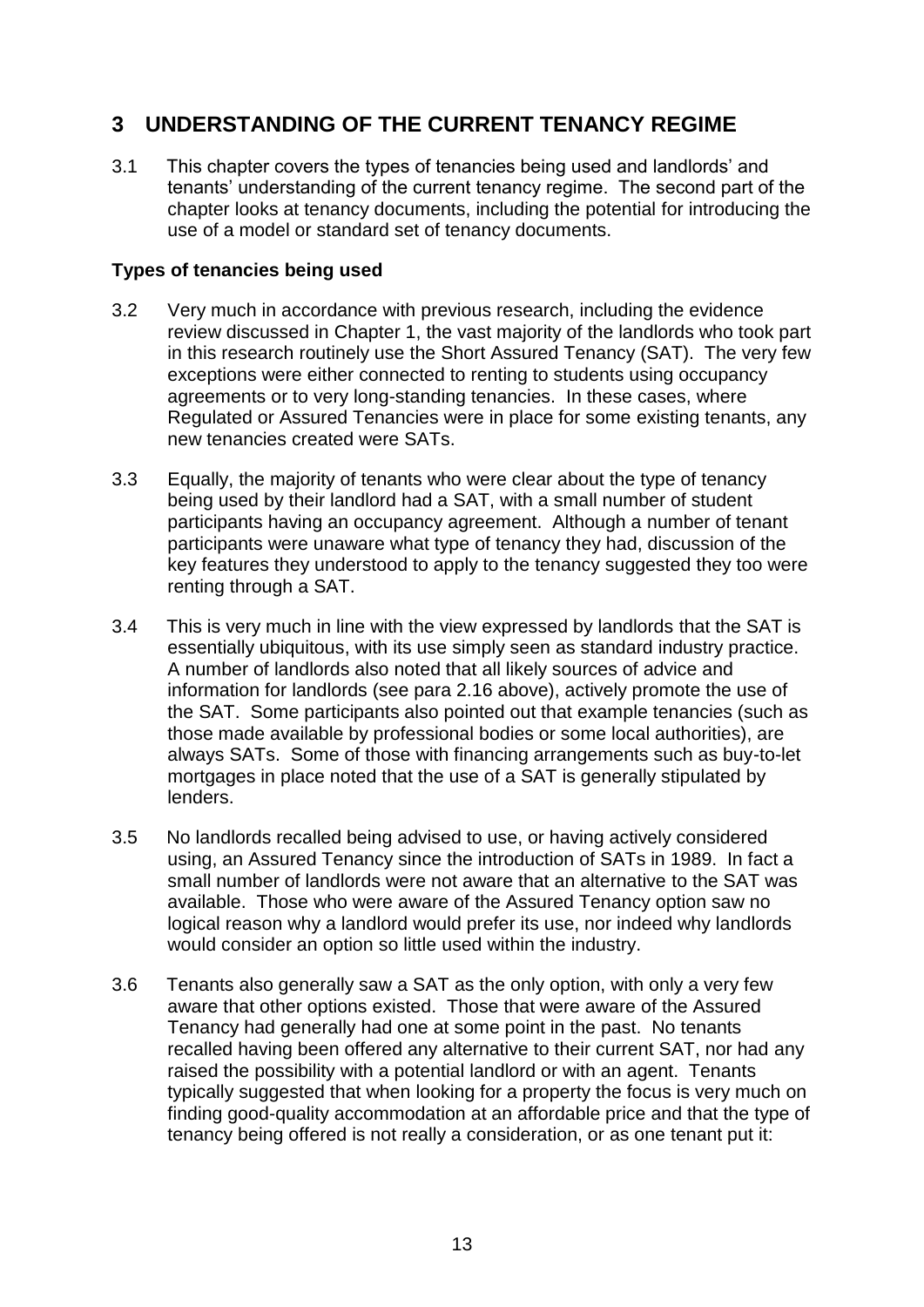*…. if you've found somewhere half decent you're not going to start complicating things…apart from anything else you'd be worried they'd give it to someone else who was happy just to take what was on offer.*  (Higher income tenant with children living in small town)

## <span id="page-21-0"></span>**Understanding of the SAT regime**

1

- 3.7 Although the use of the SAT was consistent, the research found some variations in understanding of the rules and regulations which underpin the SAT regime. Landlords tended to suggest that, at its core, a SAT was an initial 6 month tenancy and that, at the end of the first 6 months, the landlord could bring the tenancy to an end with no grounds if preferred or required. A small number of landlords did note that the initial 6 month period is simply the *minimum* and that although 6 months is generally used, other timescales are possible. For example, a small number of landlords reported offering a 12 month SAT as standard.
- 3.8 There was also a widespread understanding of the need to issue an AT5<sup>3</sup> at the creation of a new tenancy. However, not all landlords agreed about when and how the AT5 should be issued; some suggested it should be in advance of the signing of the tenancy documents, others that it could be signed along with the tenancy documents.
- 3.9 Another area in which practice and/or understanding differed was with regard to the arrangements in place at the end of the initial tenancy term. Most landlords described a rolling, month-by-month arrangement and were clear that this was stipulated within the tenancy documents they use. However, a small number suggested that if they do not ask a tenant to leave, another SAT of the same period as the first automatically comes into force. Those taking this approach appeared less clear about whether these arrangements were set out within their tenancy documents.
- 3.10 Tenants tended to be less confident about the basic arrangements that must or should be in place if a landlord has issued them with a SAT. In particular, they often assumed that the arrangements under which they were currently renting were simply the standard and that there was little or no potential to vary them. Some were themselves surprised that they had never really questioned these arrangements, whilst others noted that they tend simply to be presented as 'the way is must be done':

*I'm on my fourth let and I don't think anyone has ever suggested anything different…or that there could be anything different….certainly agents don't.* 

*(Lower income, rurally based tenant)* 

3.11 Overall, however, tenants tended to suggest that a SAT was for 6 months or occasionally for 12 months. The small number who pointed to the potential

 $3$  An AT5 is a notice which a landlord must issue to a tenant if they wish to set up a Short Assured as opposed to an Assured tenancy.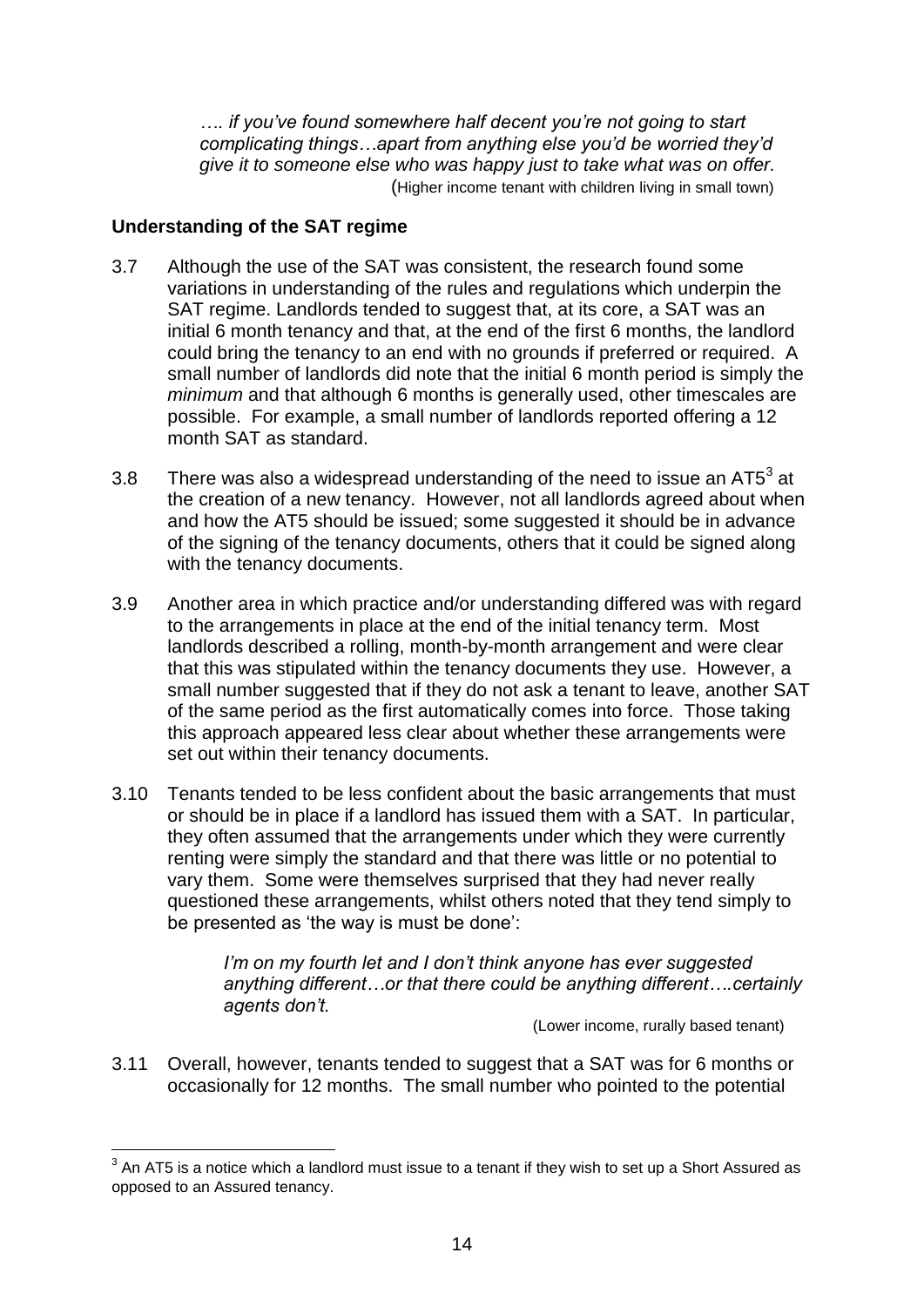for a longer tenancy all had direct experience of being offered a 12 month tenancy and were all renting at the 'upper end' of the sector.

- 3.12 Otherwise, the common understanding was that as a tenant they had both agreed to stay and were entitled to stay in the property until the tenancy expired, assuming they met other tenancy conditions (such as paying the rent on time for example). Only a very few tenants were aware of the role of an AT5 or of having been issued with one. However, none of the participants were clear that they had not been issued with an AT5.
- 3.13 There was varied understanding and some confusion amongst tenants as to the arrangements in place once the initial period of the SAT had expired. Some assumed that they automatically had another 6 month period unless they were asked to leave, some were clear or suspected that they were on either a monthly or two-monthly rolling notice period, while others simply did not know and were occasionally surprised by their own lack of knowledge:

*That's shocking. I should know that shouldn't I. How can I not know that?*  (Student with children in receipt of LHA, urban area)

- 3.14 Some of those with a higher degree of awareness reported having 'learnt the hard way'. For example, confusion about whether a tenant was still required to give notice at the end of the initial tenancy period had led one tenant to lose their deposit. Another reported having assumed they had a guaranteed further 6 months having not been asked to leave, only to be asked to move on 2 months later. In this case the tenancy had set out a month-by-month rolling arrangement but the tenant had not been fully aware of the implications of this.
- 3.15 The frequent lack of communication between the tenant and either their landlord or their landlord's agent as the tenancy period drew to an end was striking. Many tenants had not attempted to make contact themselves and many had no recollection of anyone making contact with them. Whilst some found this surprising in hindsight, others explained that they had always been led to believe the tenancy would continue beyond the initial period unless they chose to bring it to an end themselves. This meant that a number of tenants experienced little or no anxiety associated with the initial tenancy period coming to an end. However, some did consider this strange when they reflected on it.

#### <span id="page-22-0"></span>**Tenancy documents**

3.16 One area in which there was a clear consensus amongst research participants was that the documentation associated with setting up a tenancy can be both lengthy and complicated. Many of the larger or more established landlords tended to view this as simply being one of the realities of being a landlord, were confident that they had all the necessary documentation in place, and that the processes they used for setting up a SAT were fully compliant with the legislation and any associated regulations.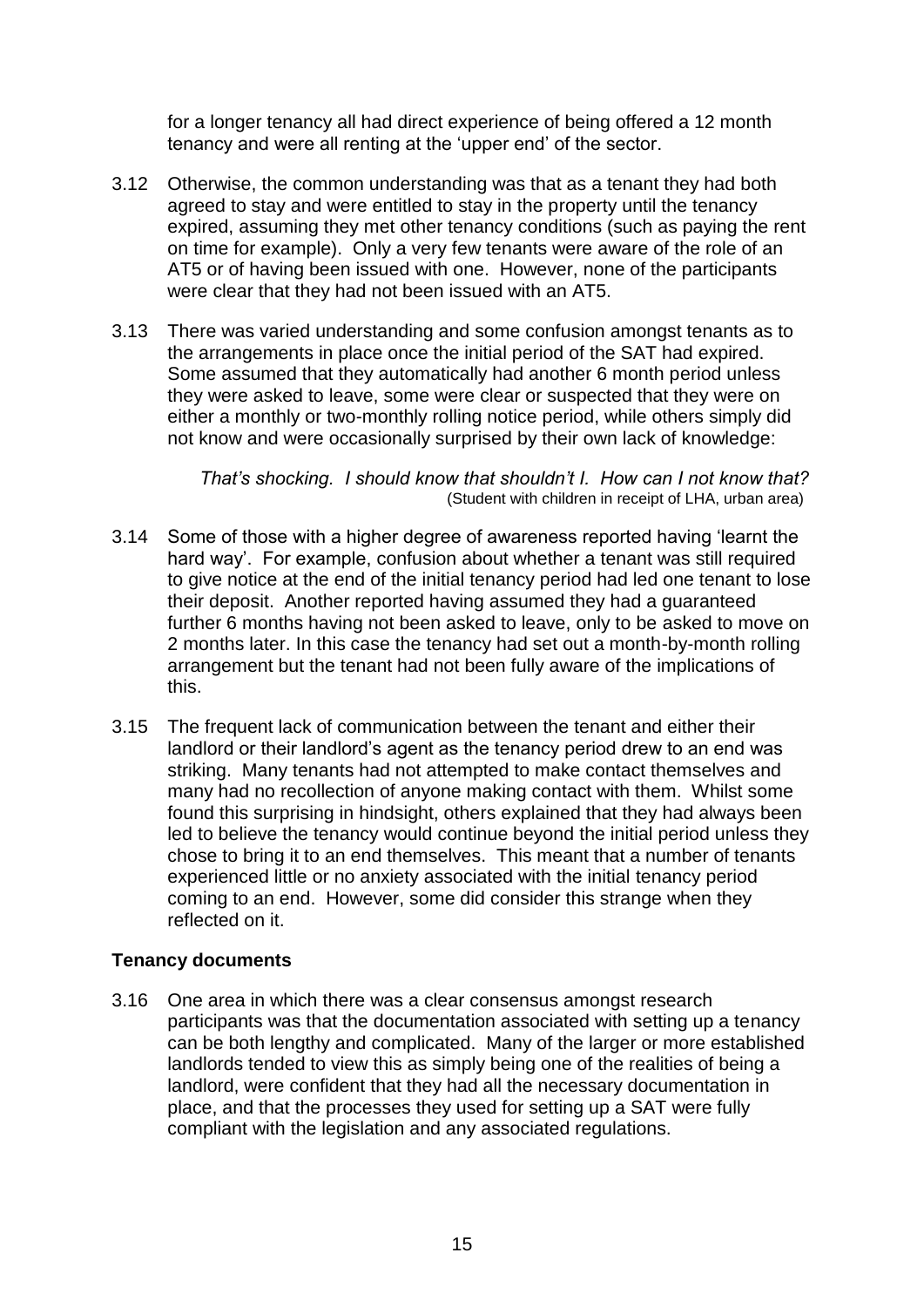3.17 Smaller or medium-sized landlords, and particularly those who had entered the sector relatively recently, were more likely to express anxieties about the tenancy documentation itself. A common area of concern was around the correct practice for issuing an AT5 and the implications of getting this wrong. Those with these concerns sometimes reported having received conflicting information when they had sought clarification. There were also mixed reports about the extent to which use of an agent, factor or solicitor gave comfort, with a small number of landlords having stopped using an agent precisely because one of their tenancies had not been set up correctly. A number of landlords also pointed out that ultimate responsibility lay with them as the landlord and that for this reason they felt they ought to have a clear understanding of the tenancy regime. As one newer landlord put it:

> *I know the buck stops with me…and it's a business so I really ought to have it all straight in my head…but it's really hard, especially when the people who are supposed to know aren't even all telling you the same thing.*

> > (Landlord with 2 properties, only been renting for 8 months)

- 3.18 Some landlords also raised concerns about the sheer amount of paperwork that needs to be issued and the impact this can have on a tenant's ability or willingness to really engage with the detail associated with the contract they are taking on. Most landlords reported that they did try to take tenants through key parts of the tenancy document but suspected that few, if any, of their tenants go through all the paperwork. In this respect, the requirement to issue the Tenant Information Pack at the point at which the tenancy document is signed was seen as unhelpful. An alternative suggestion was that it should at least be possible to issue the Tenant Information Pack in advance and that doing so might increase the likelihood of a new tenant reading it. On an associated point, the fact that the Tenant Information Pack cannot be edited to match the terms of the tenancy being issued was raised as unhelpful.
- 3.19 Landlords' perception that few if any tenants read the tenancy carefully was generally confirmed by tenant participants. Tenants generally felt that, whilst they knew they should have read the document carefully, it is simply human nature not to read the small print. Some reported that they had read those parts which they considered to be most important; these generally seemed to relate to the payment of rent and responsibilities for repairs and maintenance. It was also common for those who had struggled to find accommodation to suggest that reading their tenancy document would have achieved little, since even if they had any concerns they would not have been in a position to turn down a property.
- 3.20 Although in a minority, a small number of tenants had either read their tenancy document carefully or had tried to do so. Those in the former category included the small number of foreign nationals who took part in the study, along with tenants who had either studied law or worked within the housing profession. Others reported trying but giving up, with their experience perhaps typified by the following: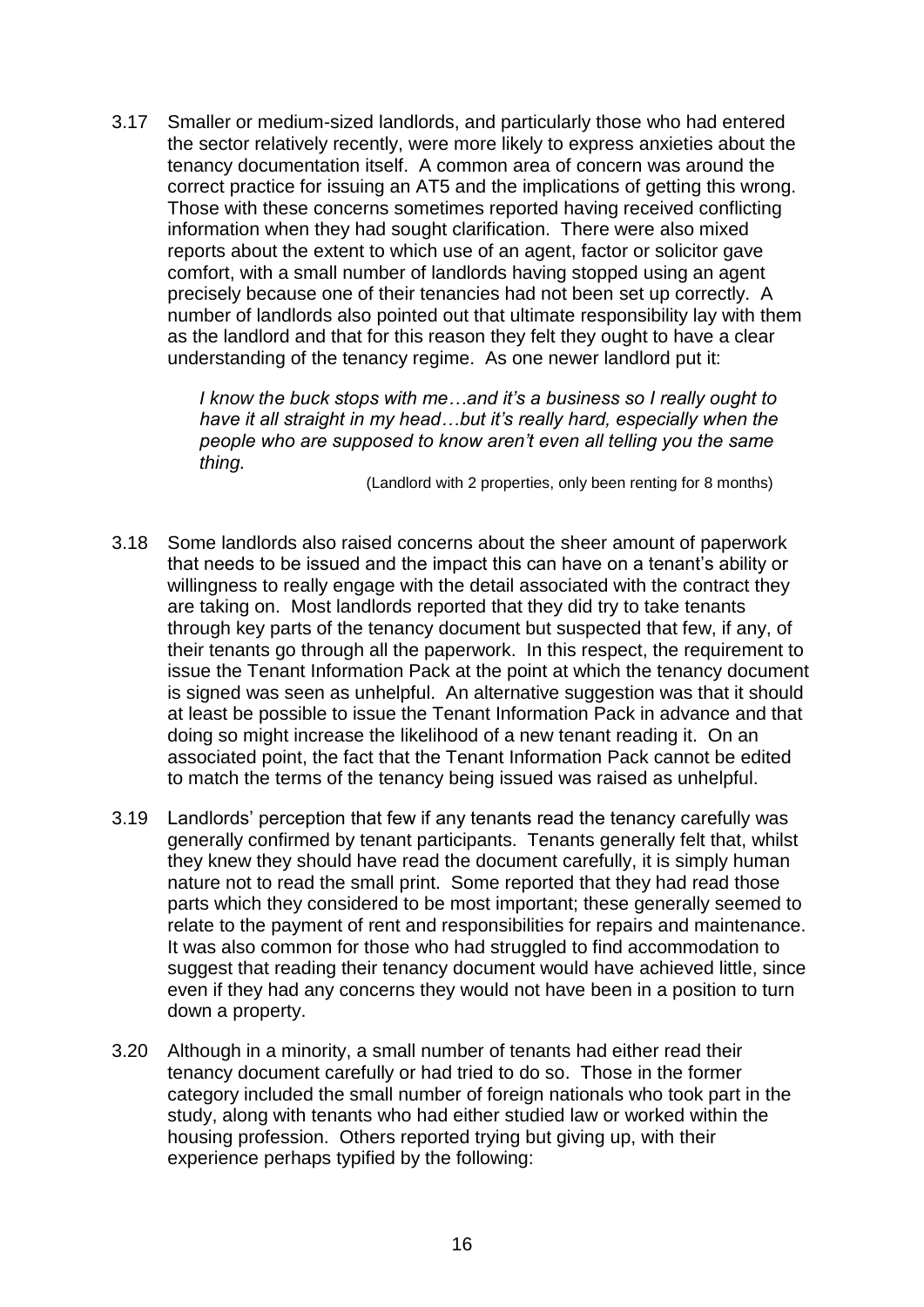*Its full of herewiths and thereafters….excuse my language but I've got no \*\*\*\* idea what they're talking about. They don't write these things so normal folk can understand them and that's no coincidence.*  (Longer-term tenant with health problems living in a larger town)

3.21 Finally, there was a small group of tenants who were not in possession of a tenancy document. All were aware of having signed a tenancy when they moved into the property and some reported having asked repeatedly to be sent a copy. All of those without a copy of their tenancy were living in properties at the bottom end of the market and were in receipt of LHA. These tenants tended to see the absence tenancy documents as one of the lessworrying realities that came with having few, if any, choices about where to live. There was a sense in which a tenancy document was seen as meaningless – these tenants believed their landlord would be unlikely to adhere to the tenancy terms and were equally clear that they would not be able to mount any realistic challenge when this happened. It should be noted that all those in this situation believed their landlord to be registered, with a few tenants having checked this was the case.

## <span id="page-24-0"></span>**Potential for a model or standard**

- 3.22 Given the difficulties some respondents reported with understanding tenancy documentation it is perhaps unsurprising that many supported the principle of introducing some type of standard or model tenancy document. Indeed, some participants, principally tenants but also a small number of landlords, expressed surprise that such a thing does not already exist. When exploring this issue further with landlords it appeared that the example tenancy being supplied by either the Scottish Association of Landlords or some local authorities may have been understood as representing some type of industry standard. Tenants who were of this view thought that any tenancy documents they had seen had always appeared to look the same, although did generally concede that they were not really sure whether the content had been the same.
- 3.23 Most participants (including nearly all tenants and many landlords) supported the principle of a model tenancy. However, other participants took a different view. Those who broadly supported the idea of a model tenancy included most tenants and a number of newer or smaller landlords. These participants made the following points:
	- Given that all tenancies need to be compliant with the same legislation  $\bullet$ and regulations, why is there a need for many possible variations?
	- A standard approach could help tenants and some landlords develop  $\bullet$ knowledge and understanding of their rights and responsibilities. In particular, knowledge gained from one tenancy would be directly transferable to another tenancy.
	- There could be a non-adaptable section that contained all the information  $\bullet$ that cannot be changed on a tenancy-by-tenancy, or property-by-property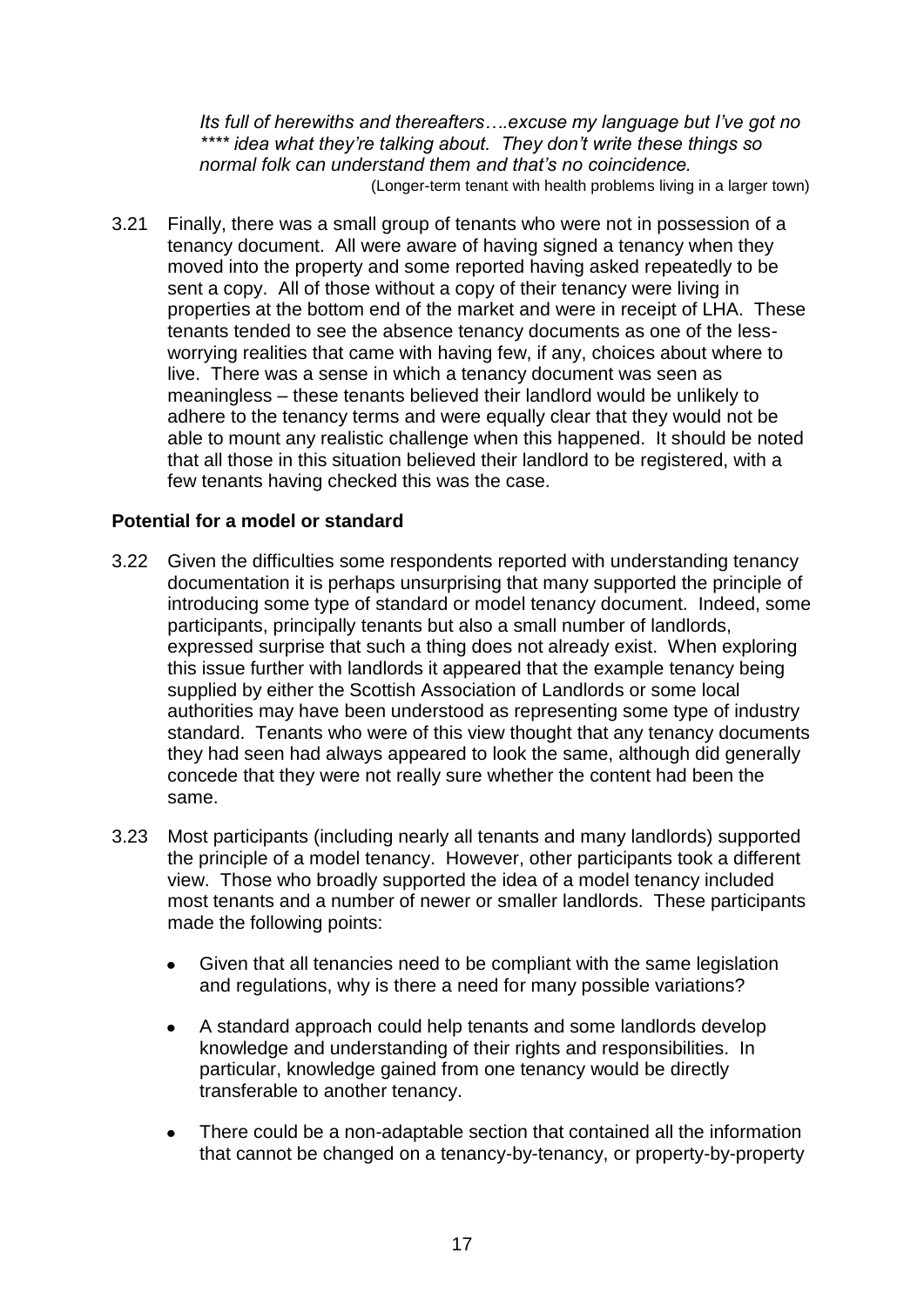basis. Anyone reading the tenancy document would know they should focus their attention on those parts that could be adapted.

- The 'ownership' of the document would be important any landlord using  $\bullet$ it would need to be confident that it was not open to legal challenge and was being updated as required. The general consensus was that this suggested the Scottish Government should develop and maintain the document.
- 3.24 However, some landlord participants did have concerns. These landlords tended to be the larger or more established landlords, with the range of issues raised by this group including the following:
	- Landlords already have compliant tenancy documents in place and these will have been developed in accordance with the type of properties they own and may have been customised on a property-by-property basis. The resources associated with changing all these documents (even based on newly created tenancies only) would be considerable.
	- There would be an absolute need to allow any model to be adapted on a  $\bullet$ property-by-property basis. The degree of variation required could be so considerable as to render the original premise (of a standardised document) null and void.
	- Resources would be better directed at checking that documents currently  $\bullet$ being used are compliant, rather than introducing '*change for change's sake'.*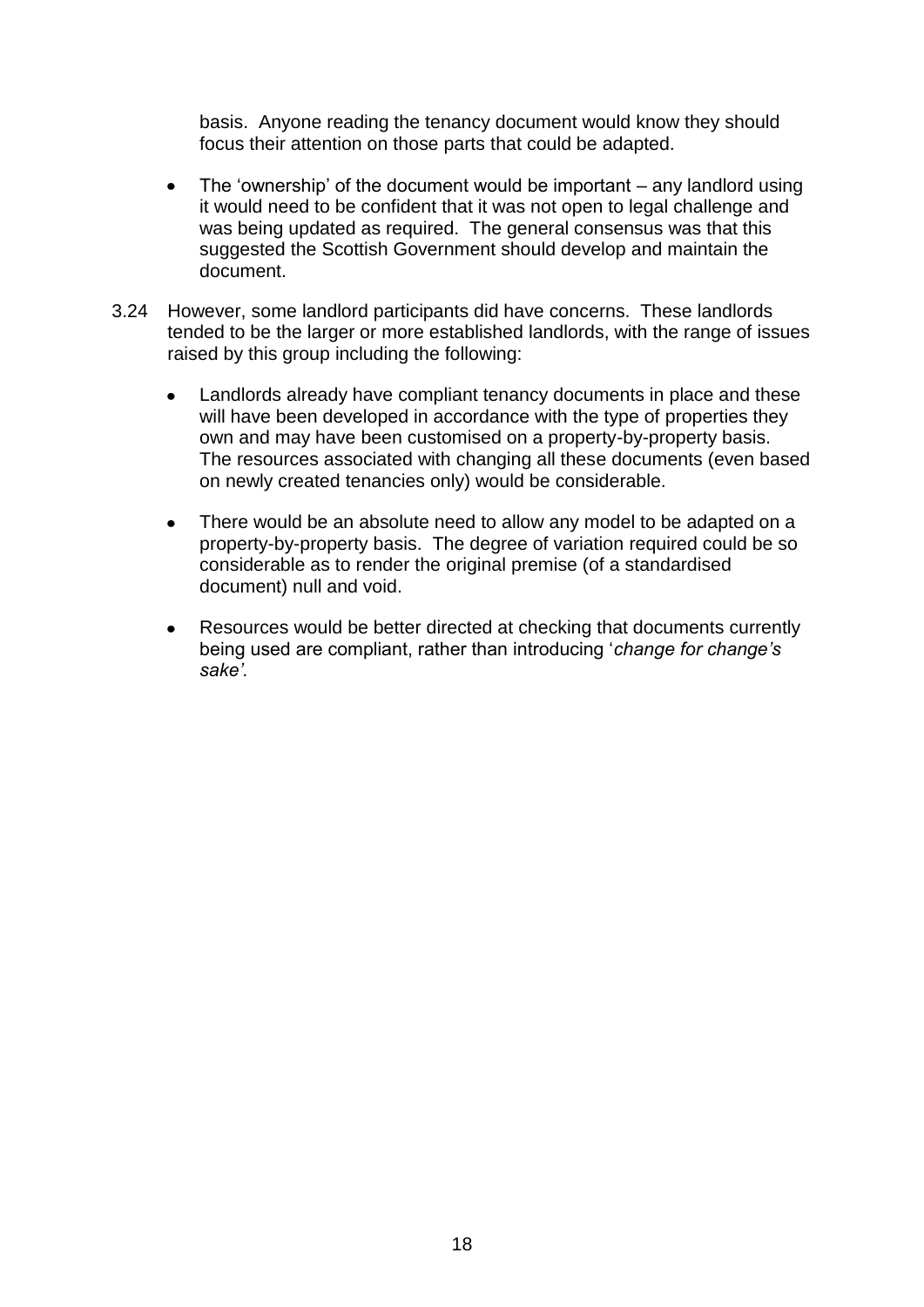# <span id="page-26-0"></span>**4 VIEWS ON STRENGTHS AND WEAKNESS OF THE CURRENT TENANCY REGIME**

4.1 This chapter covers the range of views expressed on the strengths and weaknesses of the current tenancy regime for the PRS. Given its predominant use, the focus is very much on the SAT regime, although where participants made comparison with the Assured regime this is also set out.

#### <span id="page-26-1"></span>**Strengths of the current regime**

1

- 4.2 When considering the strengths of the SAT regime, most respondents tended to point initially to its flexibility. This was common to both tenants and landlords and across the range of participants within both groups.
- 4.3 When this was explored further certain differences did emerge, although for many this flexibility equated to an initial trial period after which either party could, in theory at least, bring the arrangement to an easy and nonconfrontational end. Both tenants and landlords used similar language in describing the advantages of having this trial period with comments generally focusing on whether the other party was a 'good' or 'bad' tenant or landlord.
- 4.4 More specifically, landlords often pointed to finding out whether the tenant paid their rent and otherwise treated the property with respect. Some suggested it also allowed the landlord to test whether the tenant's lifestyle would fit with that of the neighbours and, by extension, whether there could be problems with anti-social behaviour; those raising this issue sometimes went on to note their obligations as private landlords under the *[Anti-Social](http://www.opsi.gov.uk/legislation/scotland/acts2004/asp_20040008_en_1) Behaviour etc [\(Scotland\)](http://www.opsi.gov.uk/legislation/scotland/acts2004/asp_20040008_en_1) Act 2004*<sup>4</sup> .
- 4.5 Tenants also reported a similar process of using the initial tenancy period to test out their landlord. From the tenants' perspective the focus was very much on whether repairs were carried out and whether the landlord otherwise behaved well, for example by not making unannounced visits to the property.
- 4.6 A number of tenants also saw the initial tenancy period as giving them a valuable opportunity to test out other aspects of their new home. Some of these were about the property itself, such as whether it was reasonably easy and affordable to heat. Others were about whether the property fitted well with their preferred lifestyle, for example was it well positioned for travel to work or schools and did they like the neighbourhood. These considerations were particularly important to tenants who were new to an area having made a work-related move.
- 4.7 Other advantages which tenants saw as coming from a short, initial fixed period tenancy included that both tenant and landlord have a clear

<sup>&</sup>lt;sup>4</sup> Part 7 of the *[Anti-Social](http://www.opsi.gov.uk/legislation/scotland/acts2004/asp_20040008_en_1) Behaviour etc (Scotland) Act 2004* allows a local authority to serve an antisocial behaviour notice on a private landlord specifying that action must be taken to tackle the antisocial behaviour of the tenant.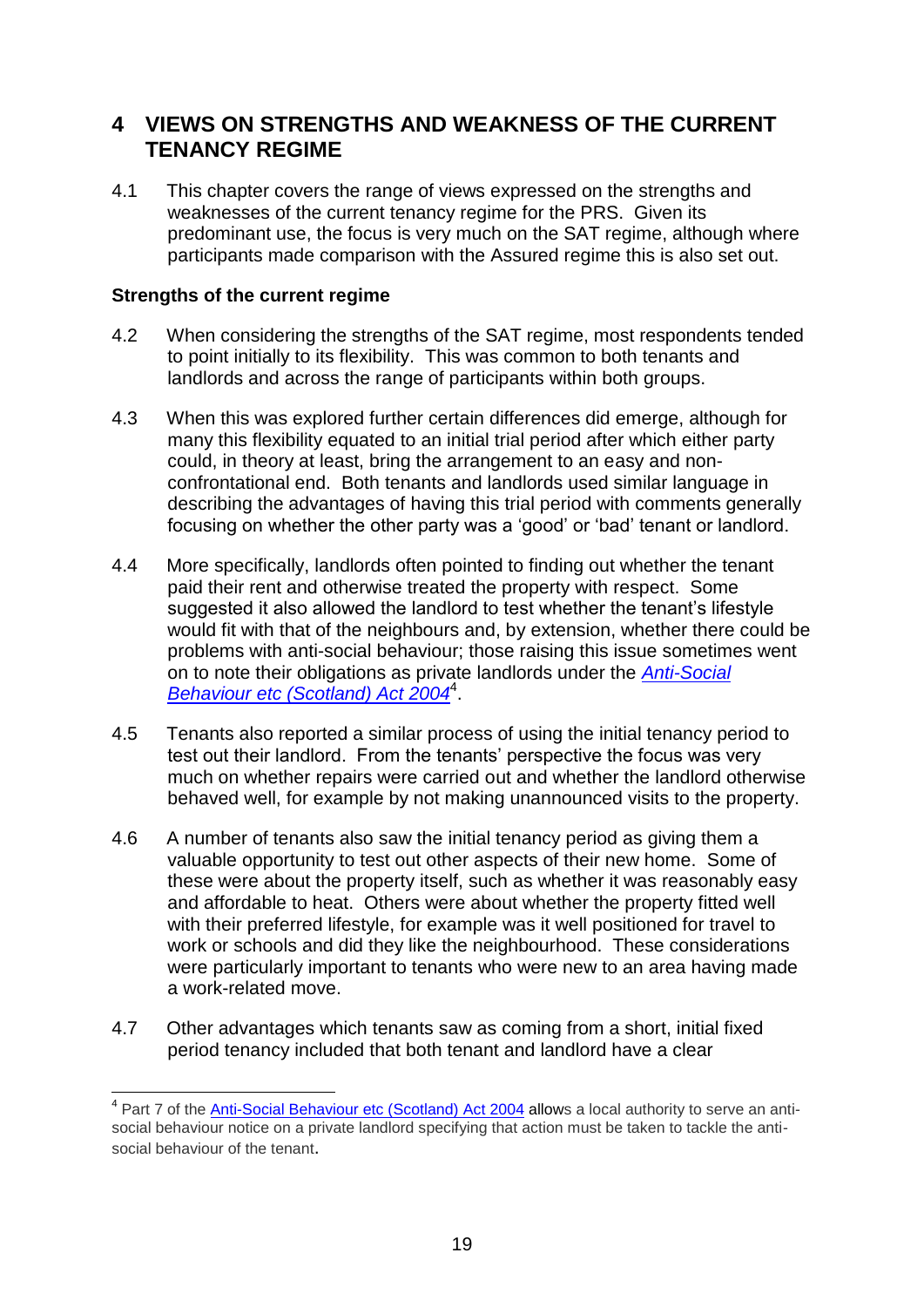understanding of what is expected to happen in the short term – essentially that the tenant has made a commitment to stay for 6 months and the landlord has made a commitment to make the accommodation available for that period. This was particularly appealing to tenants who were either uncertain of their future plans or were not at a time in their lives when they wished to make longer-term plans.

- 4.8 Some tenants also saw a clear correlation between a shorter-term tenancy and being able to access a property quickly. For example, there was a suggestion that if a tenancy was for a shorter period the landlord or agent might be more 'relaxed' about carrying out previous tenancy checks. Those raising this issue were not concerned that they would not pass such checks, but were concerned that the time taken to go through these processes could be lengthy. Again, those who had needed or wanted to move quickly raised this issue.
- 4.9 Tenants who were contemplating a move into the owner-occupied sector were also likely to favour a regime that offered the capacity to move on quickly but without penalty and generally felt that the SAT regime delivers according to these criteria.
- 4.10 The overall impression from both landlords and many tenants was that the initial fixed period is an easy-to-understand and well-understood approach, albeit that there is some confusion about the precise arrangements at the end of that period and thereafter (as discussed in Chapter 3). Despite being a business arrangement there was also a sense that many participants welcomed the potential to simply bring the arrangement to a civilised end without explanation or the need to find fault. As one landlord who ended a tenancy at the end of an initial 6 month period expressed it:

*It was a shame, because she was a lovely girl... but it was just too small a house for the children and next door were complaining… I'd have hated to have to say that to her though cos she really was trying her best... and I found a mate of mine with a place round the corner...*

(Experienced, full-time landlord renting in urban area)

4.11 Equally, a small number of landlords suggested that the current regime inclines them – or more precisely does not entirely rule out their capacity to take a calculated risk on certain tenants, or as one landlord commented:

> *Sometimes you might want to give someone the benefit of the doubt... a younger person leaving home for example... it's good to know there are options if it's not working out.*

(Experienced, part-time landlord with small town/rural portfolio)

4.12 However, whilst the 'civilised' end to a tenancy was sometimes cited as a positive outcome, most landlord participants were also absolutely clear that the capacity to bring a 'problem tenancy' to an end was critical, be it automatically at the end of a fixed tenancy period or simply by giving sufficient notice within a rolling tenancy period. Many, therefore, supported the theoretical basis on which a SAT can be brought to an end. However, as will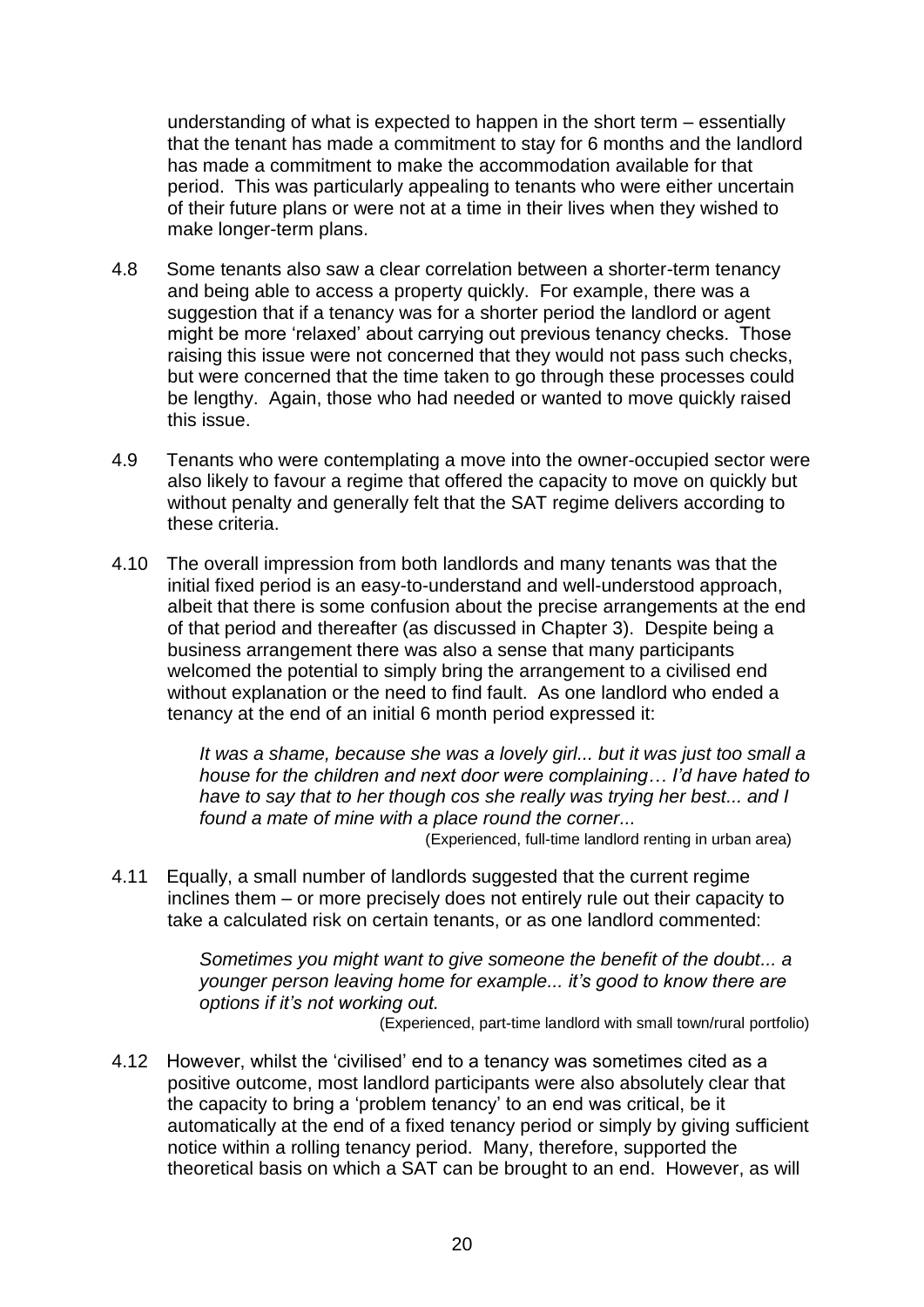be discussed further below, they often had very considerable concerns about how this works out in practice.

4.13 Finally, some landlords noted other business-planning advantages that the current regime offers. For example, a small number of newer landlords, including some who had started out as reluctant landlords, suggested that the initial 6 month period had given them the confidence to explore whether being a private landlord was the right option for them. A small number of larger, more established landlords noted that the SAT regime gives them reasonable flexibility to manage their assets or is advantageous in terms of the valuation of assets. The fact that the financial sector assesses the asset value of properties rented using SATs favourably was explained as critical to accessing affordable borrowing and by extension maintaining business viability.

#### <span id="page-28-0"></span>**Weaknesses of the current regime**

- 4.14 While most participants identified strengths in the current SAT regime, most were also able to identify weaknesses. As with the positive aspects, some of these were about the fundamental principles which underpin the regime, whilst others were about how the regime translates (or not) into practice on the ground.
- 4.15 As noted above (para 4.12), many landlords' concerns were around the practicalities of regaining possession of their property should the need arise. Although few of the landlord participants had direct experience of seeking repossession of a property through the formal channels, many had heard or read about the experiences of others. There was a strong consensus that the current processes, particularly those involving the Sheriff Court, are timeconsuming, costly and potentially ineffectual. A number pointed in particular to the significant financial losses that can be incurred by the landlord especially in relation to rent arrears - and the lack of any workable mechanism to recover any of those losses.
- 4.16 These problems, along with some issues around the complexities of the tenancy regime, were the principal concerns expressed by landlord participants, and the main areas in which they would welcome change. Otherwise, landlords tended to the view that the current system works reasonably well and there is no need for significant change.
- 4.17 Tenants were more likely to raise significant concerns about the current tenancy regime although, as with the landlords, the most frequently raised issue was about how the regime translates into practice on the ground, rather than the regime itself.
- 4.18 For tenants, the issues raised most frequently and forcefully concerned the condition of the property in which they were living and, more specifically, the difficulties in getting landlords to carry out improvements or repairs. Those experiencing such difficulties tended to be living in the bottom end of the sector and/or in rural areas and some of the problems being reported particularly in relation to water ingress and dampness - were severe. Those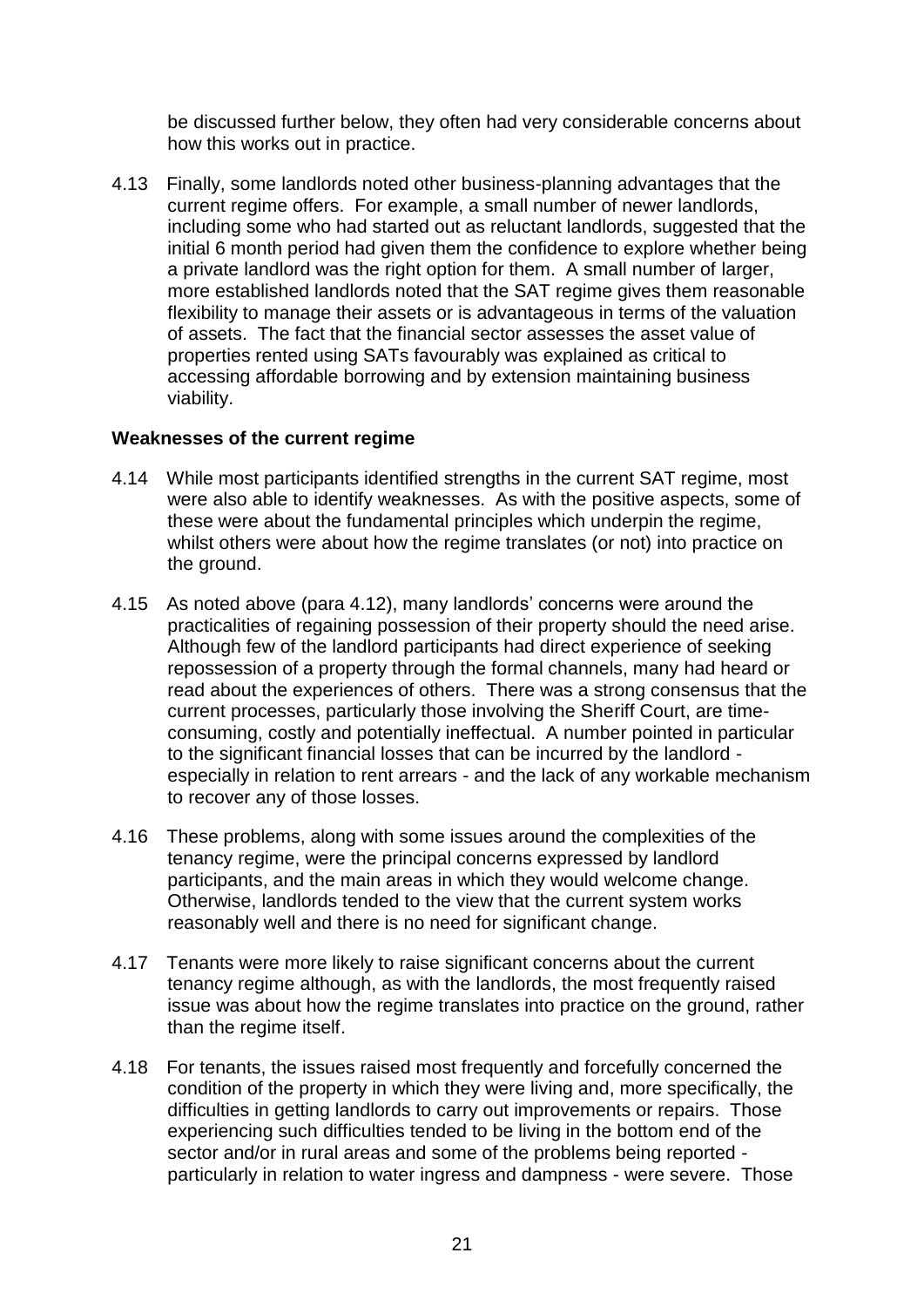in these situations were clear that their priority and, by extension, the issue they would most like the Review Group to address, was property condition:

*I hear what you're saying that the Government is looking at this and that's nice… but I'd rather they made* [landlord's name] *fix my house... my bairns don't care what some paper says… they just want somewhere nice to stay… so they can bring their pals back and their stuff doesn't end up stinking.* 

(Tenant with children in receipt of LHA, renting in urban area)

- 4.19 Those affected by these kinds of issues had little faith that changes to the tenancy regime would help improve their position (as discussed further in Chapter 5). Rather, they were looking for a quick and easy route by which landlords could be required to carry out repairs and, in particular, for an independent body or bodies to take responsibility for carrying out condition checks and ensuring that landlords carry out any necessary repairs.
- 4.20 Although property condition, along with rent levels and affordability, were the most frequently raised issues, some tenants did have concerns that related directly to the current tenancy regime. These concerns were generally about the lack of longer-term security afforded by the SAT regime and were very often raised by those with previous experiences of living within the social rented sector.
- 4.21 Concerns about lack of security were particularly strong amongst older tenants, those with specific housing requirements (such as for a wheelchairaccessible property) and those with school-age children. However, not all tenants with school-age children raised these concerns and there was a clear correlation between the feelings of powerlessness and lack of choice (as discussed at paragraphs 2.24-2.30 above) and security-related concerns. Those who were less concerned about their capacity to access another suitable property were also less concerned about the possibility of being asked to leave their current home while those who had already struggled to find the right home, or indeed any home at all, were often very concerned about the prospect of losing it.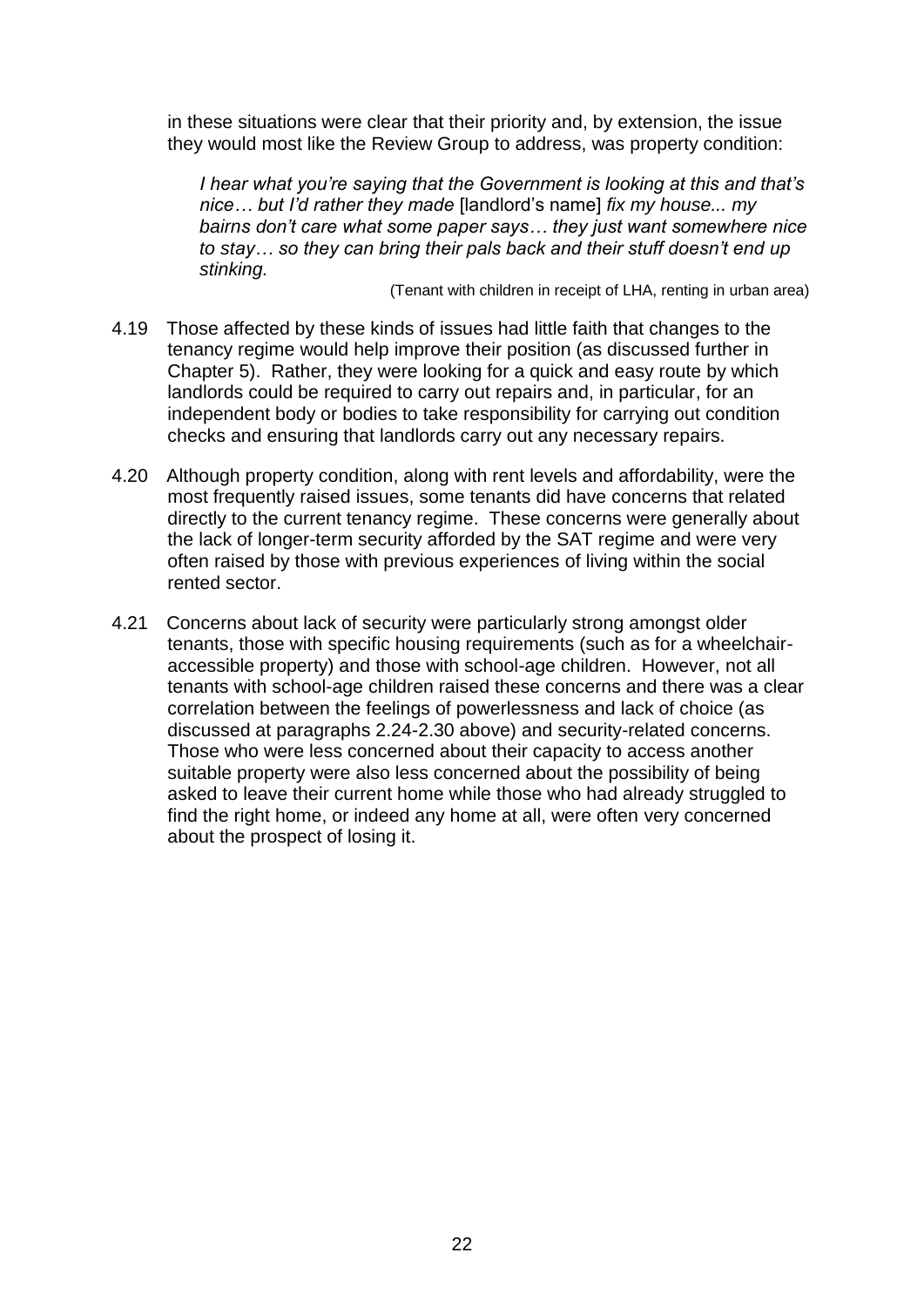# <span id="page-30-0"></span>**5 VIEWS ON SPECIFIC ASPECTS OF THE TENANCY REGIME**

5.1 This chapter explores security of tenure further, with a particular focus on landlords' and tenants' views on making changes to length of tenancy arrangements. The chapter also covers views on notice periods and grounds for repossession, with a focus on both the current arrangements and any appetite for change.

#### <span id="page-30-1"></span>**Possible changes to tenancy length**

- 5.2 As discussed in Chapter 4, the length of a SAT (usually taken to be 6 months, followed either by another 6 month period or by a rolling month-by-month period) was identified as both a strength and weakness of the current tenancy regime.
- 5.3 The landlords' position was clear and unambiguous; the landlords who took part in this research did not wish to see the removal of the fixed initial tenancy period (currently at a minimum of 6 months) after which they would be able to regain possession of the property without needing to meet specific grounds for repossession. A very substantial majority was also opposed to removing the option for a month-by-month rolling tenancy after the initial tenancy period has expired. As some landlords pointed out there are good reasons why they could but do not use the current Assured Tenancy and they would have very considerable concerns about being required so to do. As discussed above, these concerns centred on the difficulties of regaining possession of their property if they needed to do so.
- 5.4 Although there was no appetite amongst landlords for removing fixed period tenancies, a small number saw a case for moving away from month-by-month rolling tenancies. Those who took this view suggested that if a tenancy had been working well for both parties for a period of 6 months or more it would not seem unreasonable to offer a tenant the additional security associated with having another 6 month tenancy. Similarly, a small number of landlords took the view that there might be a case for increasing the minimum 6 month initial period to 12 months, although again this was very much a minority view.
- 5.5 Many landlords also wished to make it very clear that any changes to the tenancy length arrangements could affect their business decisions - either in terms of their ability or willingness to invest in the sector, or in terms of the types of tenant to whom they would be prepared to rent. With regard to investment, some landlords were clear that any arrangements which jeopardised the availability of buy-to-let financing, or which made the terms of any financing considerably less advantageous, could threaten their ability to remain within the sector. Equally, some suggested they might make a riskrelated business decision that they could invest their money more wisely or more safely elsewhere.
- 5.6 A further suggestion was that landlords would inevitably seek to minimise their exposure to financial risk, and particularly the risks associated with unpaid rent or damage to their property, by not renting to certain types of tenants. The types of tenants that these landlords suggested they would avoid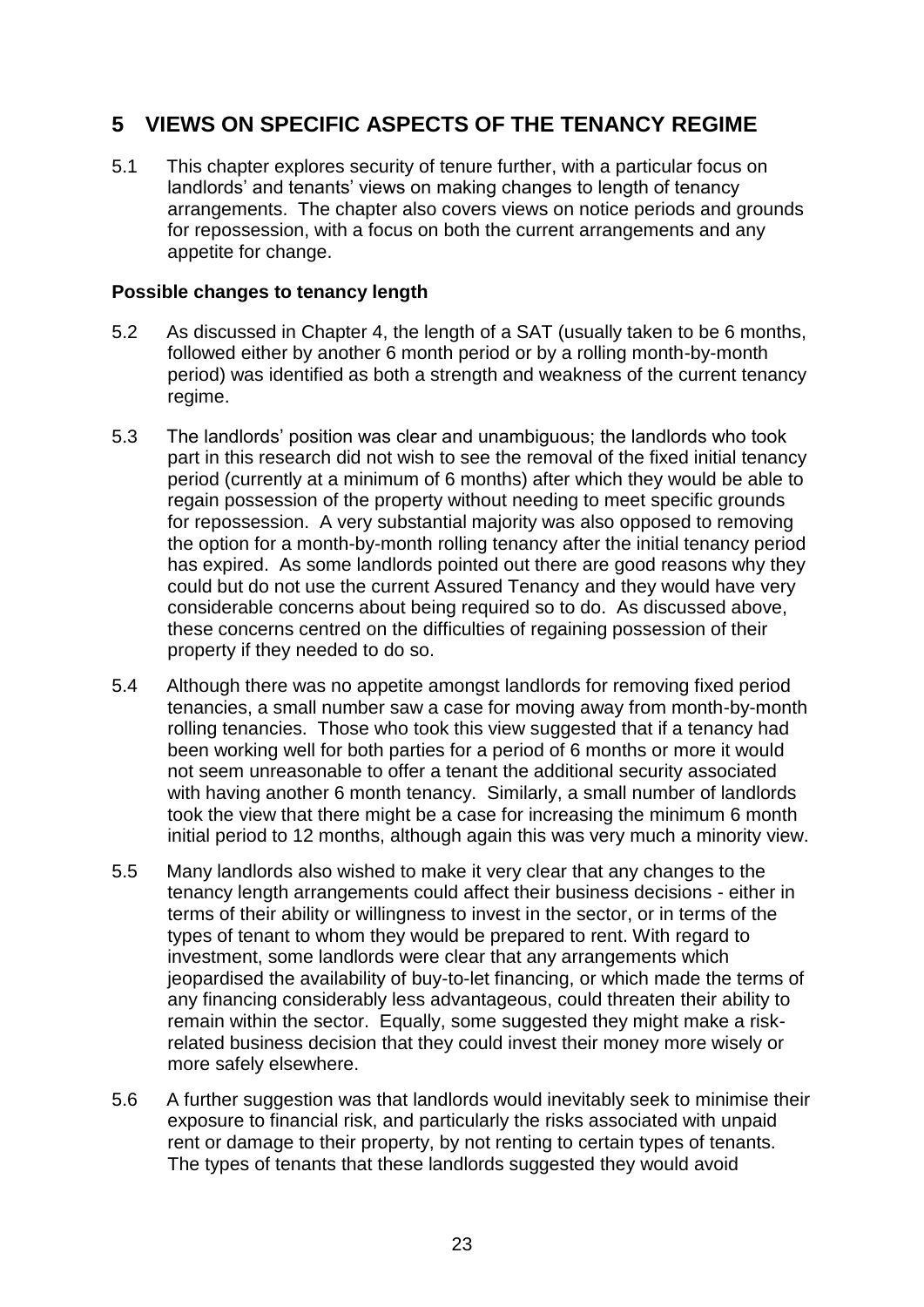included those in receipt of LHA or without good tenancy references, although some of those raising this issue already chose not to rent to such tenants.

5.7 Finally, many landlord participants felt that any proposal to bring in changes to the tenancy regime, and to length of tenancy in particular, was symptomatic of the Scottish Government's approach to the sector over recent years. In summary, the view was that more and more requirements have been imposed on landlords and that, while 'good' landlords bear the considerable burden of complying with any changes, no meaningful efforts are made to tackle those who do not. Many of the landlords who participated in this research wished to send a clear message that improved standards across the PRS will not be achieved by making yet further change, but by enforcing the changes that have already been made. Their view was typified by one landlord as follows:

> *Every new thing they bring in, I do it… now that takes time and usually money. And then I have to sit and watch other people doing none of it… and nobody does a \*\*\*\*\*\* thing about it. Enough, just enough.* (Experienced, full-time landlord renting in rural area)

- 5.8 While landlords tended to hold very similar views on possible changes to tenancy length, tenants' views were more varied. In particular, it was very apparent that views on this issue were shaped by the tenant's personal circumstances and plans for the future.
- 5.9 Most straightforwardly, those tenants who expected to use the PRS as a shorter-term, transitional housing option had very few concerns regarding security of tenure. These tenants tended to the view that an initial 6 month tenancy offered as much security as they were looking for. A small number of younger, working age tenants suggested that 6 months is actually quite a long time to be tied in and that they felt more comfortable in the rolling month-bymonth phase of their tenancies.
- 5.10 As discussed previously (paras. 4.5-4.9), shorter-term tenants tended to place considerable store on flexibility. Whilst some took the view that greater security (in the form of a longer or indefinite tenancy) would have its benefits and could understand that it might be important to other longer-term tenants they were very clear this would only be preferable for them if they were not constrained any further as a result. In effect, if asked to choose between having greater security or retaining flexibility, they would chose flexibility.
- 5.11 However, whilst greater 'formal' security was not a particular priority for shorter-term tenants, this appeared to correlate with a perception that they were actually more secure in their accommodation than the tenancy conditions alone would suggest. There was a common understanding that a landlord would prefer to hold on to a tenant who pays the rent and does not damage their property and such tenants simply saw no logical reason why they would be asked to leave. Many holding this view also cited conversations with landlords or agents which had confirmed this to be the case. A typical view was: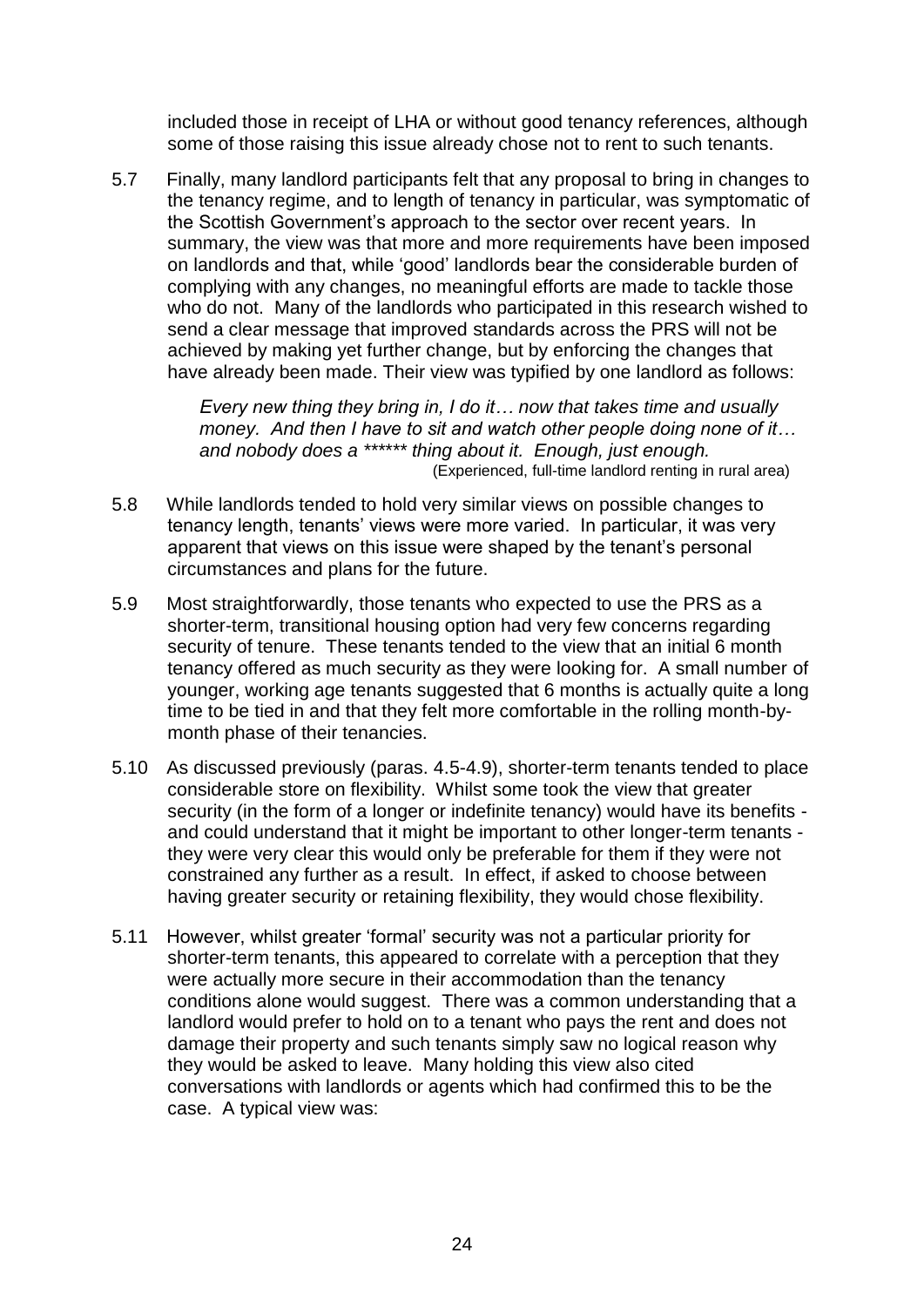*I honestly can't see why* [landlord's name] *would ask us to leave and anyway he said we'd be welcome to stay on as long as we wanted. I'd be annoyed if he went back on that, but we'd cope.*

- (Higher income working tenant with children renting in a small town)
- 5.12 Along with their understanding of their value as a 'good' tenant, this expectation of being able to deal with the repercussions of being asked to move on appeared key to the relatively relaxed view many shorter-term, transitional tenants had on security of tenure.
- 5.13 These tenants also often held the view that the property belonged to the landlord, that ultimately it was their right to do with it as they wished, and that they had understood the nature of the business relationship they were entering into when they took on the tenancy.
- 5.14 Those short-term tenants that considered length of tenancy from the landlords' perspective tended to a view that it would not be fair to expect a landlord to offer greater security without also expecting a tenant to make a longer-term commitment. Again, should this be the choice, they favoured flexibility, but as one tenant put it:

*If you're asking me to choose, I think the most important thing is that I can move on easily…but if you're saying I can have both….then why not?* (Higher income working tenant in urban area)

- 5.15 Tenants who expected to be living in the PRS in the longer-term generally had a different perspective, although the picture was somewhat complex. For example, many longer-term tenants were equally aware of the value to a landlord of a 'good tenant'. This was particularly the case amongst those whose families had lived in the PRS for a considerable time and in some cases for generations. These tenants also tended to be living in rural areas. A small number of these tenants had previous experience of the Assured Tenancy regime and, while one tenant was of a clear view that an Assured Tenancy had its advantages, most were not aware that the introduction of SATs had resulted in significant changes to the way the sector works.
- 5.16 For longer-term tenants, issues involving property condition tended to be the over-riding concern (see paras 4.18-4.19). Typical property-related issues described by members of this group can be summarised as follows:
	- The condition of the property is poor and repairs are either not done or are done slowly and to a poor standard.
	- $\bullet$ The landlord's primary concern is receiving the rent on the property and as long as that rental income is coming in (be it through LHA or otherwise), they are unlikely to actively engage with either the property or the tenant. This includes requiring the tenant to leave.
	- The tenant feels powerless to get repairs done or improvements made  $\bullet$ and they have a choice between staying on in poor conditions or moving on. However, any alternative accommodation they are able to access or afford is unlikely to be any better.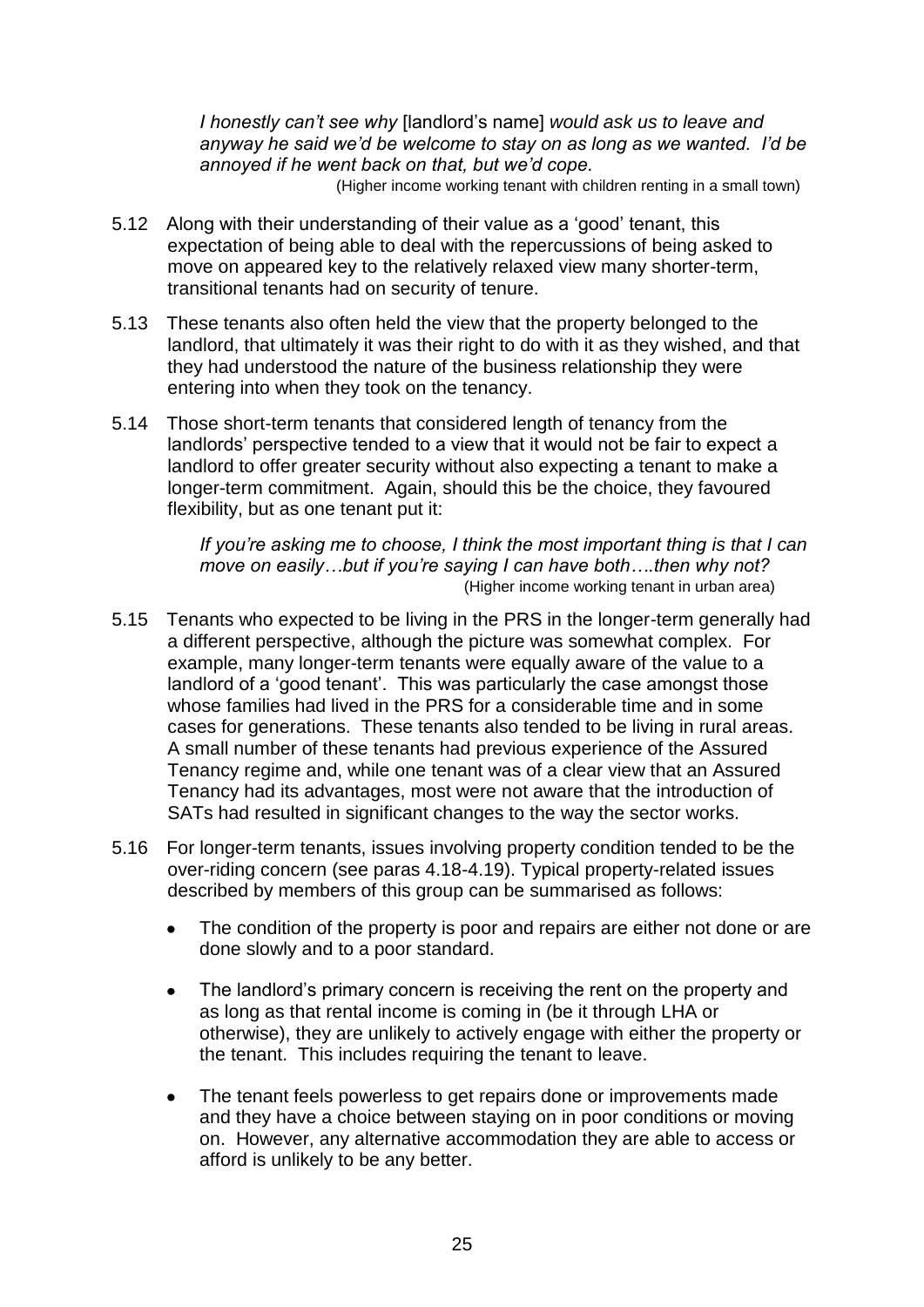- They may already have made attempts to involve statutory services or otherwise look for help to address the problem, but have found these routes to be ineffectual. This may include contact with agencies which have offered advice on their rights and how to pursue these.
- They do not feel able 'take on' their landlord themselves and would expect this to be a lengthy and both emotionally and financially draining process. They have no appetite for such a fight – life is hard enough.
- 5.17 Tenants experiencing such property-related concerns were unlikely to believe that greater security of tenure would make them feel any more able or inclined to pursue their right to have the property repaired. In most cases, tenants are disinclined to pursue the right to repairs not because they are concerned about losing their home, but because they cannot face going through formal channels and have little expectation it will prove worth the effort. Those who are able prefer simply to move to other accommodation, while those who are not able to move are clear that it should not be the responsibility of individual tenants to try and tackle poor condition issues. It is also worth noting that a small number of the shorter-term, transitional tenants expressed a similar view, but they had the advantage of being able to move on relatively easily.
- 5.18 However, while many longer-term tenants were not convinced that having a longer or indefinite tenancy would empower them to tackle property condition, many did still favour changes to the tenancy regime. Those with a strong connection to the social rented sector were most likely to support a change and tended to favour the adoption of an approach similar to that of the Scottish Secure Tenancy used by the social rented sector. Those favouring such an approach sometimes referred to 'lifetime' tenancies, with one tenant explaining his position as follows:

*It should be like for the Council….no-one should be able to take your home from you, not if you pay the rent and that.... I just want to know that when I'm gone she's* [the wife] *got a roof over her head.*

*(Older tenant, long history of living in the social rented sector)* 

- 5.19 As the above quote suggests, a number of the tenants who were looking for greater security had other significant issues they were dealing with, including ill health. Some also had very particular housing requirements, for example for a wheelchair-accessible property and, having found suitable accommodation, were extremely concerned that they might then loose it. Whilst these tenants were not suggesting they should be entitled to stay in a PRS property under *any* circumstances (see the discussion below on grounds for repossession), they were of the view that a landlord should not be able to ask them to leave for no legitimate reason.
- 5.20 However, there was a strong correlation between tenants taking this view and those with a preference for living in the social rented sector. Many of the tenants who were looking for more security would have actively preferred to be living in the social rented sector; they tended to report having active housing applications with local social housing providers and generally suggested they would be likely to accept an offer of suitable social housing.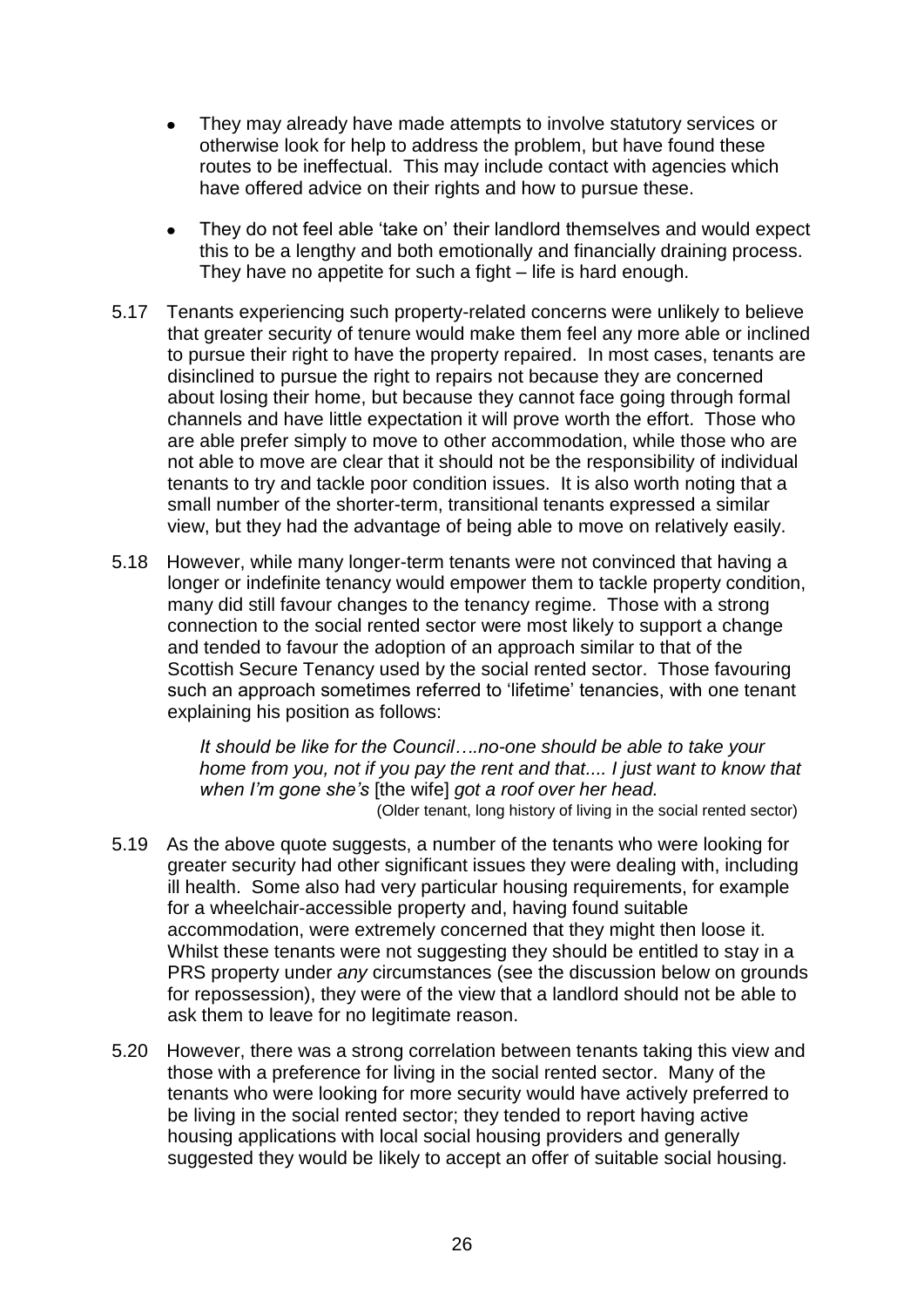However, they very often thought that such an offer was unlikely to come at all, or that if they were made an offer it would be in an unsuitable area<sup>5</sup>.

5.21 While tenants in these circumstances did tend to support the idea of greater security, some had chosen to give up such security (in other words a social rented sector tenancy) in order to access a more suitable property or in order to leave a neighbourhood - or more precisely to get their children away from a neighbourhood – which gave them concerns. Ultimately, these tenants had placed having a property that met their basic requirements or was in a suitable location above security of tenure, although they did not see this as a choice but a necessity:

> *I had to get my girls away from there… Mum thought I was mad to give up my* [housing association] *house… but I'd do the same again. Maybe we will have to move one day, but at least my kids are safe.*

(Lower income working tenant with children living in a small town)

5.22 In the same way that some tenants favoured safety and location over security, some were making an even more stark choice in favour of having anywhere to live over security. This group of tenants were currently living at the bottom end of the PRS, had very often had contact with statutory homeless services at some point in the past, and often had made a clear and determined choice to never do so again. This group of tenants was concerned that any changes which required landlords to offer greater security could backfire on tenants such as themselves and that – echoing the suggestion made by a small number of landlords and set out at para 5.6 above - landlords might be increasingly disinclined to offer them even sub-standard accommodation. As one young mother explained:

> *Can't honestly see it'll change anything…well no it might…it might mean she won't give her flats to the likes of me….you know, unless someone does something to make them do what they're supposed to do it might*  just make it worse. Oh, and by the way, tell them that we losesturing to other participants] *can't make her do what she's supposed to... they bring in all this stuff then the Council needs to get out and make sure she's doing it properly.*

> > (Tenant with family, in receipt of LHA, renting in an urban area)

# <span id="page-34-0"></span>**Notice periods**

1

5.23 In general, both landlords and tenants had a good understanding of the notice periods in place should either party wish to bring a SAT to an end. The one area in which there did appear to be some confusion was in relation to the requirement to give notice in the lead-up to the end of the first fixed period if either party wished to bring the tenancy to an end at that point. A small

<sup>&</sup>lt;sup>5</sup> Location was often critical, with most of these tenants having significant ties into their local community – for example in terms of schooling, informal childcare arrangements, or proximity to their place of work or frequently-used health or support services.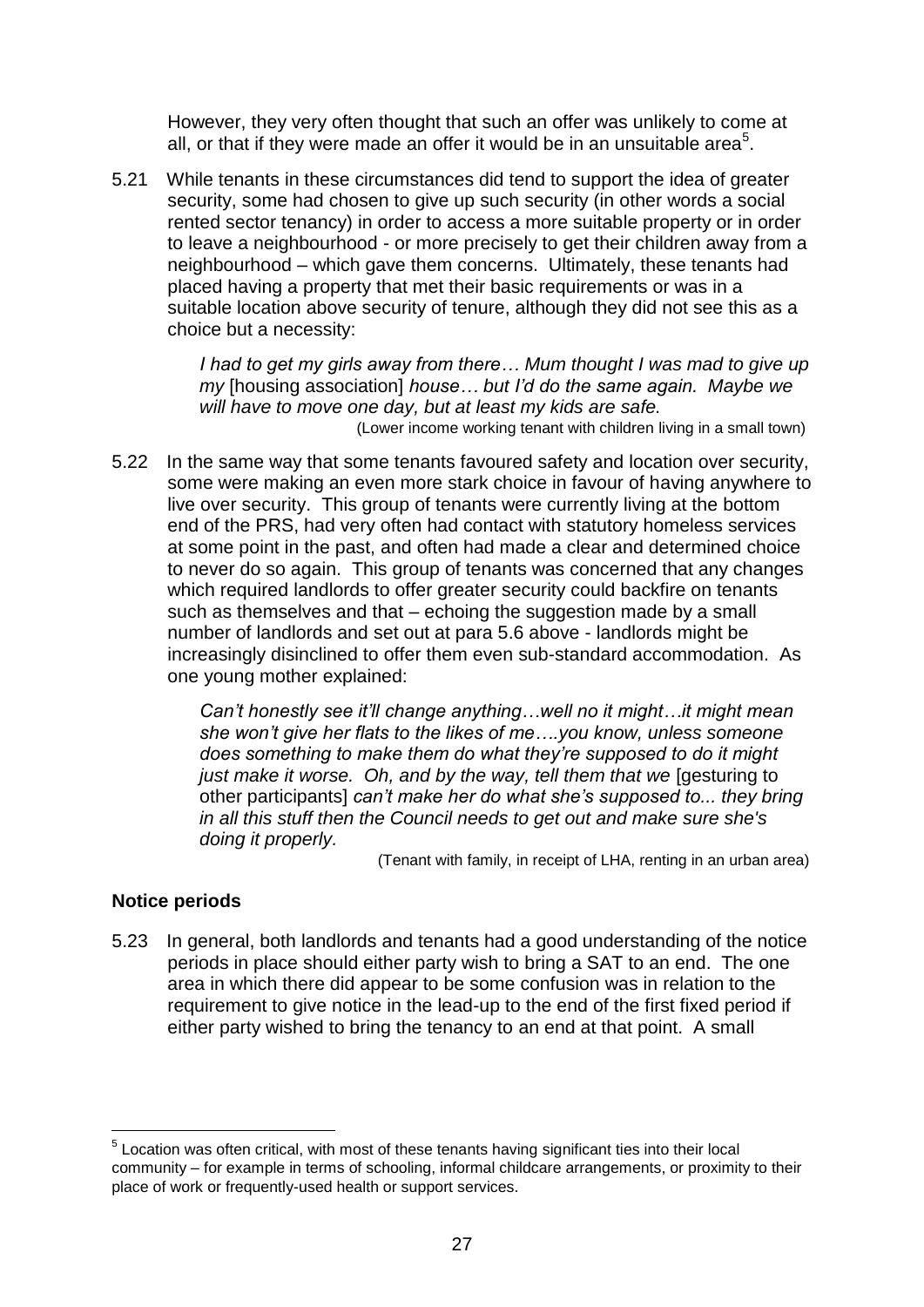number of tenants had experienced a situation when they had not realised this was the case and had effectively lost their deposit as a result<sup>6</sup>.

- 5.24 Overall, most landlord and tenant participants felt the current notice arrangements work reasonably well. However some participants, including a number of landlords did consider them to be too short. Others, generally including those tenants who placed a particularly high value on flexibility, did not.
- 5.25 A range of possible notice period alternatives were explored with research participants, including landlords or both landlords and tenants having to give a longer period of notice, or that the length of the notice period a landlord would give a tenant might be linked to the length of time they had been in the tenancy.
- 5.26 There were a range of views on any possible changes, with the clearest divide between those who felt there should be parity, with landlord and tenant notice periods the same, and those who did not. Those who suggested there should be parity (a group which included most landlords but also some tenants), tended to simply consider this to be fair. Some landlords pointed to the fact that they are rarely if ever asked for longer notice periods and had serious doubts that they would be appealing to tenants if reciprocal.
- 5.27 Those who took the alternate view all thought that notice periods should be weighted in favour of tenants, with reasons given including the following:
	- It is fundamentally more important that a tenant does not find themselves  $\bullet$ without a home than a landlord does not find themselves without a tenant.
	- It is likely to be easier for a landlord to find a tenant than for a tenant to  $\bullet$ find a new home.
	- $\bullet$ If a tenant does find possible alternative accommodation, they will need to move quickly - no other landlord will 'hold' a property while a tenant serves out a longer notice period. This is particularly the case in relation to a move into social rented housing, when any offer will only be open for a short period and any tenant in receipt of LHA will have limited scope for covering double rent payments.
	- If a tenant is choosing to make a move, they are also likely to need to  $\bullet$ move quickly - for example, it may be work-related and a prospective employer is likely to want someone to start as soon as possible.
	- $\bullet$ Equally, any tenant looking into owner occupation may need to move quickly and is unlikely to be in a position to cover both rent and mortgage payments whilst serving out a longer notice period.

1

 $6$  In effect they had moved on without giving notice and the deposit had been used to cover the rent for the notice period.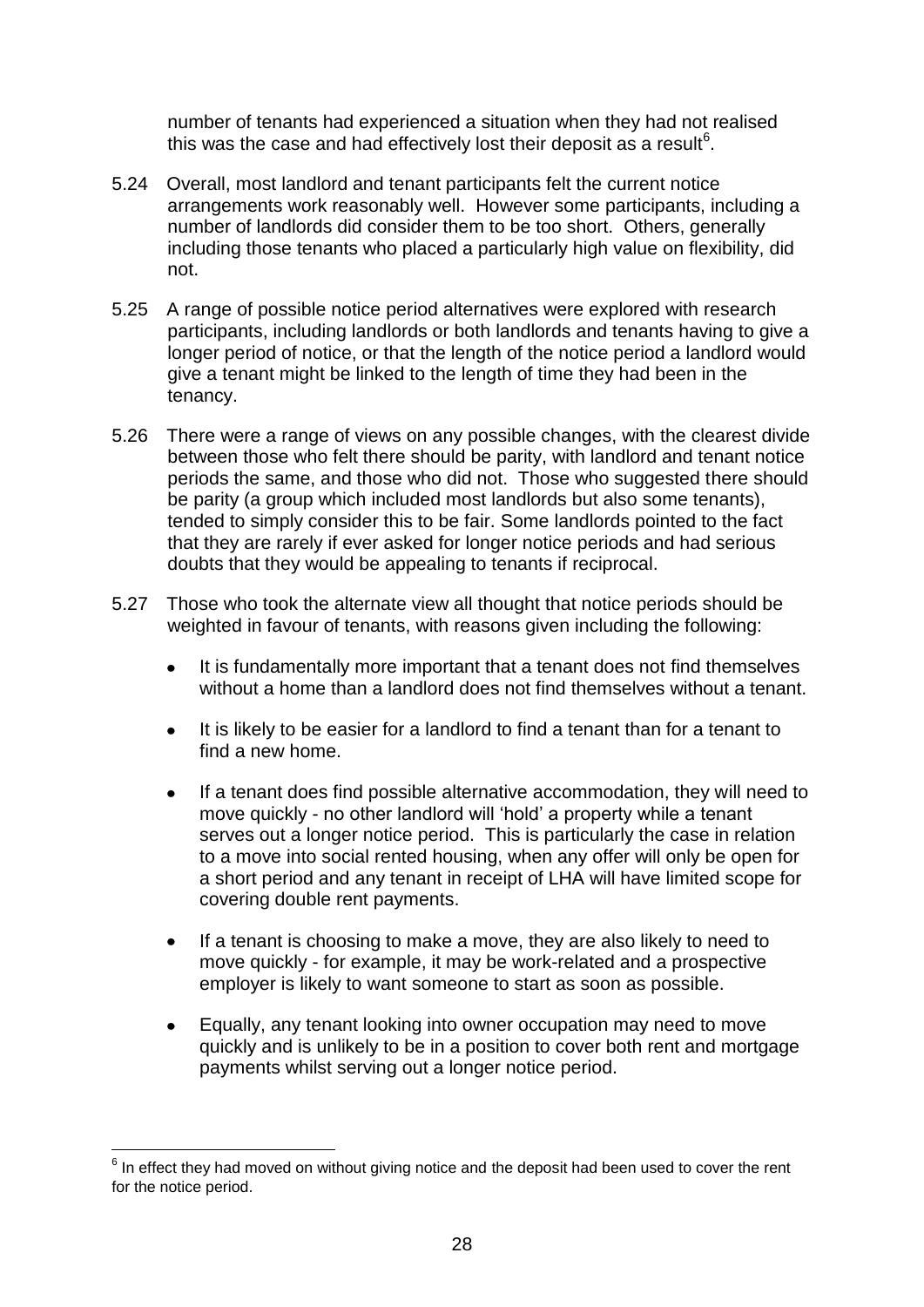- This approach could actually feed into creating longer-term tenancies and,  $\bullet$ by extension, be in the best interests of both tenants and landlords. If tenants had a longer period to find suitable accommodation they might be less likely to take 'what is on offer at the time' but then look at move at the end of the initial fixed period.
- 5.28 Overall, therefore, many tenants would welcome being given a longer notice period, but only a very small number considered this would be worth having at the expense of having to give longer notice in return.
- 5.29 The idea of linking notice periods to the length of time the tenant had been living in the property also received mixed reviews. From the landlord perspective, a small number of participants did see its merits, although some had concerns about how practical it would be. For example, it was suggested that if a longer-term tenant is being asked to move it may very well be that major repairs or improvements are required to the property and that allowing someone to carry on living in the building for a period of many months might not be in their best interests or indeed be safe.
- 5.30 Some landlords also suggested that all good landlords would already take this approach, with a small number of rurally-based landlords suggesting that they simply would not require a tenant of many years standing to move on at short notice without very good reason and without making every effort to find them alternative accommodation.
- 5.31 Again, the substantial majority of tenants only considered this to be a desirable option if the longer notice periods were not reciprocal.

#### <span id="page-36-0"></span>**Grounds for Repossession**

- 5.32 As noted earlier within this report (para. 4.15), one of the main concerns landlords raised about the current SAT regime related to regaining possession of their property if there were significant problems with a tenancy. These concerns focused very much on the processes to be gone through and particularly that it is likely to be both lengthy and costly.
- 5.33 In terms of the grounds themselves, both landlords and tenants tended to consider them to be broadly fair. In particular, tenants had a very clear view that in taking on a tenancy someone was making certain basic commitments, which included paying the rent and not damaging the property. All tenants were of a view that a landlord should be able to regain possession of their property if the tenant broke these rules.
- 5.34 However, there were some areas which were seen as less clear cut, with some tenants raising one or more of the following issues:
	- A tenant should not be penalised if delays or mistakes in processing of  $\bullet$ LHA results in them falling into rent arrears. One suggestion was that the local authority should be required to make contact with the landlord to explain the circumstances and reach an agreement.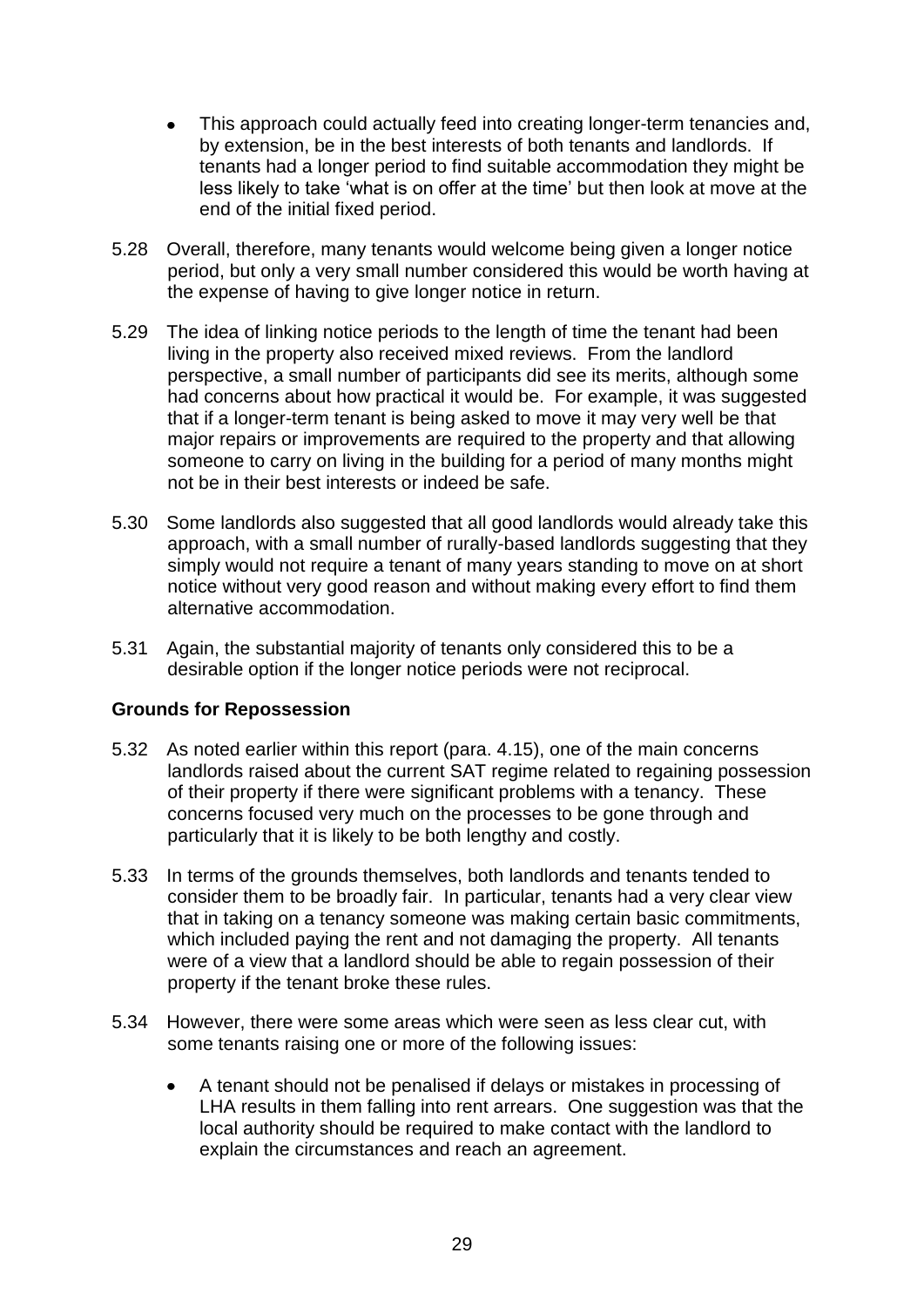- It may be appropriate, or at least would certainly be desirable, for  $\bullet$ landlords to be required to make allowances if a tenant has experienced a dramatic change in their financial circumstances, for example through the loss of employment. Again, there was a suggestion that the local authority may have a role to play, possibly by covering the rent until any LHA claims are processed.
- Some tenants did not agree that a landlord should be able to repossess a  $\bullet$ property if they either wished to sell the property or to live in it themselves. Others suggested that it should be possible, but that clear evidence of the need to sell or move in should have to be presented to the Sheriff Court. Those holding this view recognised that a landlord could, for example, be suffering financial difficulties themselves. However, they were of the opinion that it should only be possible for a landlord to sell or move into a property that had an existing tenant if this could be demonstrated to be absolutely necessary.
- 5.35 Overall, however, most tenants took the view that the property belongs to the landlord and that ultimately, and assuming all legal processes are followed, they should be entitled to take possession if they want or need to.
- 5.36 Landlords held a similar view and generally felt the existing grounds to be fair and balanced. However, some landlords suggested that revisions should be made to the rent arrears-related discretionary grounds<sup>7</sup>. In particular, it was suggested that some tenants (and their advisors) have worked out how to stay just on the right side of these grounds, but that the landlord can still be suffering very considerable financial losses. Although some suggested that the grounds themselves should be modified, it was also clear that some of the concerns centred on what the landlords considered to be inconsistent or incorrect application by the Sheriff.

<u>.</u>

<sup>&</sup>lt;sup>7</sup> The Persistent Delay in Paying Rent and The Some Rent Unpaid grounds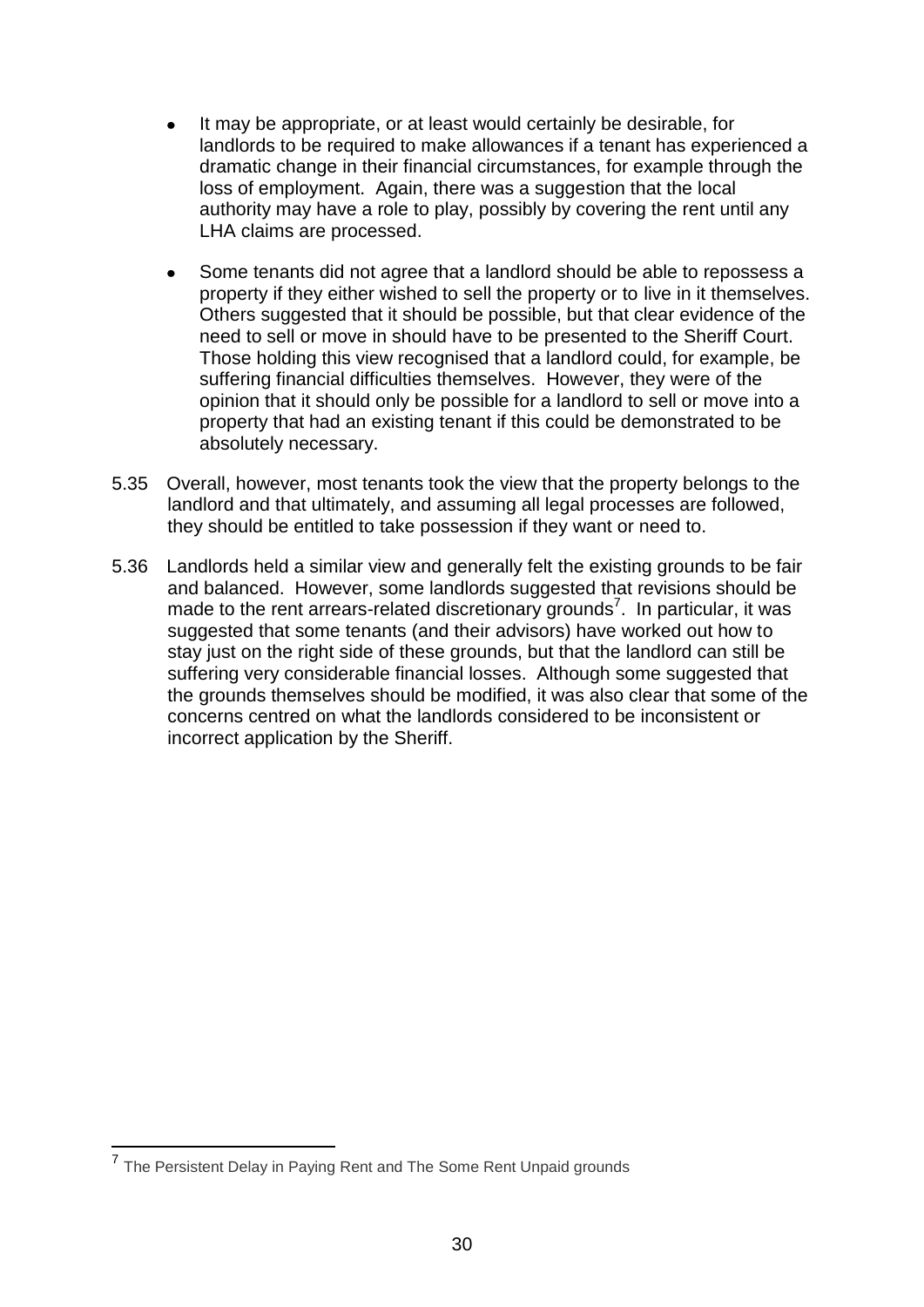# <span id="page-38-0"></span>**6 SUMMARY OF VIEWS**

- 6.1 This short concluding chapter sets out a brief summary of the views expressed by both the tenants and landlords who contributed to this research. Participants were asked for their views on a range of key issues relating to the current tenancy regime and possible changes to it. The views expressed were varied and had often been carefully considered; it was clear to the research team that many of the participants held very strong views on the issues being discussed but that they nevertheless sought to offer a balanced and constructive contribution to the research.
- 6.2 It was also clear that participants were drawing on a broad and varied range of experiences and that these experiences, along with their future hopes and plans, were a powerful influence. Although most participants were clear that the tenant-landlord relationship is essentially a business one, it was also clear that a range of emotions, particularly connected to trust and feelings of powerlessness, were often in play.

## <span id="page-38-1"></span>**Landlords**

- 6.3 Despite their varied profile in terms of number and locations of properties owned for example – the 43 landlords who contributed to the research tended to hold very similar views on the 'bigger' issues. The landlords' position can be summarised as follows:
	- The SAT regime broadly works well and fundamental changes are not required.
	- The arrangements for issuing a SAT, and the tenancy documents  $\bullet$ themselves, can be lengthy and complicated and there may be a case for simplification.
	- The initial fixed tenancy period, with the current minimum at 6 months,  $\bullet$ plays a key role in allowing landlords to operate a viable business. Even those who have never needed to end a tenancy at the end of the period, value the safety net it offers them.
	- Both the current notice period and grounds for possession also generally  $\bullet$ work well, although there may be a case for tightening up the grounds relating to rent arrears. In terms of repossessing a property, the problems lie with the processes that have to be gone through rather than the grounds themselves.
	- Rather than making changes to the tenancy regime, the focus should be  $\bullet$ on taking action against landlords who are not complying with the legislation and regulations.

# <span id="page-38-2"></span>**Tenants**

6.4 The views of tenants were more varied, although did divide into two broad positions depending on whether the tenant expected to live in the sector for a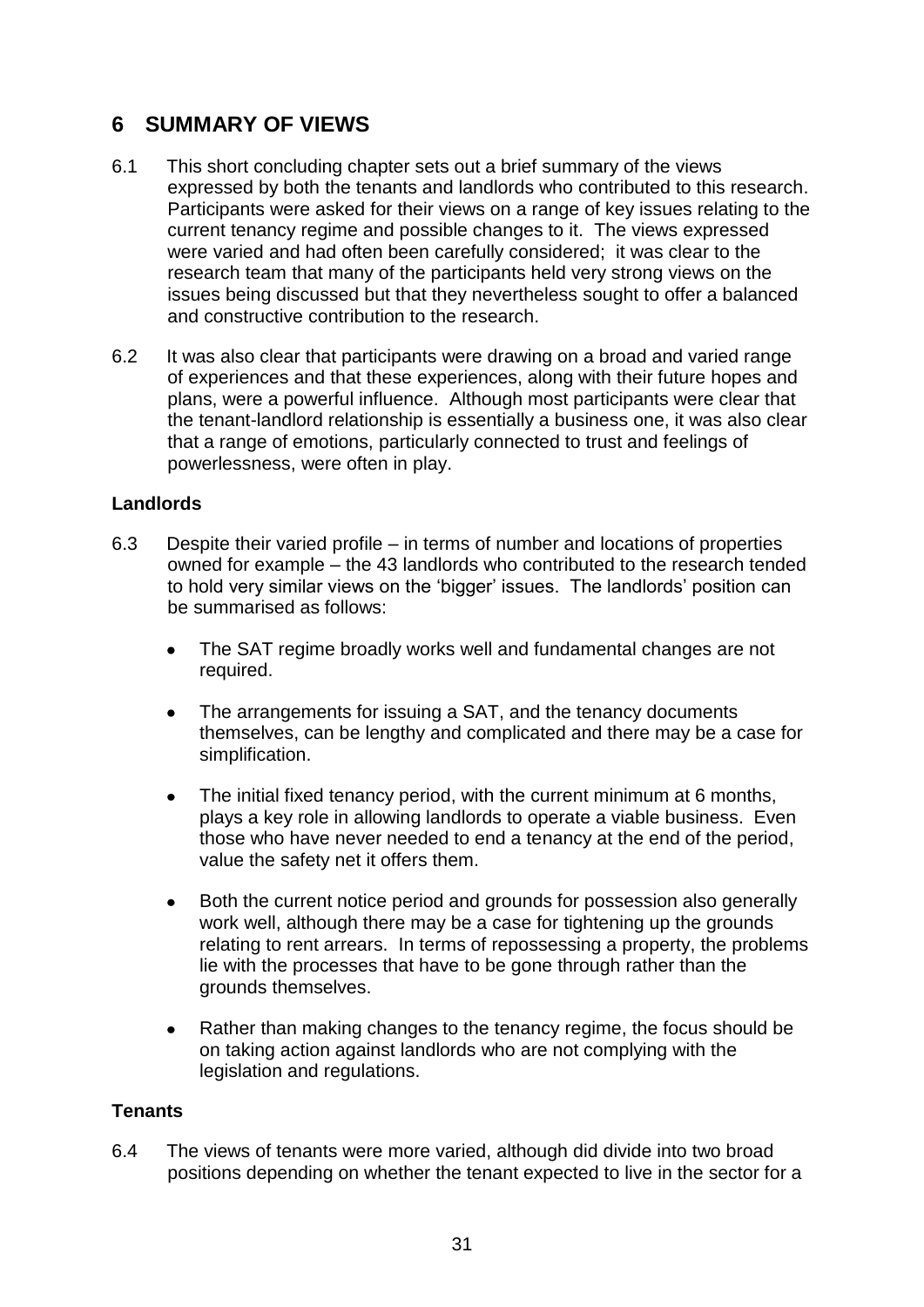relatively short while or whether they anticipated living in private rented accommodation in the longer term.

- 6.5 The shorter-term, transitional tenants tended to hold the following views:
	- The SAT regime appears to work reasonably well and offers them the  $\bullet$ flexibility that is generally very important to them.
	- The tenancy documentation can be both long and complicated. A  $\bullet$ simplified approach based on a model document may help counter the natural inclination not to read the small print.
	- The initial tenancy period offers a welcome period to test out both the  $\bullet$ landlord and the property. If things are not working out, looking for an alternative property is both a realistic but also a preferred option.
	- The ability to both access but also move on from a property relatively quickly is important, particularly if needing to make a work-related move or buying a property.
	- The grounds for repossession generally seem fair and balanced.
- 6.6 The longer-term tenants tended to hold the following views:
	- For many, the major problems are around property condition and getting repairs carried out. Other considerations, such as concerns about lack of security of the tenancy, are often secondary.
	- However, lack of security can be of critical concern to some, and  $\bullet$ particularly to those who feel they have few if any other options. Lack of security tended to be most keenly felt by those with strong previous connections to the social rented sector. These tenants would like to see changes which afford them greater security.
	- The tenancy documentation can be both long and complicated. A  $\bullet$ simplified approach based on a model document may help counter the natural inclination not to read the small print.
	- The grounds for repossession are broadly fair, although a tenant should  $\bullet$ not be penalised for delays or mistakes in processing LHA.
	- There may be a case for offering tenants longer notice periods, although not for requiring tenants to give longer notice.
	- $\bullet$ Tenants are not in a position to 'take on' their landlords and tackle issues associated with poor condition or other breaches of tenancy legislation or regulation. Alterations to the tenancy regime will not change this.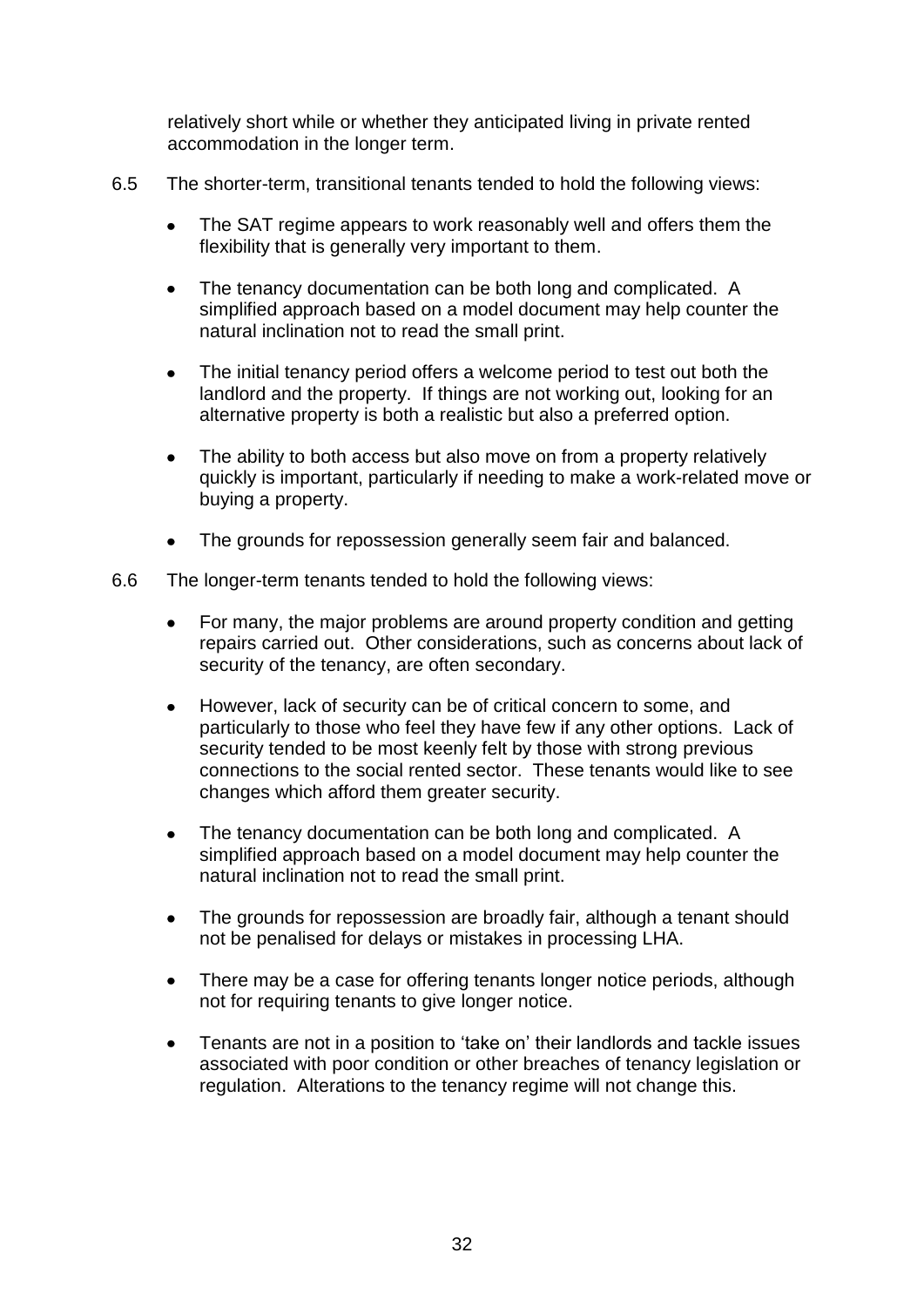# **APPENDICES**

- **1. Pre-discussion Information, landlords**
- **2. Pre-discussion information, tenants**
- **3. Discussion Schedule, landlords**
- **4. Discussion Schedule, tenants**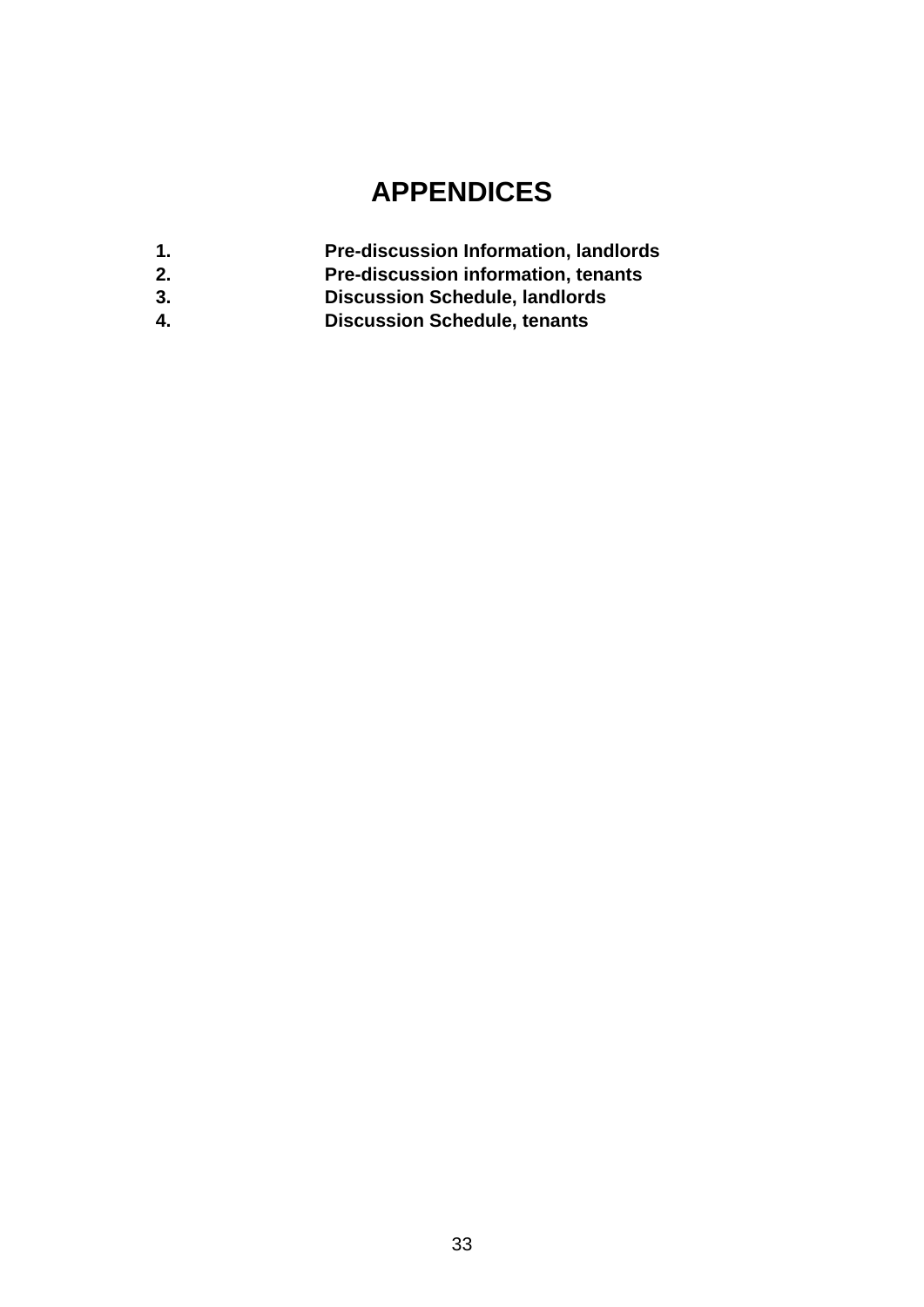# **Appendix 1 Pre-discussion Information**

Please could you provide some information about you as a landlord. We would like to gather this information in advance of the meeting so that we can focus on the issues and gathering your views at the discussion group. The information will only be used to develop an understanding of who we have spoken to and will not be shared with any other parties. All information will be held securely (under the terms of the Data Protection Act) and will only be kept until the research has been completed.

If possible, please complete this form online at: [website address]. Alternatively, please could you bring the information along to the group.

| Name:                                                                                                                                                 |             |
|-------------------------------------------------------------------------------------------------------------------------------------------------------|-------------|
| <b>Business</b><br>(if<br>name<br>applicable):                                                                                                        |             |
| Approximate number of properties owned and where they are?                                                                                            |             |
|                                                                                                                                                       |             |
| Are you also a letting<br>agent?                                                                                                                      | Yes / No    |
| As a landlord, do you use a letting ago                                                                                                               | Yes /<br>No |
| If yes, what type of service do they provide? Please tick closest option.                                                                             |             |
| Full management service                                                                                                                               |             |
| Tenant finder and rent collection service<br>Tenant finder service only                                                                               |             |
| Approximately how long have you been a private<br>landlord?                                                                                           |             |
| How would you describe the type of landlord you are (in terms of full<br>time/part time, professional investor/reluctant or accidental landlord etc)? |             |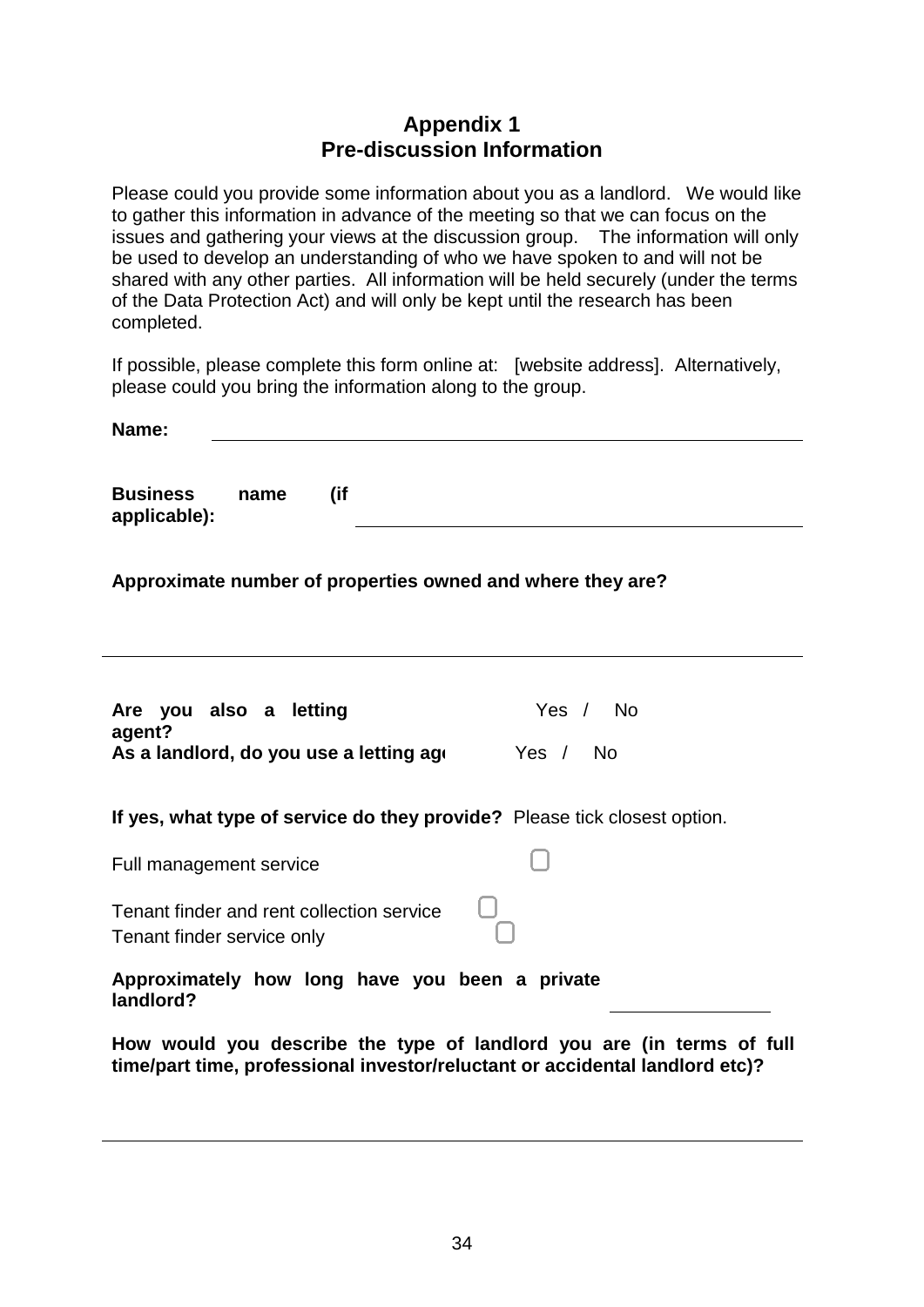**What type of tenancy agreement(s) do you use (i.e. assured or short assured)?**

**Are there types of tenants you prefer to rent to? If yes, what type(s)?**

**Are there any types of tenants you prefer not to or will not rent to? If yes, what type(s)?** 

**What proportion of your tenancies would you say end after the initial 6 months?** 

**Of these, roughly what proportion end because this is the tenants' choice and what proportion do you not renew?**

Tenant preference to end: My preference to end: \_\_\_\_\_\_\_\_\_\_\_\_

**Roughly how often do you need to bring a tenancy to an end?** 

\_\_\_\_\_\_\_\_\_\_\_\_

**If you bring a tenancy to an end, what are the usual reasons for doing so?**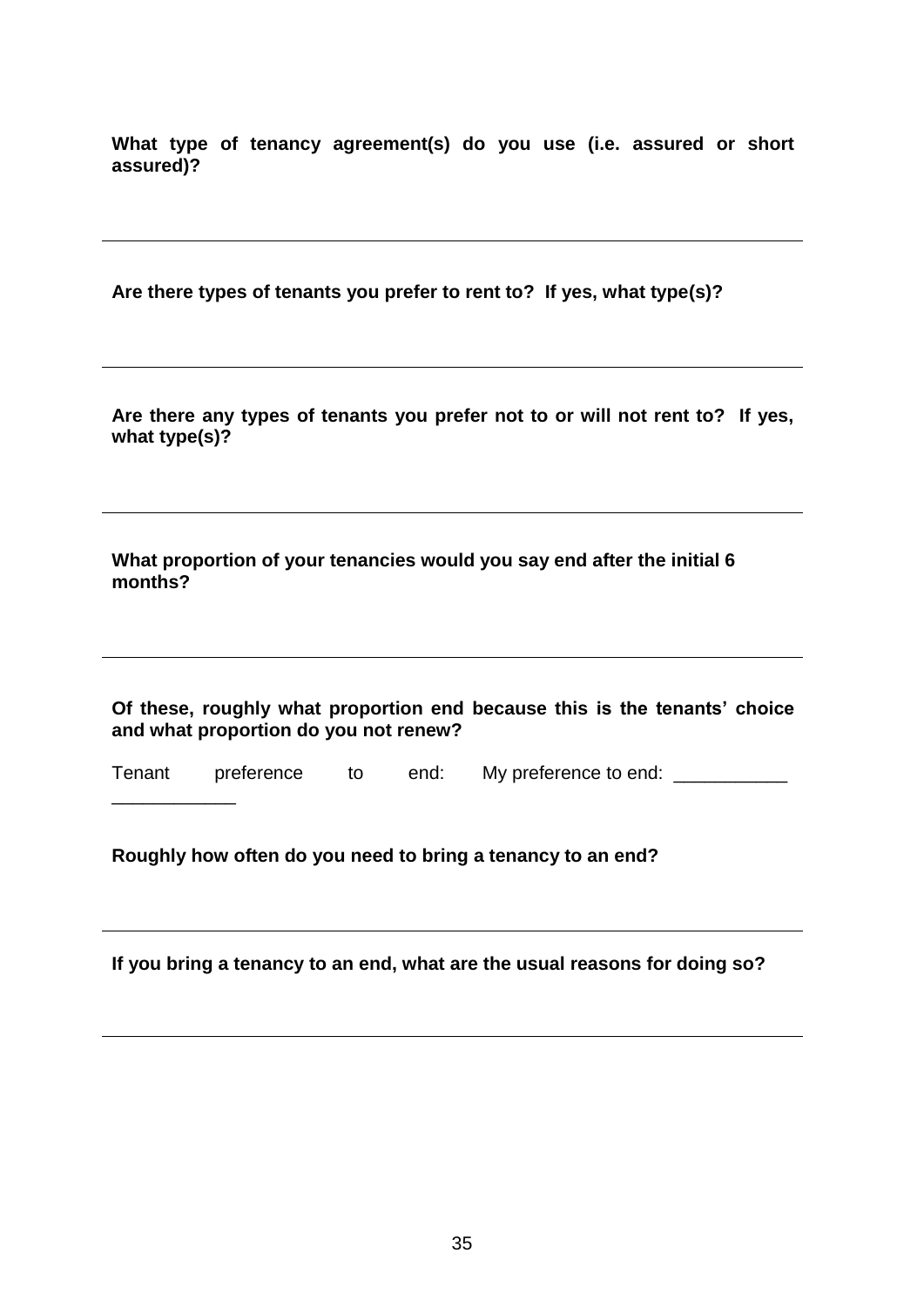# **Appendix 2 Pre-discussion Information**

Please could you provide some information about your experience as a tenant renting in the private sector. We would like to gather this information in advance of the meeting so that we can focus on the issues and gathering your views at the discussion group. The information will only be used to develop an understanding of who we have spoken to and will not be shared with any other parties. All information will be held securely (under the terms of the Data Protection Act) and will only be kept until the research has been completed.

If possible, please complete this form online at: [website address]. Alternatively, please could you bring the information along to the group.

**Name:** 

**Where are you currently living?** 

**Please describe the household you live with** (in terms of the numbers of adults and children and their relationship to you)**?**

| Roughly how long have you been living in the private |  |  |  |  |  |
|------------------------------------------------------|--|--|--|--|--|
| rented sector?                                       |  |  |  |  |  |

|                                |  |  | Including your current home, how many properties have |  |
|--------------------------------|--|--|-------------------------------------------------------|--|
| you lived in during that time? |  |  |                                                       |  |

| If you have lived in two or more properties, how long have |  |  |
|------------------------------------------------------------|--|--|
| you tended to stay in each?                                |  |  |

| How long have you lived in your current home?          |  |
|--------------------------------------------------------|--|
| How much longer do you plan or hope to continue living |  |
| there?                                                 |  |

**If you have ever chosen to move on from a private rented property, what was your main reason(s) for doing so?**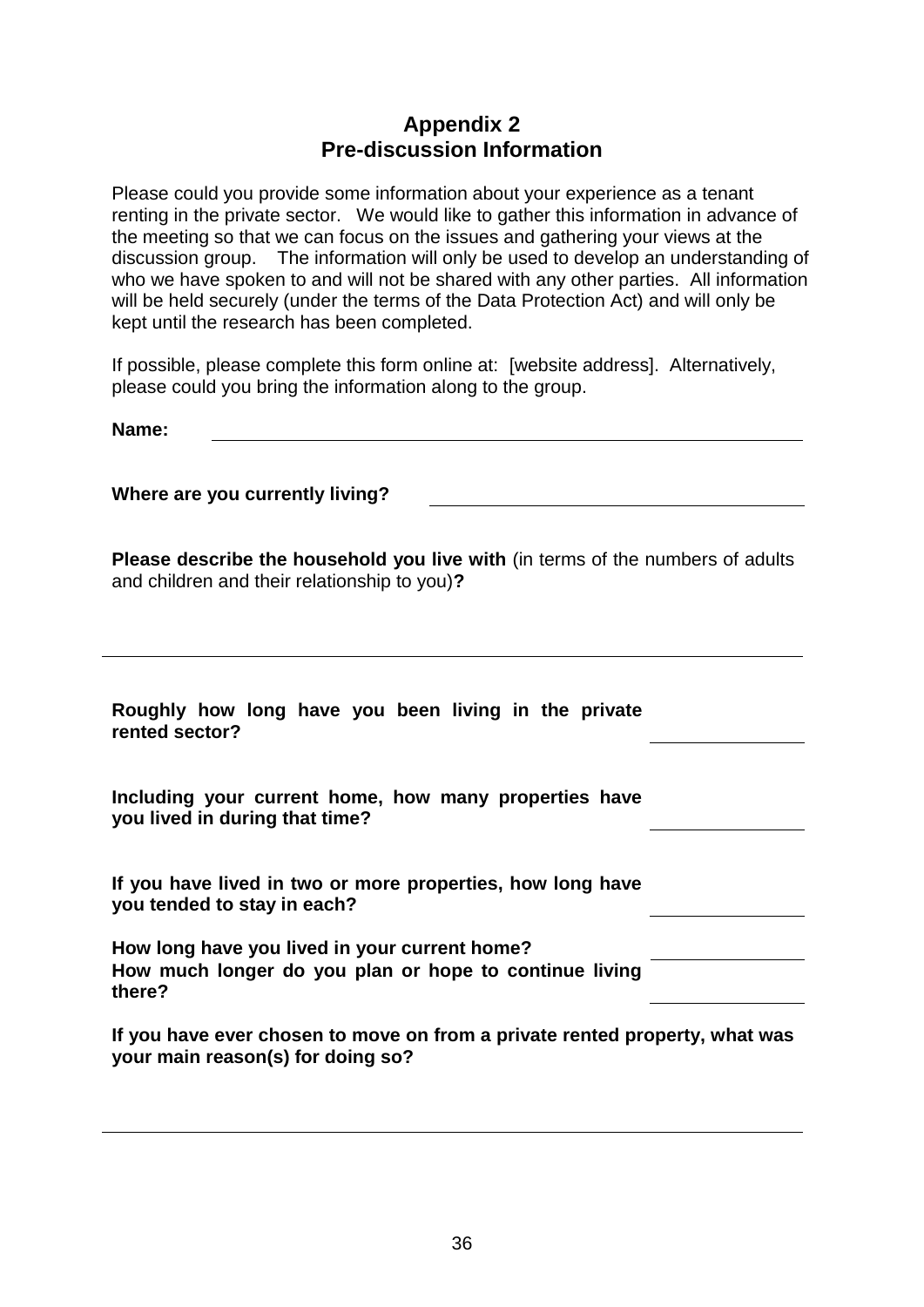**If you have ever been asked to leave a property or your lease was not renewed, what (if any) explanations were given?** 

| What kind of lease do you have currently? Please tick one<br>Assured                                                                |                                         |  |  |  |
|-------------------------------------------------------------------------------------------------------------------------------------|-----------------------------------------|--|--|--|
| <b>Short Assured</b>                                                                                                                |                                         |  |  |  |
| Don't know/not sure<br>Don't have one                                                                                               |                                         |  |  |  |
| Other                                                                                                                               | Please specify                          |  |  |  |
|                                                                                                                                     |                                         |  |  |  |
| Does your current landlord use a letting agent                                                                                      | No<br>Not sure<br>Yes $/$<br>$\sqrt{2}$ |  |  |  |
| If yes, what type of service do they provide? Please tick closest option.<br><b>Full management service</b>                         |                                         |  |  |  |
| This would mean you probably have little or no                                                                                      |                                         |  |  |  |
| contact with your landlord<br><b>Tenant finder and rent collection service</b>                                                      |                                         |  |  |  |
|                                                                                                                                     |                                         |  |  |  |
| This would mean you found the property through an agent and you pay them                                                            |                                         |  |  |  |
| the rent, but the landlord deals with other issues, such as repairs                                                                 |                                         |  |  |  |
| <b>Tenant finder service only</b>                                                                                                   |                                         |  |  |  |
| This would mean you found the property through an agent<br>but otherwise deal with your landlord                                    |                                         |  |  |  |
| Approximately how much is your monthly rent?                                                                                        |                                         |  |  |  |
| Do you receive any help towards your rent in the<br>either housing benefit or local housing allowance?<br>Yes / No / Rather not say |                                         |  |  |  |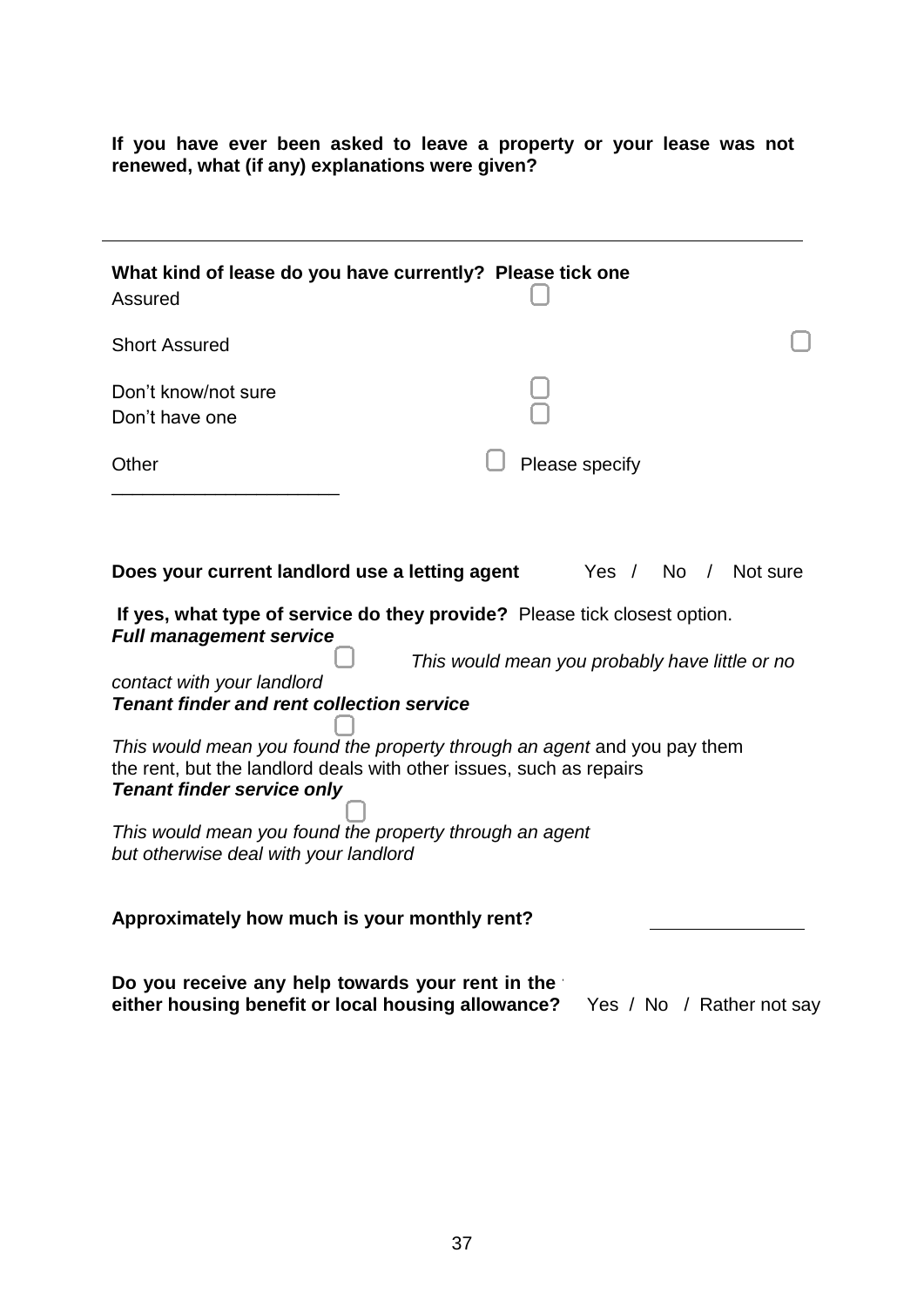# **Appendix 3 Discussion Schedule - Landlords**

Notes to discussion leaders:

- Please take copies of the CEC Model Tenancy agreement, an AT5 and of the  $\bullet$ 'grounds for possession' (set out below) to the discussion.
- The schedule assumes the discussion will last for around 60-90 minutes.  $\bullet$
- It will be important to keep the focus of the discussion on the tenancy regime  $\bullet$ (unless there is a clear relationship between the issue and the tenancy regime).
- If any of the participants are also agents, try to keep the focus on their landlord  $\bullet$ role.
- Issues to look out for and explore if appropriate/relevant:
	- Whether views etc are shaped by own or others experiences.
	- Whether the use of an agent seems to affect landlords' understanding/views;
	- Whether being a reluctant/accidental landlord affects people's understanding, experiences/views.
	- Whether the rural/small town urban dimension affects views, including whether those with properties in a mix of areas see different approaches as preferable according to the location of their properties.

# **Introductions**

- Introductions and 'housekeeping' (emergency exits etc)
- Brief overview of purpose of research and how findings will be used.
- Agreement to record (including explanation of how recording will be used, stored and destroyed).
- Agreement to Chatham House rules.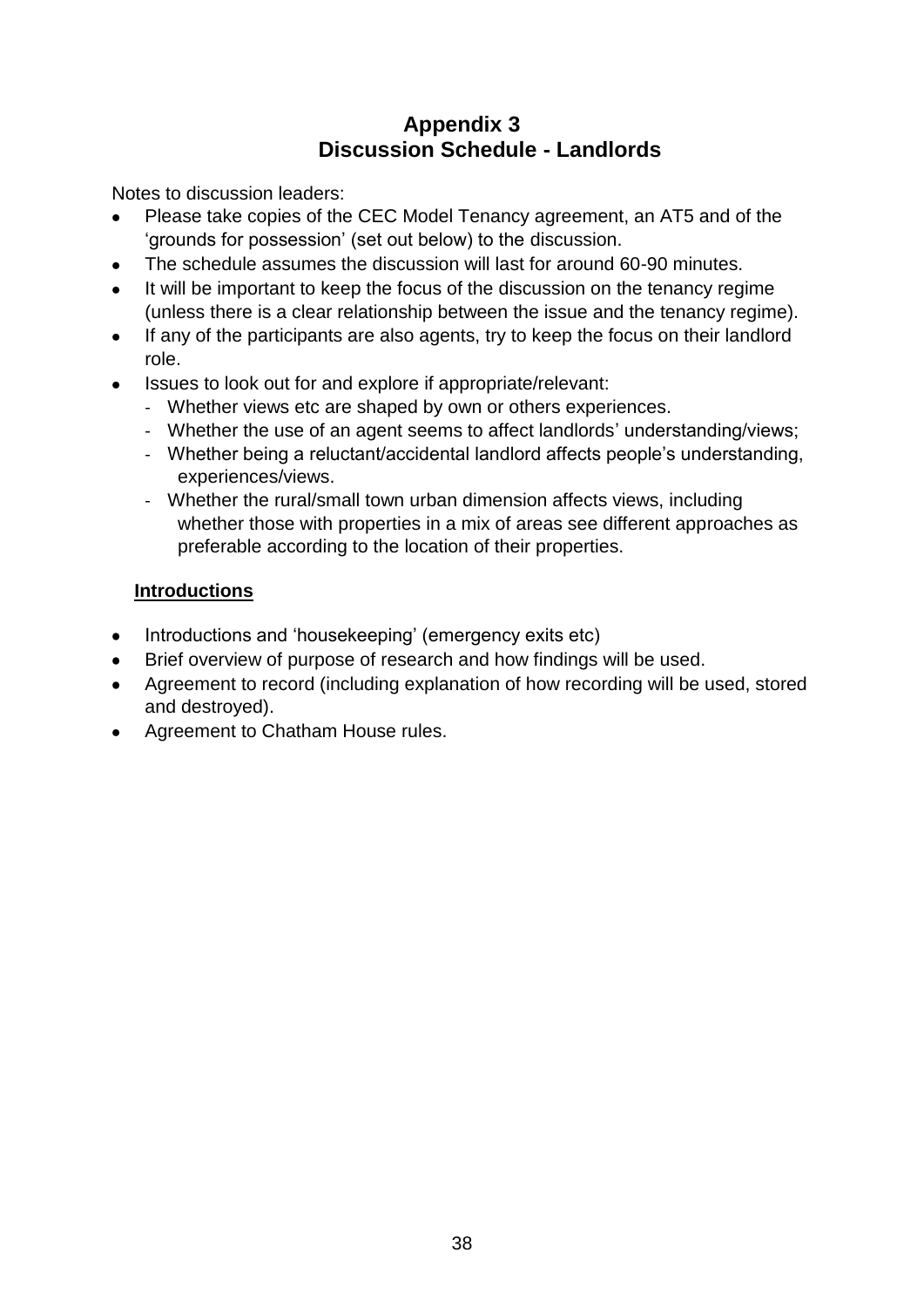# **Theme 1 - The current assured and short assured tenancy arrangements**

- Clarify **what type of tenancies** landlords are using. If using SAT, check that AT5 issued (including to all tenants named on the agreement).
- If using SAT, briefly **discuss the choice** what are the expected advantages/benefits for a landlord of using the SAT?
- Are there any disadvantages or drawbacks with using a SAT?
- If using Assured, explore why? 'Accident' because correct paperwork was not issued or deliberate? If deliberate, what were the reasons?]
- Is the current legislation **easy to understand and implement**, particularly in terms of the documentation required to set up and maintain a short assured [or assured tenancy]?
	- Are the AT5 rules clear?
	- Are you aware of the 'serving prior grounds rules'?
	- Is it clear what is required of a tenancy agreement?
	- Do you find your own tenancy agreement easy to understand? If not, explore whether that has led to any issues/problems, including misunderstanding between landlord and tenant.
- Overall, are you **confident that you are 'getting it right'***?* If yes, what has given you that confidence (training, using of an agent etc)? If no, what concerns does this give rise to?
- Are there any aspects of the current tenancy arrangements that you think **work particularly well**? If changes were to be made, are there any specific components you would like to see retained and why?
- What **works less well** and are there any specific components you would like to see changed?
- As part of that process and reflecting any changes made, would a **'Model Tenancy Agreement'** be a possible/helpful way forward?
	- Do you already use a Model Tenancy and is so, where did you source it from?
	- If a 'national' Model Tenancy' were developed, what key features would you be looking to see? (i.e. S.G. sanctioning is relevant, currency, ease of understanding etc)?
	- If not a helpful way forward, why not? What are your concerns?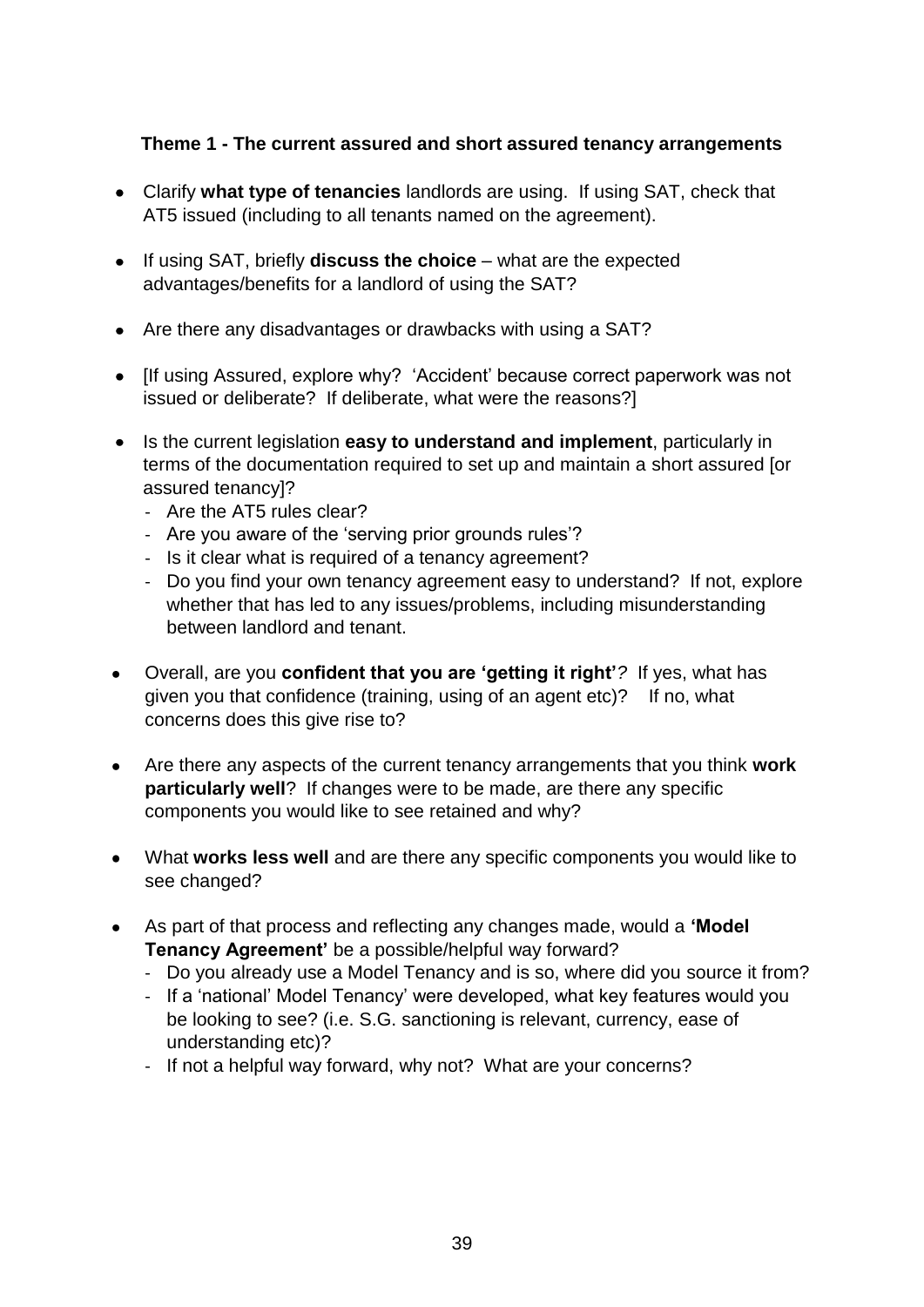# **Theme 2 - Length of Tenancies**

- Briefly discuss **what is happening at the moment**. Are tenancies tending to 'roll over' for as long as the tenant wishes to stay? Are certain types of tenants staying longer or moving on more quickly? *Briefly explore whether patterns appear to be as would be expected i.e. students/young professionals using as short-term, families etc using as longer term, patterns suggesting pressure on SRS.*
- If landlords are ending tenancies after 6 months, why? In terms of **how long a tenancy lasts, what is most important to you** as a landlord and why?Explore issues around:
	- Maintaining revenue stream and avoiding rent loss periods
	- Property being well looked after
	- Keeping flexibility and the option to take possession of the property if so why e.g. might wish to move in; family might want to move in; might want to sell the property etc?
- If tenancies are tending to last longer than 6 months, **what processes are you using** (new SAT, month-by-month roll over)?
- $\bullet$ Do your preferences as a landlord seem to **fit with what existing or prospective tenants** are looking for? Do you discuss length of tenancy with new tenants?
- If the **length of tenancies** was being reviewed (essentially the SAT 6 month period), what would be the **most important characteristics** that any new regime would need to have to work for both landlords and tenants? *(Note: specifics discussed below, focus on core characteristics).* Explore:
	- Flexibility
	- Security
	- Balance between the two
	- Other……
- How would you feel about **fixed tenancy periods that ran for longer than 6 months**, for example for 12 or 24 months? Under such circumstances, what types of conditions or safeguards would be important to you and your business? Explore:
	- Grounds for possession *(note - specific grounds discussed in greater detail below)*
	- Notice periods *(note - specific grounds discussed in greater detail below)*
	- Rent increase processes (for example, annual RPI-related, principle set out in tenancy etc)
	- Ability to have a trial period
	- Demand, impact on including potential to stifle from some types of tenants
	- Other*…...*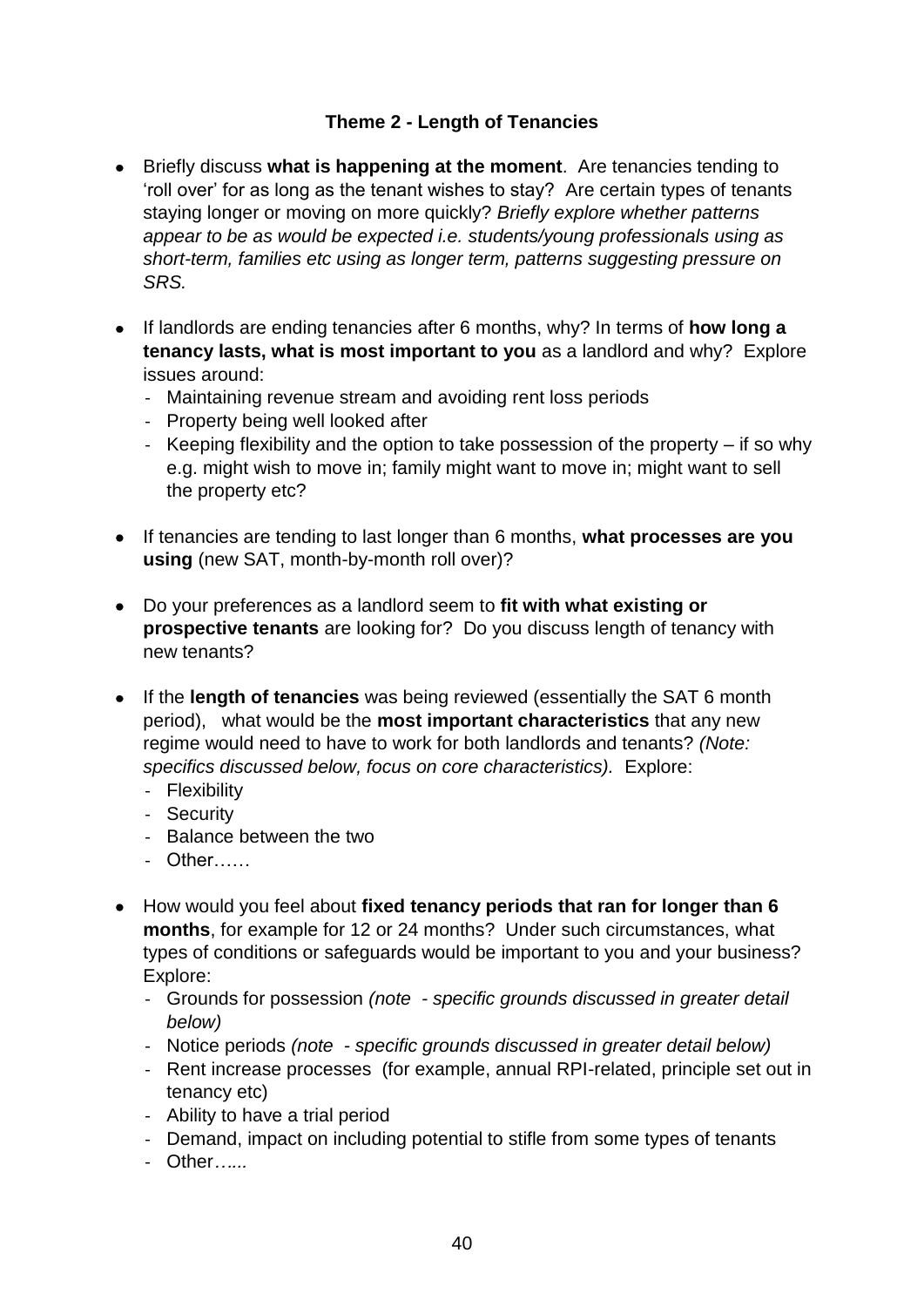- In many countries there are **no pre-determined or fixed tenancy periods. Tenancies continue indefinitely** until the landlord seeks repossession or the tenant gives reasonable notice. Again, under such circumstances, what types of conditions or safeguards would be important to you and your business? Explore:
	- Grounds for possession *(note - specific grounds discussed in greater detail below)*
	- Notice periods *(note - specific grounds discussed in greater detail below)*
	- Rent increase processes (for example, annual RPI-related, principle set out in tenancy etc)
	- Ability to have a trial period
	- Demand, impact on including potential to stifle from some types of tenants
	- Other…...

*'*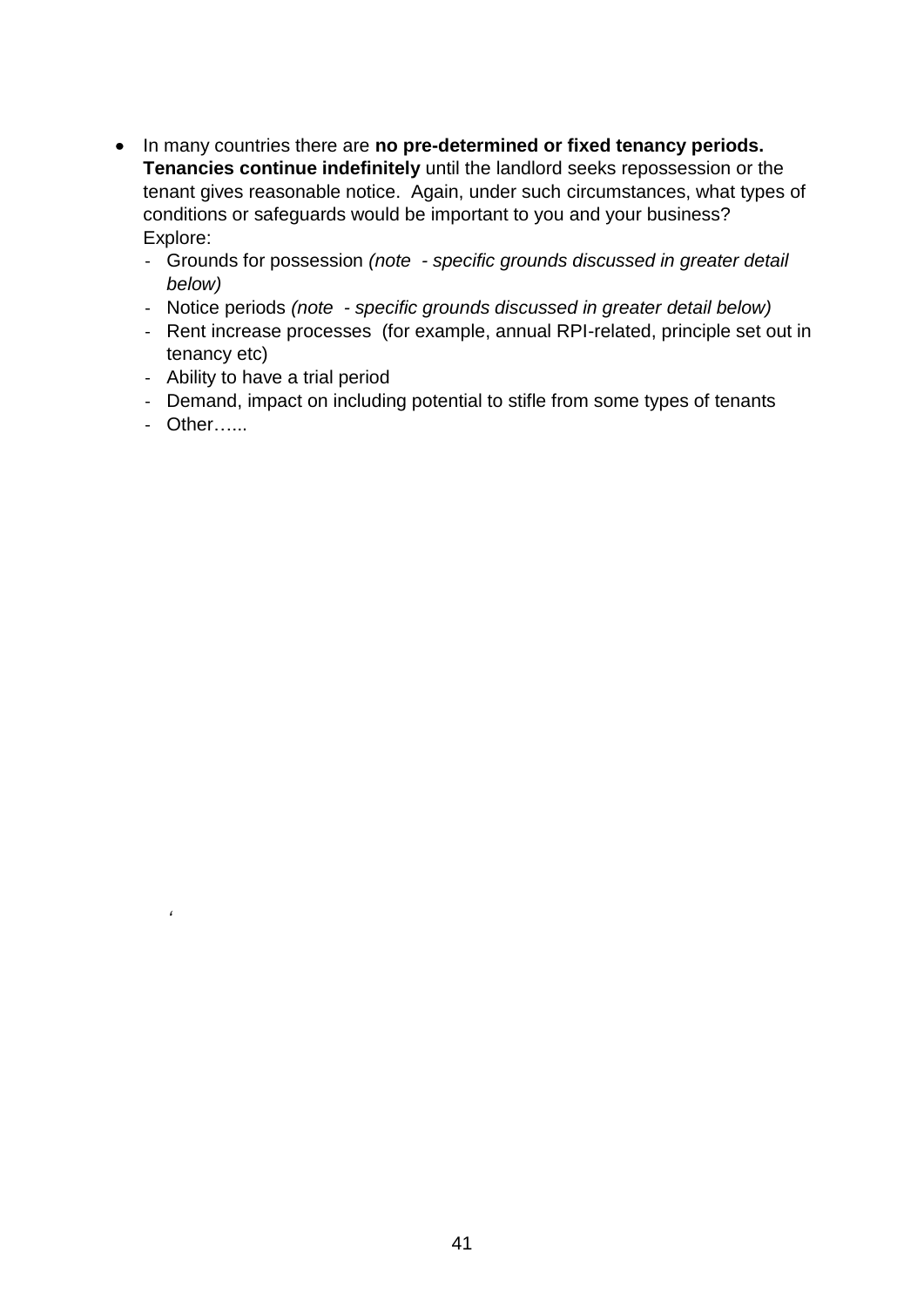# **Theme 3 - Balance between landlord and tenant rights.**

- Overall, do you feel that the current arrangements strike the right **balance between the interests of both landlords and tenants**? If not, who is being advantaged or disadvantaged and in what way?
- $\bullet$ In particular, do think the current '**grounds for possession'** that apply to a SAT and an Assured Tenancy are fit for purpose? If not, why not? If the balance is not right, do you think the issue is with the tenancy regime itself or about the processes that are in place to enable repossession? *Have copy of grounds available in case required.* Explore:
	- Have you ever sought possession and why?
	- If yes, did the process work well/less well and how?
	- If you haven't, but might have liked to, what was it that held you back?
- What (if **any changes**) would you like to see? Explore:
	- Should the mandatory 'no fault' ground stay or go and why?
	- Are there any issues arising from the mandatory/discretionary division?
	- Are there any grounds that should not be there?
	- Are there any grounds that are missing?
- Have you ever had a tenant **abandon** one of your properties? How easy/difficult was this to deal with? Have you any suggestions on changing the powers that private landlords have to deal with an abandoned property?
- How would you feel about **linking notice periods with how long the tenant has been living in the property?** (For example, if someone had lived in a period for more than a year, they would be entitled to a longer notice period, possibly on a sliding scale up to a maximum period). If such an approach was being considered, what 'principles' should underpin it? What could be the pros and cons (from both a landlord and tenant perspective) of such an approach? Explore:
	- Reciprocity
	- Reasonable levels/thresholds
	- Other….
- Do you have any (other) suggestions as to how the tenancy regime could be changed to **encourage constructive relationships** between landlords and their tenants? Explore:
	- Perceptions that tenants may be concerned to raise 'quality' issues in case their tenancy is not renewed.
	- Any ways the tenancy regime could assist in promoting open dialogue.

Next steps, thank yous and close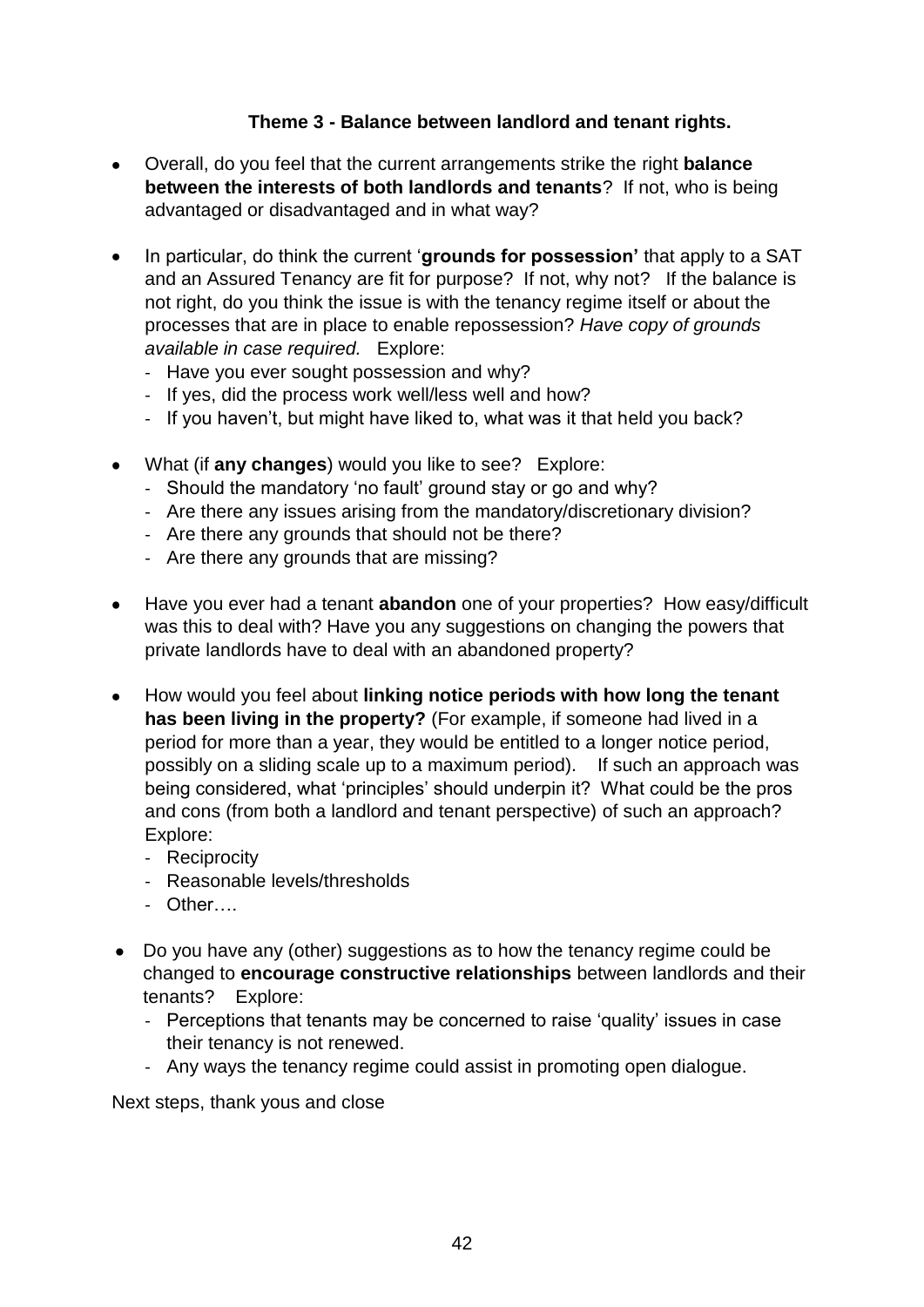# **Appendix 4 Discussion Schedule – Tenants**

Notes to discussion leaders:

- Please take copies of the CEC Model Tenancy agreement, an AT5 and of the 'grounds for possession' (set out below) to the discussion.
- The schedule assumes the discussion will last for around 60-90 minutes.  $\bullet$
- It will be important to keep the focus of the discussion on the tenancy regime
- Issues to look out for and explore if appropriate/relevant:  $\bullet$ 
	- Whether views etc are shaped by actual experiences or draw on received wisdoms;
	- Whether a landlord dealing directly with a tenant or using an agent seems to have any effect.
	- whether the rural/small town urban dimension affects views, including whether those looking for properties in different types of areas seem to have different experiences.
	- *Impact if any of HB or LHA on ability to find/landlord, agent willingness to let and by extension sense of security etc (note: approach sensitively – possible short phone follow up after the group if appropriate).*
	- *Impact if any of personal issues that may make it difficult to either secure a property or affect how secure tenant feels (e.g. if need and find an accessible property does the sense of 'rarity' impact on how a tenant behaves.*

# **Introductions**

- Introductions and 'housekeeping' (emergency exits etc)
- Brief overview of purpose of research and how findings will be used
- Agreement to record (including explanation of how recording will be used, stored and destroyed).
- Agreement to Chatham house rules.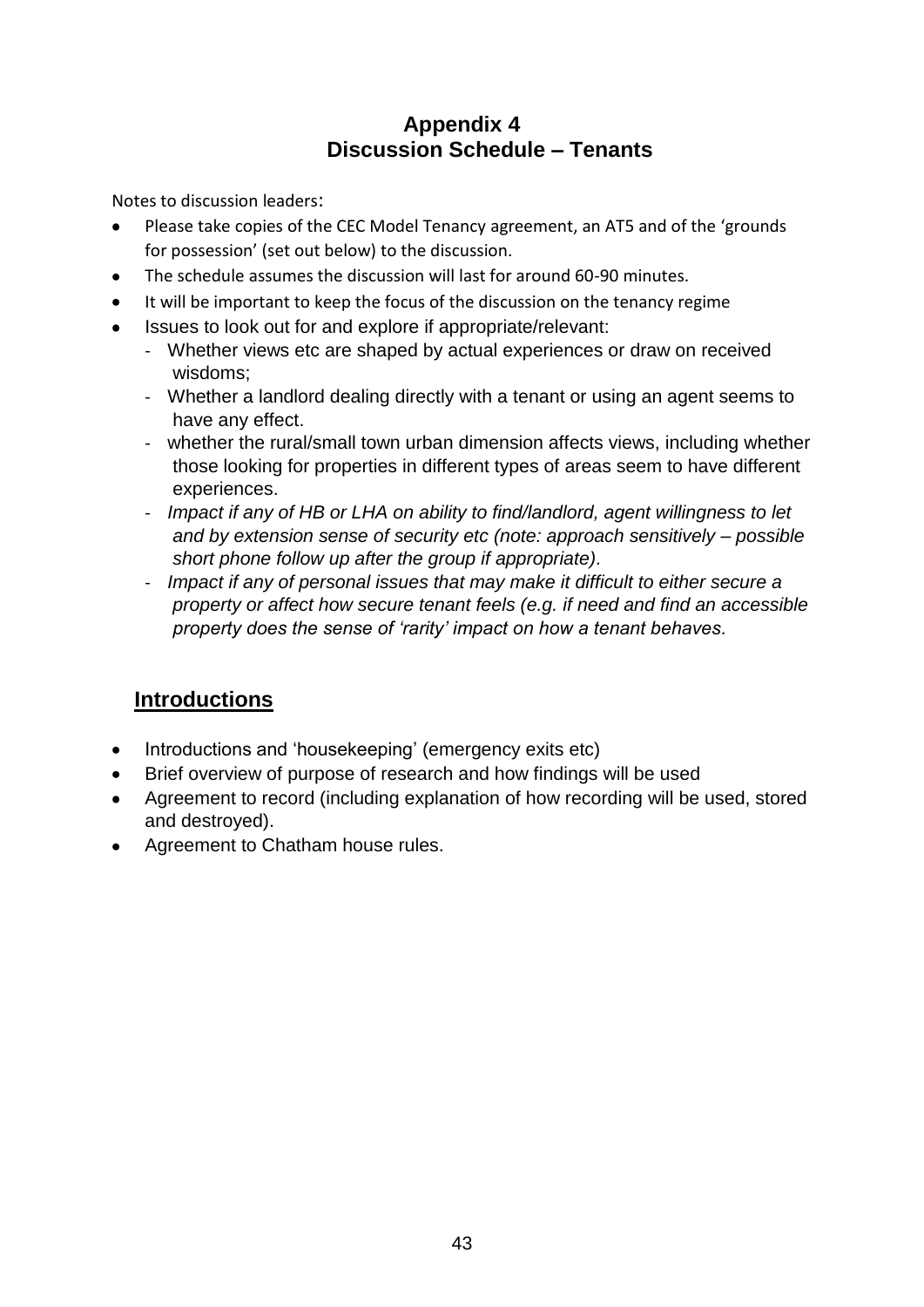## **Theme 1 - The current assured and short assured tenancy arrangements**

- Clarify **what type of tenancies** tenants have. If participants believe they have a SAT, check whether they recall receiving an AT5 (including to all tenants named on the agreement). Do you know/were you aware of what the AT5 is for?
- What do you believe to be the **'key features'** that come with the tenancy type they have? Explore expectations/understanding around security and particularly their understanding of when or on what grounds they can be asked to leave and the arrangements if they wish to give notice.
- How **familiar are you with private sector tenancy regulations** in general? Where has any knowledge/understanding come from? How much information have you been given by any landlord/agent prior to or when signing their tenancy? If you have been or might be looking for more information about tenancies, where have you gone/where might you go for that information?
- How **easy is your current tenancy document to understand**? Did you go through it before signing? Have you looked at it since? Are you reasonably confident that it complies with legislation/good practice? If so, why? *Explore whether use of agent gives confidence, apparent professionalism/size of landlord etc.*
- $\bullet$ Have **any problems** arisen as a result of either not understanding your tenancy document or you having a **different understanding to your landlord**? If so, what were they and how (if at all) were they resolved?
- Do you think there is a **case for simplifying or standardising** tenancy  $\bullet$ arrangements? If so, do you have any ideas? *Explore either principles or specific suggestions as appropriate.*
- Would a standard or **'Model Tenancy Agreement'** be a possible/helpful way forward - for example a standard tenancy document that was used by all landlords and with any variations introduced having to be expressly highlighted to any prospective tenant?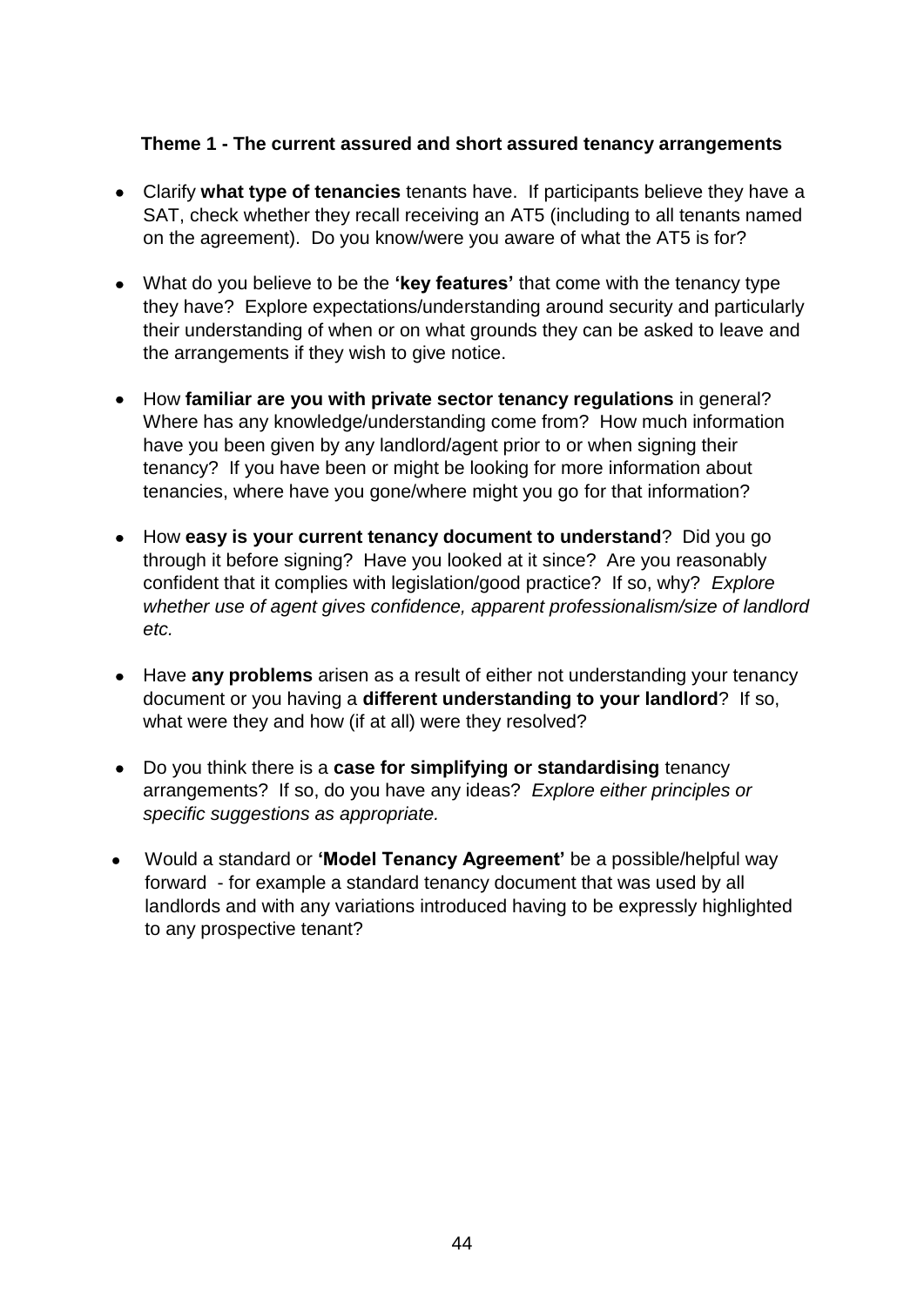# **Theme 2 - Length of Tenancies**

- Briefly explore **why participants are living in the PRS** (i.e. choice b/c of period of life, unable to access SRS, unable to afford/not right time for OO)? *Explore briefly to contextualise attitude to PRS/perception of whether by choice or necessity etc.*
- What was **most important to you** when you were looking for your current home? *Explore relative priorities around length of tenancy vs location, price, condition etc.*
- How long were you/are you **wanting or hoping to stay** in your current home? How does that compare to the length of the tenancy you have?
- Did you **discuss how long the tenancy would be for** at the outset (with either your landlord or their agent)? Were the arrangements clearly explained to you? Were any alternatives offered/was there any room for negotiation? *Explore whether anyone asked for a tenancy that was longer or shorter than 6 months and if so what happened?*
- If the length of tenancy you would have liked and what you have are different**, how (if at all) does that affect you?** *Explore issues around 'putting down roots', in particular any issues around accessing services e.g. schools, health services etc. Alternatively, any issues around people having to stay longer than they might choose?*
- Do you **expect/hope to live in the PRS in the longer term** or would you expect/hope to move on to either a social rented or owned property? What factors have influenced your longer term preferences? *Explore whether any aspects of tenancy regime - such as security – are influencing preferences /intentions and if so how?*
- If you have had a previous tenancy(ies) in the private sector, **roughly how long did you stay**? Have you had experience of 6 month tenancies 'rolling over'?
- **If you choose to move on, why?** Explore issues 'pushes' (such as too costly, poor quality, difficulties getting repairs done etc) and 'pulls' such as moving location for work, forming new household, being able to afford something bigger/better etc?
- Have you ever been asked to **move out of a private rented property before you wanted to**? If so, under what circumstances? Had the lease come to an end, or did the landlord seek possession? Do you know why the landlord wanted the property back?
- A Short Assured Tenancy (the one most commonly used in the private rented sector sector) initially lasts for 6 months. How, if at all, **does that affect your**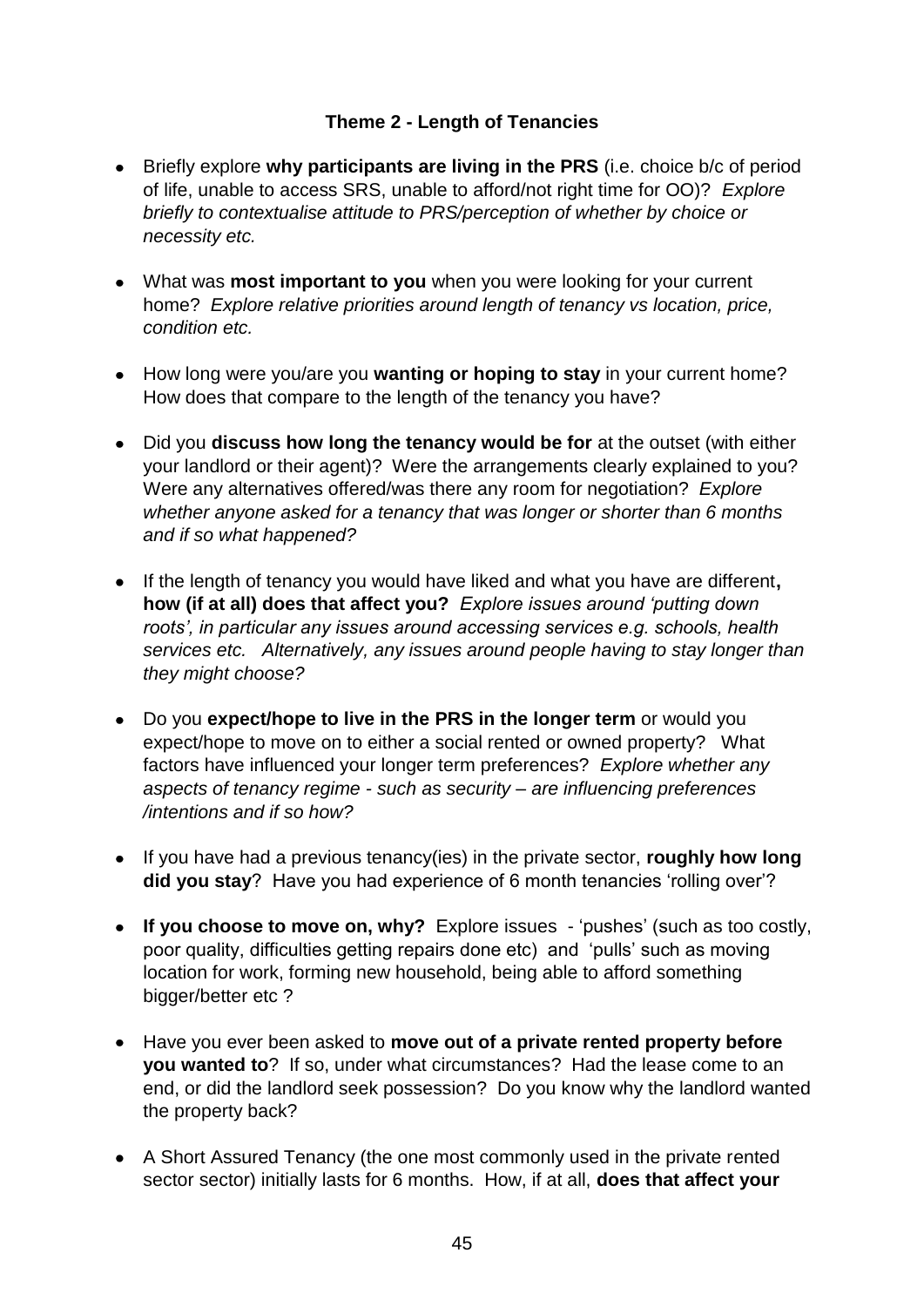**views on renting in the private sector**? How, if at all, does the length of a tenancy affect your relationship with your landlord? *Explore any fears, any advantages*

- $\bullet$ If the **length of tenancies** was being reviewed (essentially the SAT 6 month period), what would be the **most important characteristics** that any new regime would need to have to work for you as a tenant? What do you think might be important to landlords? *(Note: specifics discussed below, focus on core characteristics).* Explore:
	- Flexibility
	- Security
	- Balance between the two
	- Other……
- How would you feel about **fixed tenancy periods that ran for longer than 6 months**, for example for 12 or 24 months? Under such circumstances, what types of conditions or safeguards would be important to you? Explore:
	- The basis on which a landlord was able to require you to leave , including grounds for possession *(note - specific grounds discussed in greater detail below)*
	- Notice periods *(note - specific grounds discussed in greater detail below)*
	- Rent increase processes (for example, annual RPI-related, principle set out in tenancy etc)
	- Whether it would affect your ability to find a tenancy
	- Other*…...*
- In many countries there are **no pre-determined or fixed tenancy periods. Tenancies continue indefinitely** until the tenant gives reasonable notice or the landlord seeks possession. Again, under such circumstances, what types of conditions or safeguards would be important to you? Explore:
	- The basis on which a landlord was able to require you to leave, including grounds for possession *(note - specific grounds discussed in greater detail below)*
	- Notice periods *(note - specific grounds discussed in greater detail below)*
	- Rent increase processes (for example, annual RPI-related, principle set out in tenancy etc)
	- Whether it would affect your ability to find a tenancy
	- Other*…...*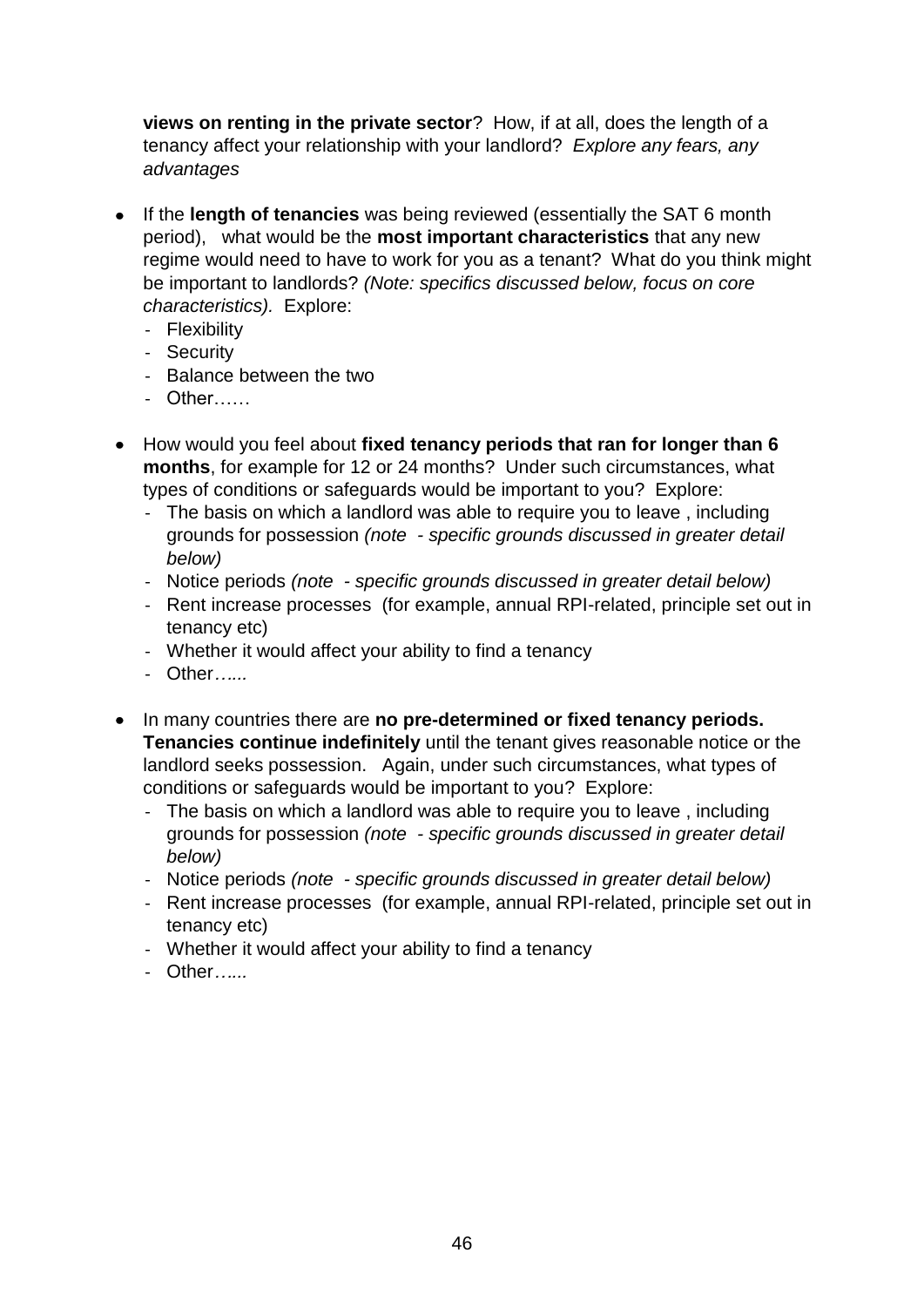# **Theme 3 - Balance between landlord and tenant rights.**

- Overall, do you feel that the current arrangements strike the right **balance between the interests of both tenants and landlords?** If not, who is being advantaged or disadvantaged and in what way?
- In particular, do think the current '**grounds for possession'** that apply to a SAT are fair? If not, why not? *Have copy of grounds available to circulate.* Explore:
	- Has anyone ever sought possession of a property you were living in?
	- If yes, was it easy to understand what was happening?
	- What was the outcome and did it seem fair?
- What (if **any changes**) would you like to see? Explore:
	- Should the mandatory 'no fault' ground stay or go and why?
	- Are there any issues arising from the mandatory/discretionary division?
	- Are there any grounds that should not be there?
	- Are there any grounds that are missing?
- How would you feel about **linking notice periods with how long a tenant has been living in the property?** (For example, if someone had lived in a period for more than a year, they would be entitled to a longer notice period, possibly on a sliding scale up to a maximum period). If such an approach was being considered, what 'principles' should underpin it? What could be the pros and cons (from both a tenant and a landlord perspective) of such an approach? Explore:
	- Reciprocity (for example, if you got longer, would it also be fair for you to need to give longer notice to the landlord?
	- Reasonable levels/thresholds
	- Other….
- Do you have any (other) suggestions as to how the tenancy regime could be changed to **encourage constructive relationships** between tenants and landlords? Explore:
	- Perceptions that tenants may be concerned to raise 'quality' issues in case their tenancy is not renewed.
	- Any ways the tenancy regime could assist in promoting open dialogue.

Next steps, thank yous and close.